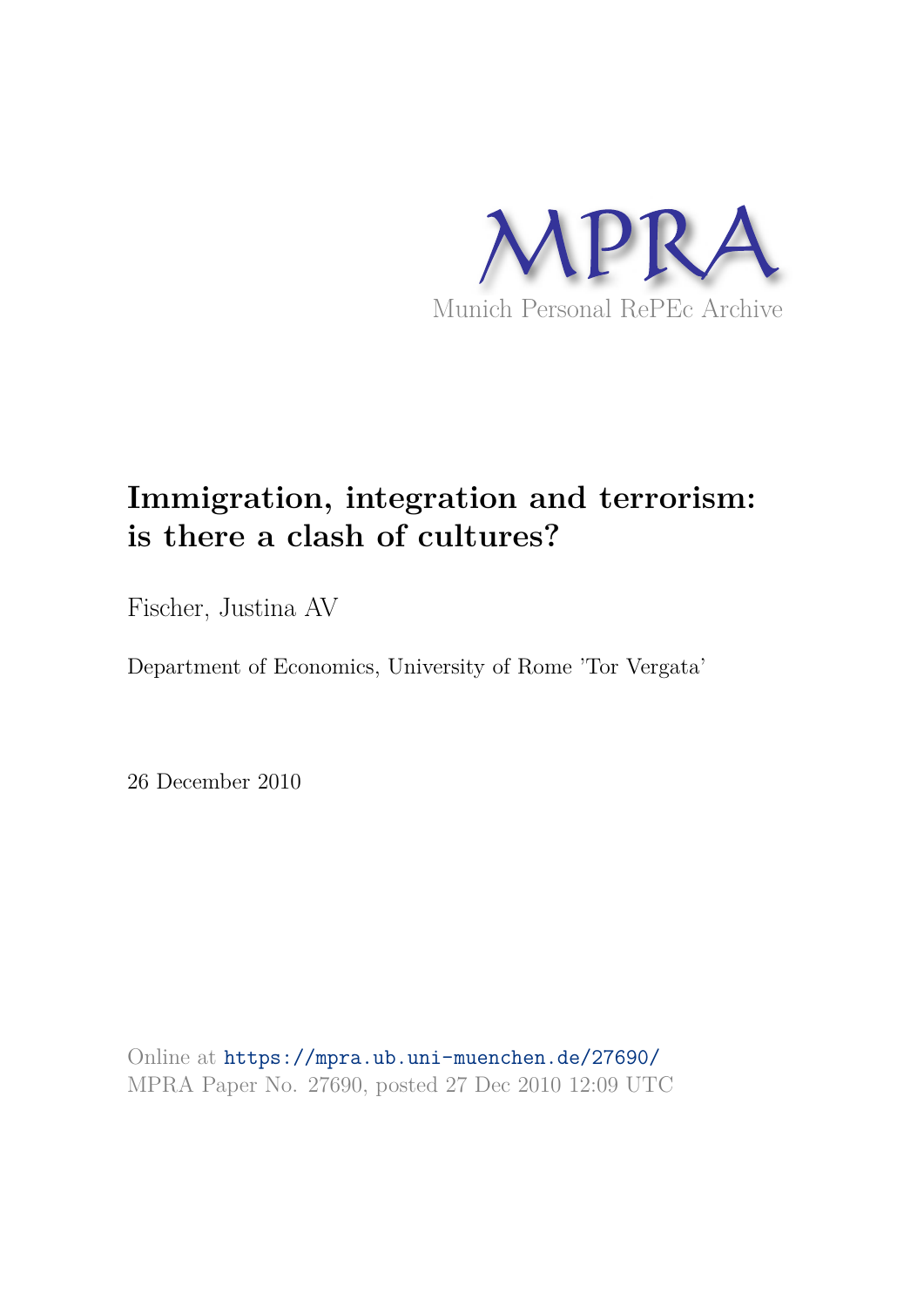### **Immigration, integration and terrorism:**

#### **is there a clash of cultures?**

Justina AV Fischer<sup>+</sup> University of Rome 'Tor Vergata'

December 2010

#### *Abstract*

We test whether immigrants are more prone to support terror than natives because of lower opportunity costs, using the international World Values Survey data. We show that, in general, economically, politically and socially non-integrated persons are more likely to accept using violence for achieving political goals, consistent with the economic model of crime. We also find evidence for the destructive effects of a 'clash of cultures': Immigrants in OECD countries who originate from more culturally distanced countries in Africa and Asia appear more likely to view using violence for political goals as justified. Most importantly, we find no evidence that the clashof-cultures effect is driven by Islam religion, which appears irrelevant to terror support.

As robustness test we relate individual attitude to real-life behavior: using country panels of transnational terrorist attacks in OECD countries, we show that the population attitudes towards violence and terror determine the occurrence of terror incidents, as does the share of immigrants in the population. A further analysis shows a positive association of immigrants from Africa and Asia with transnational terror, while the majority religion Islam of the sending country does not appear to play a role. Again, we find that culture defined by geographic proximity dominates culture defined by religion.

#### JEL codes: K42, H56, O15, D74, Z1

Key words: terror, terrorism, violence, conflict, immigration, culture, integration, crime

#### *Acknowledgment*

The author thanks Carlos Bozzoli, Axel Dreher, Arye Hillman, Peter Kurild-Klitgaard, Simon Lüchinger, Franco Peracchi, Todd Sandler, and Jan Schnellenbach and seminar participants of the University of Gothenburg and the University of Hamburg for helpful comments and suggestions. This paper was inspired by the public discussions triggered by T. Sarrazin's recent publication. The paper was completed while the author was a researcher at the DIW (Berlin). Justina Fischer also thanks a Marie Curie experienced researcher fellowship for financing (RTN TOM).

<sup>-</sup>+ CEIS, Department of Economics, University of Rome 'Tor Vergata', Via Columbia 2, I-00133 Rome, Italy, e-mail: javfischer@gmx.de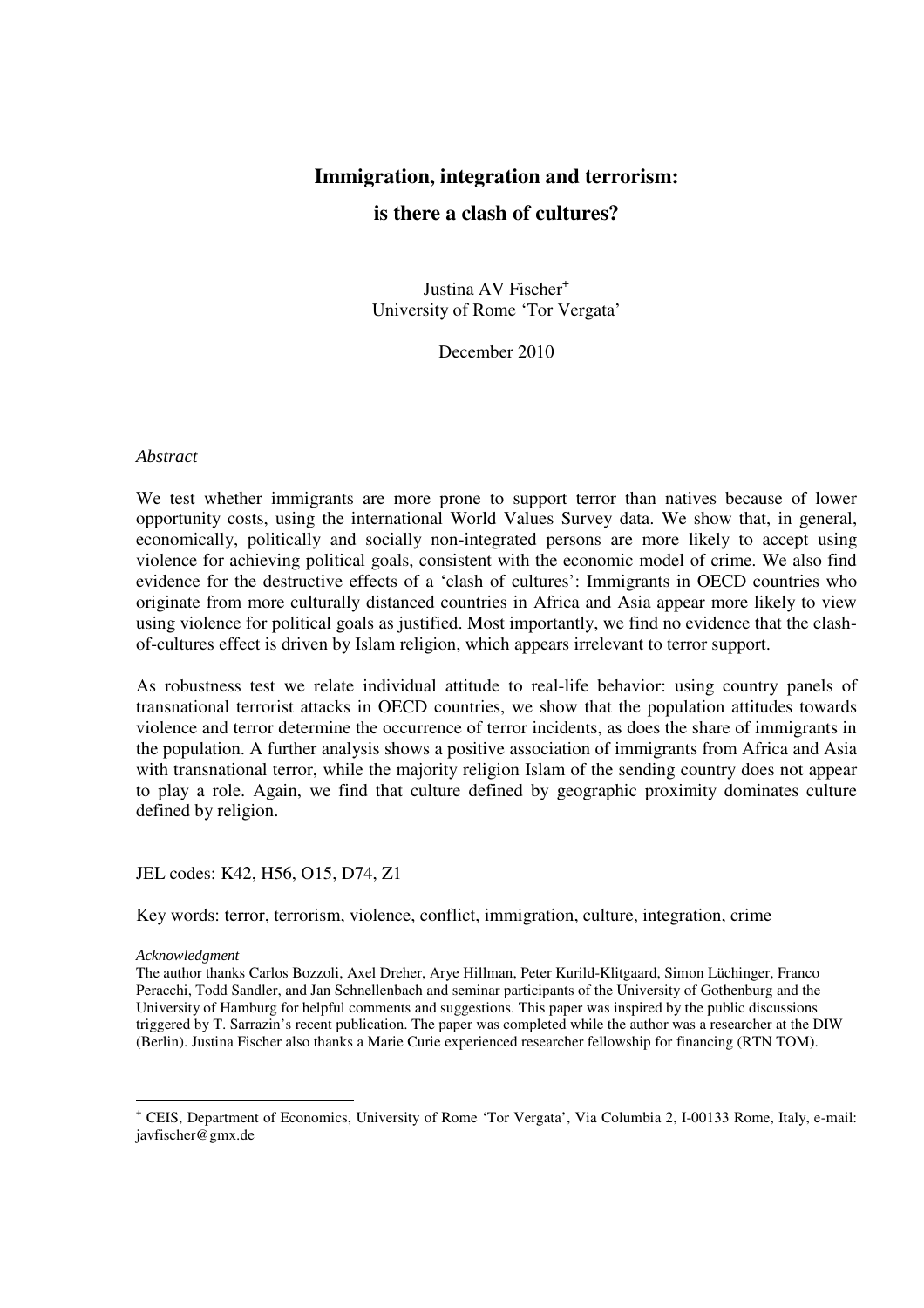#### **1. Introduction**

-

Terrorist groups rely on networks of local supporters for the planning and carrying-out of their terror attacks – a strong local support lowers terrorists' direct and opportunity costs of carrying out their plans.<sup>1</sup> Thus, an increase in such local support should trigger more terror attacks. Supporting terrorists, however, is an illegal activity, usually generating a non-monetary benefit – both Schnellenbach (2006) and Bernholz (2004) provide economic rationales why persons with certain preferences may choose to support terror groups rather than getting actively engaged in terror activities themselves; both Schnellenbach (2006) and Neumayer and Plümper (2009) argue that supporters of terror groups behave more as 'rational' actors in the traditional sense than their leaders do, implying that economic incentives have a stronger impact on the first group than on the latter. The economics of terrorism literature, which can be applied in analogy to the decision to engage in support for terror, suggests that the rational choice to provide support depends also on the opportunity costs of doing so – such as forgone legal employment and political participation (e.g. Lichbach, 1987, Sandler and Enders  $2004$ ).<sup>2</sup> Compared to natives, immigrants often face discrimination in the labor market and lack the political rights to influence policy outcomes, lowering their opportunity costs of engaging in terrorism-related activities. Consequently, we conclude from economic calculus that immigrants may be more likely than natives to support terrorist groups.  $3$ 

This international study provides an empirical test of whether immigrants are more likely than natives to be supporters of terrorist groups; as main novelty, we discuss whether immigrant's cultural background matters, differentiating between religion and geographic origin.<sup>4</sup> We exploit

<sup>&</sup>lt;sup>1</sup> The ultimate goals of terrorists are of a political nature. Intermediate goals include media attention, and the destabilization of polity and economy in the target country (e.g. Dreher and Fischer 2010, Frey and Lüchinger 2003, 2004).

 $2$  Earliest treatments of terrorists as rational decision-makers include Landes (1978) for hijacker's choice and Sandler, Tschirhart, and Cauley (1983) for modeling negotiations between terrorists and democratic governments in target countries.

<sup>&</sup>lt;sup>3</sup> Support may be both direct and indirect: Indirect through e.g. providing terrorists with otherwise foregone income, or direct through e.g. giving them with mental support and helping them hide. Often, such support is provided within a framework of small religious or political groups (e.g. the Hamburg group of which two members attacked the Twin Towers in New York) – which is one of the reasons why particularly minority denominations or extreme political ideologies are more likely to be under suspect of supporting, or committing, terror.

<sup>&</sup>lt;sup>4</sup> MacCulloch and Pezzini (2010) provide an analysis of the determinants of individual support for a radical, revolutionary societal change versus a simple political reform, using the same survey as in this paper. However, not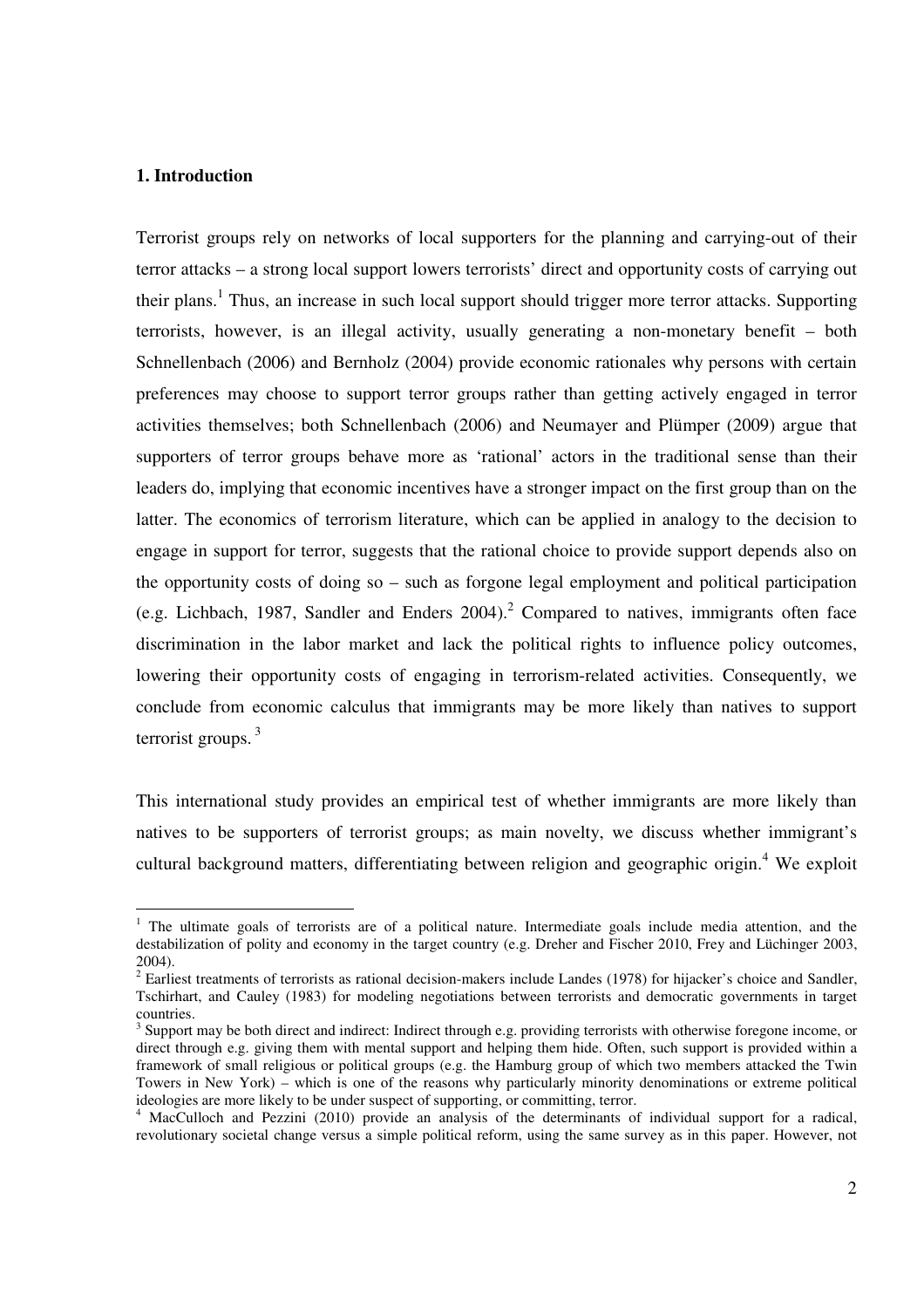the third wave of the World Values Survey (1994-1999) on 55'000 persons in more than 45 countries, which includes a question on whether the respondent views using violence for achieving political goals as justified, which we view as appropriate approximation. This paper presents strong evidence for OECD countries that immigrants particularly from 'Africa' and 'Asia' are more prone than natives to accept violence as political means, consistent with the clash-of-cultures hypothesis based on Huntington (1996). Contradicting common-view expectations, religious denominations, such as being a Muslim, do not appear to matter. On the other hand, the 'clash' appears diminished for persons who are better integrated through a longer residence. Country panel analyses of the macro-determinants of transnational terror incidences in OECD countries are corroborative: they reveal a terror-increasing influence of immigrants from Africa and parts of Asia, which, however, is not triggered by the majority religion of immigrants' countries of origin.

Section 2 introduces the economic calculus that explains why immigrants may choose to support violence and terror, section 3 presents the testable main hypothesis, while section 4 describes the data and the methodology. Section 5 presents the empirical results of the individual-level analysis for the effects of integration into society (of immigrants, but also in general) on the propensity of viewing violence as justified political means, also differentiating between the effects of regional culture and religion. As robustness analysis, section 6 tests the relation between these self-report attitudes with real-life behavior. Finally, section 7 brings the individual-level analysis of section 5 to the country level: for a panel of OECD countries we analyze whether immigration triggers transnational terror, and whether immigrants' culture defined by geographic region of origin or religion plays a relevant role for this association. Section 8 concludes and discusses the potential for future research.

#### **2. Integration of immigrants and the propensity to support terror and violence**

l

Integration of immigrants into their host society can take place in various realms – with respect to labor market, political participation, but also values and attitudes ('culture'). Better integration

only is this attitude much less likely to measure support for terror, but also does their study not take account for immigration status and single religions.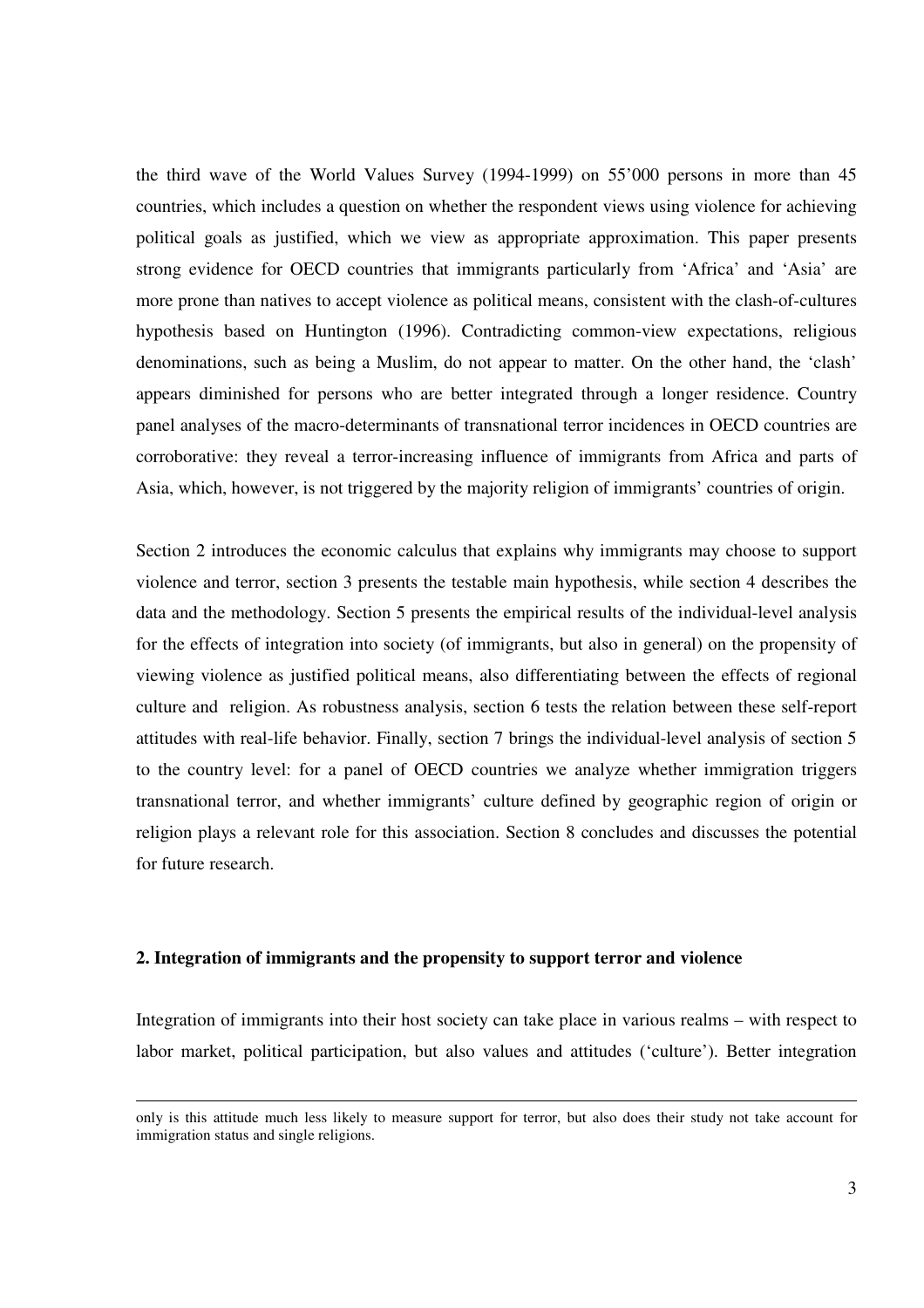increases individual's choice set and raises the number of economic and political opportunities that aid improve on her socio-economic condition. Thus, integrating immigrants increases their opportunity costs of illegal activities, which, according to the economic model of crime (Becker 1968), should decrease their propensity compared to that of natives to support (illegal) terror activities.<sup>5</sup>

The importance of political opportunity costs for explaining the occurrence of terror attacks is stressed by Frey and Lüchinger (2004), Li (2005), and Kurrild-Klitgaard et al. (2006). These authors suggest that preferences in the population that are not responded by government institutions cause grievance and discontent. Such non-response lets people seek alternative, illegal ways of expressing their preferences and pushing their needs, e.g. by engaging in terrorist activities, or, as Neumayer and Plümper (2009) argue, by supporting terror groups. Compared to natives, immigrants often lack political rights and participation possibilities in politics, lowering their political opportunity costs and making them more likely to support terror.

Economic opportunity costs are equally important for individual's decision to support terror (e.g. Frey and Lüchinger 2003), which are equally determined by her degree of integration into the society. Similarly, Neumayer and Plümper (2009) argue that 'terrorism serves terrorists': by damaging the target country's economy they ease the recruitment of new supporters. Immigrants may, at first, face unemployment and discrimination in the labor market, decreasing their economic opportunity costs of illegal activities compared to natives'. Thus, insufficient economic integration may increase immigrants' propensity to support terror groups. However, as residence in their host countries continues, they may become economically better integrated, increasing their opportunity costs of supporting terrorists up to native's level.

Finally, the psychological costs of committing a crime may play a decisive role – one possible economic interpretation of the 'clash-of-civilizations'-hypothesis by Huntington (1996). He suggests that violence and terror between members of two groups emerges because of the tensions

<sup>&</sup>lt;sup>5</sup> For a theoretical economic model according to which through raising opportunity costs extreme nihilists cannot be prevented from committing acts of terror, see Schnellenbach (2006). Nevertheless, moderate nihilists may well respond to changing incentives. Bernholz (2004) provides as alternative explanation for why terrorists may possibly not respond to economic, political or social incentives lexicographic preferences ('supreme values').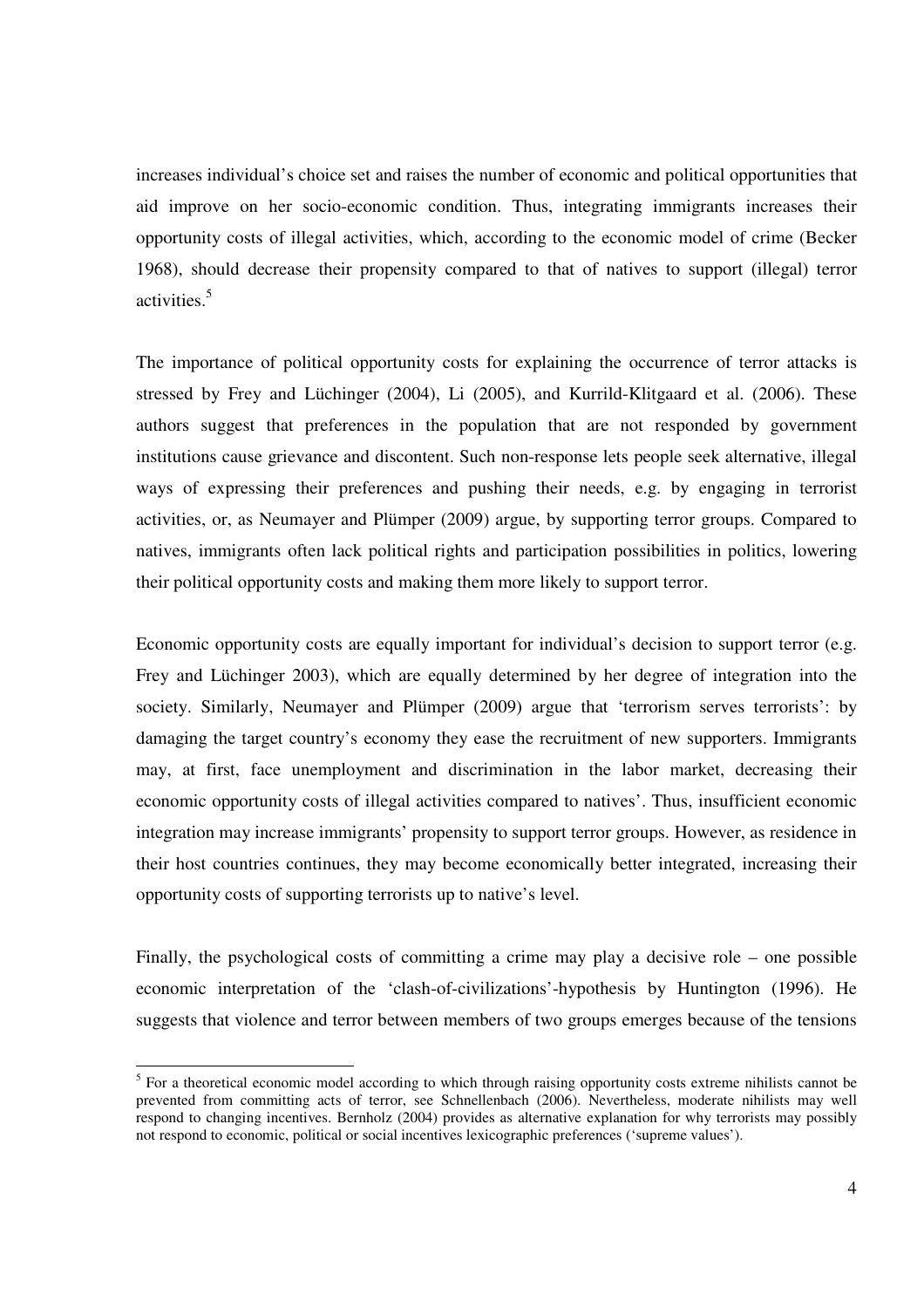generated in case both groups are shaped by two greatly differing cultures - they 'clash'.<sup>6</sup> Economically speaking, antagonistic group identities and value systems lower the psychological costs of using violence against members of the other group.<sup>7</sup> According to his theory, such 'clash of cultures' may aid terror groups to recruit members and, as we argue, supporters. This development is aggravated when one group (or both) is(are) universalistic and missionary in their ideals, claiming cultural or morale superiority, as in the case of (religious or political) fundamentalists who intend to build a new 'better' world order. Thus, we expect such psychological costs to be decreasing in the cultural distance and dissimilarity between the two groups, for example in the distance between immigrants' values and traditions to that of natives' culture. Differentiating by world regions and religion, Huntington (1996) predicted a general rise in conflicts between Western countries and 'the rest', with highest conflict intensities between the 'West', on the one hand, and 'Islam' and 'Sinic' cultures, on the other (, p.245).

Most economic country-level studies of terror have focused on testing predictions from the traditional economics of terrorism-literature, which relates institutional, economic and societal states to terrorists' costs and benefits of committing terror attacks, and thus to the occurrence of terror events as the outcome of their rational choice. For example, in support of the political opportunity costs argument Kurrild-Klitgaard et al. (2006) have shown that well-working political institutions and decentralized governance structures reduce terror (see also Li 2005, Piazza 2006, Dreher and Fischer 2010). The empirical evidence for the effects of economic opportunity costs is scant and inconsistent (Piazza 2006), possibly because aggregate GDP and income inequality reflect individual economic circumstances only imperfectly. We are also not aware of any convincing empirical test of the Huntington-hypothesis. Neumayer and Plümper (2009), one of the few studies that find a significant impact of 'Islam', use a world panel on transnational terror events 1969 - 2005, to test dyads of 'Islam terrorists', 'Non-Islam terrorists' and 'Western victims'. They find that both the dyads 'Islam'-'West' and 'rest of the world'-'West' trigger more attacks. Failing to differentiate by culture among the group 'rest of the world', their finding is best interpreted as an indication that 'Western' persons are more likely to be victimized by terrorists

<sup>&</sup>lt;sup>6</sup> According to Huntington (1996), other forms of 'clashes' include economic wars and military interventions. He thinks of terrorism as form of conflict to which the 'West' is particularly vulnerable.

<sup>&</sup>lt;sup>7</sup> Even if those groups were similar in their view on the use of violence, it is the dissimilarity in their values and attitudes in general that drives down the psychological costs of acting with violence against non-members.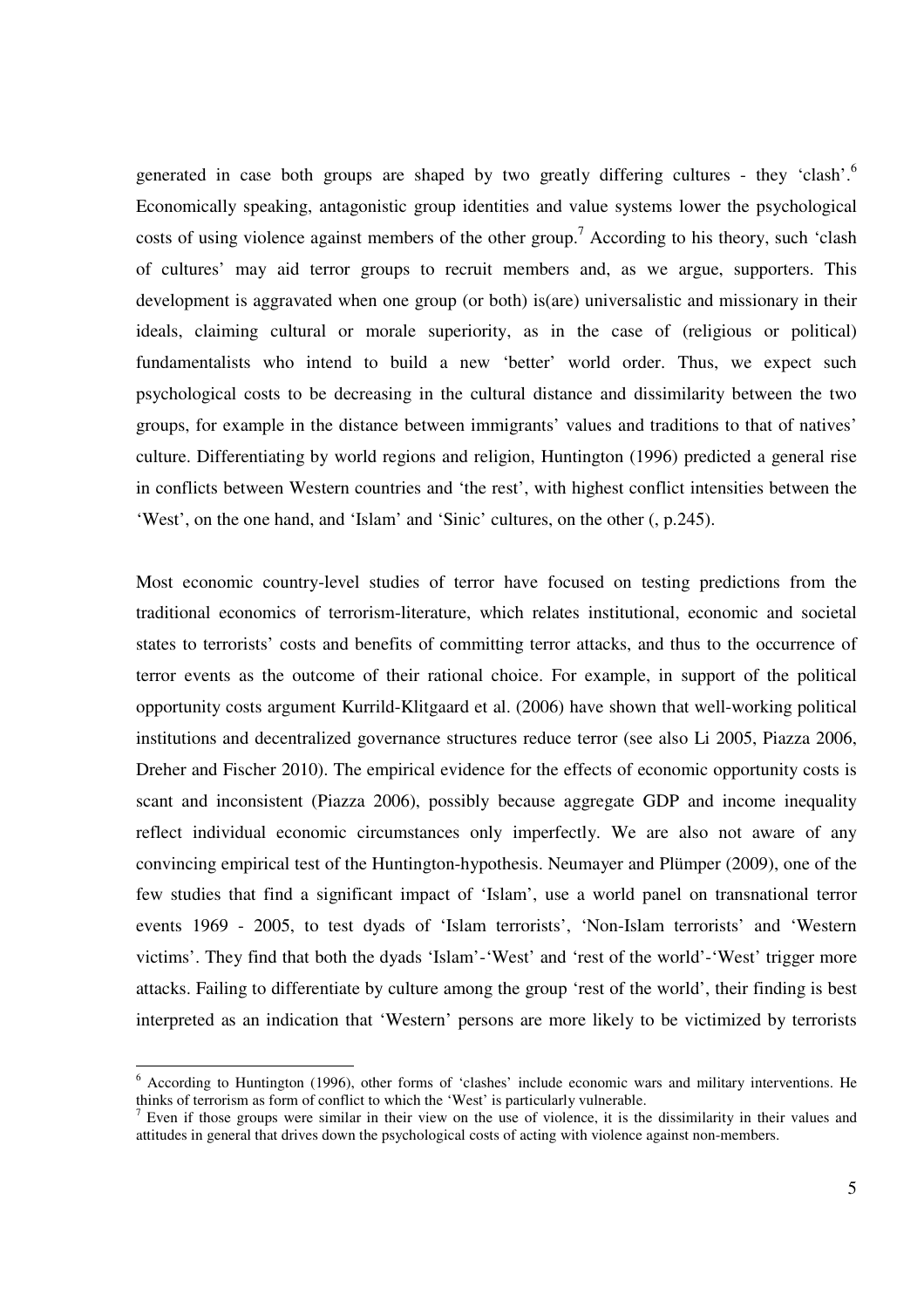than 'non-Western' people. That the religion of the attacker may be an important determinant of terrorist activity has already been suggested by Krueger and Malečková (2003): they show in a world panel of transnational terror attacks 1997-2002, arranged by perpetrator's country of origin, that terrorists originating from Muslim, but also from Christian and Hindi countries are more 'active' compared to those with no religion: they commit significantly more terror attacks.<sup>8</sup> However, both studies lack to directly test a 'clash-of-cultures' as they fail to differentiate out the diverse cultures of the perpetrators *and* to match them with differing cultures of their target countries – for example, Krueger and Malečková (2003) implicitly assume that a Muslim potential terrorist behaves in an identical way in all parts of the world likewise. Furthermore, they fail to discuss which dimension of culture dominates – culture defined by geographic proximity or based on religion. In sum, all these aggregate-level analyses suggest that both receiving and sending countries' culture, political institutions and economy play a role for the emergence of terror. However, no study so far has investigated into one of the underlying mechanism at the individual level, namely people's grievance, opportunity costs and their resulting support for terror. We ask in this study to what extent political, economic or cultural integration into society impacts this attitude, and whether support for terror transmits into the space of actual terror events.

#### **3. Main hypothesis**

This paper argues that, compared to natives, immigrants are more likely to support terror. This likelihood of showing such attitude is the higher, the less successful their economical, political, and cultural integration into their host society is.

*Hypothesis*: The propensity of immigrants to support terror is higher than for natives. This propensity decreases in the integration into their host society.

<sup>&</sup>lt;sup>8</sup> For more studies in political science and sociology that fail in finding , clashes-of-cultures', particularly , Islam', see also Neumayer and Plümper (2009).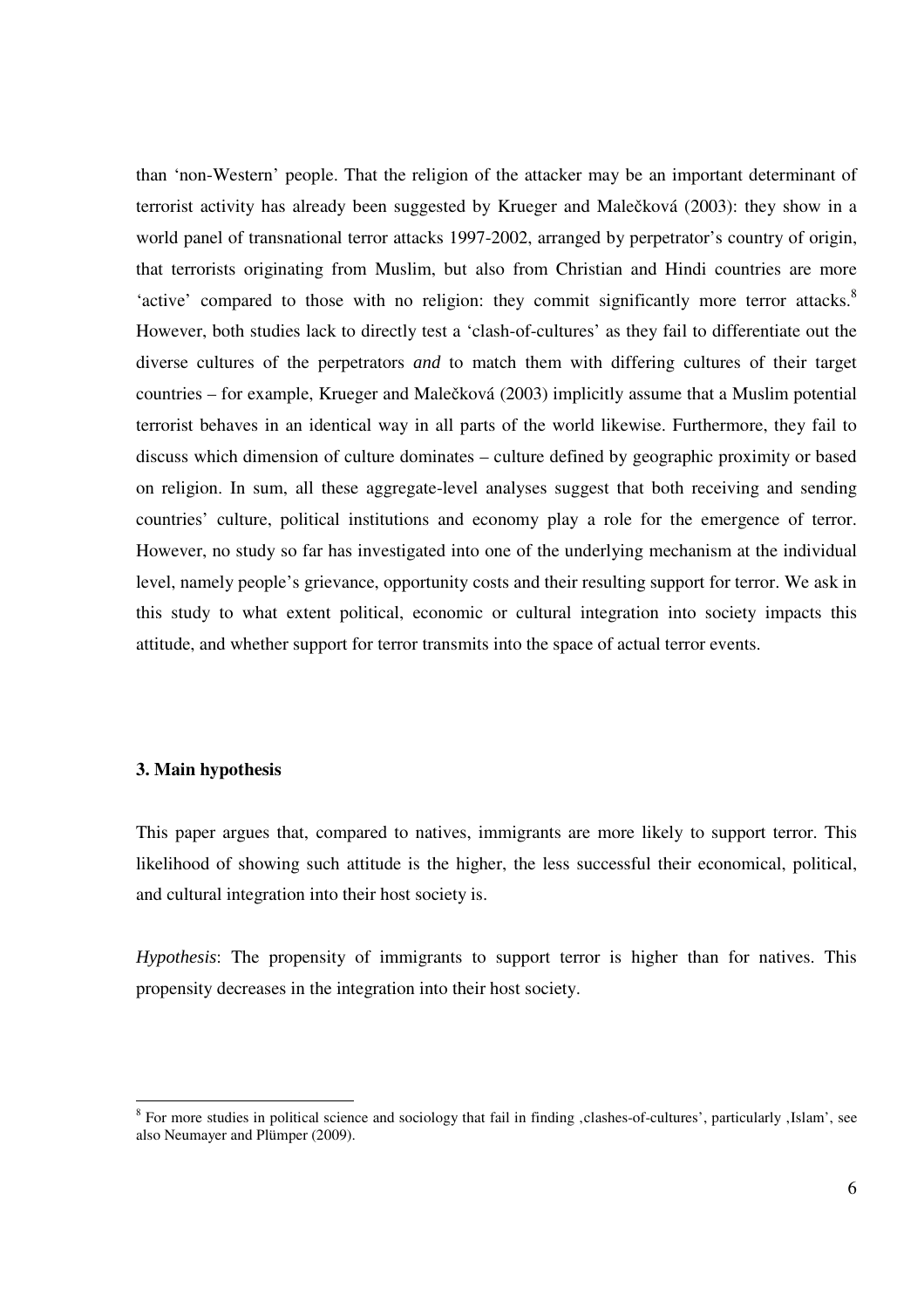As discussed in the theory section (section 2), the relation between economic, political, and social integration and terror-support is of a generic nature - thus, it may hold for any member of society, be it an immigrant or a native. For example, the experience of involuntary unemployment as form of labor market disintegration should increase the propensity of any member to support violence and terror, compared to an employed. Thus, in this paper we start by testing a generalized version of the hypothesis above, treating 'immigrant' as a special case in the course of this analysis:

*Hypothesis (generalized)*: The propensity to support terror is higher for societally less integrated persons than for the better integrated ones. This propensity decreases in the degree of integration into society.

#### **4. Data and methodology**

#### *4.1. Dependent variable: terror and violence propensity*

Enders and Sandler (2002) define terrorism as "the premeditated use or threat of use of extranormal violence or brutality" for achieving political objectives; such definition implies that viewing exerting violence for achieving political purposes as justified may be a prerequisite and first step to become an active supporter of terrorist groups. We thus approximate the propensity to support terror with a measure of the propensity to use violence for political goals, obtained from the  $3<sup>rd</sup>$  wave of the Word Values Survey 1994-1999 (WVS) that provides information on attitudes and values of about 55'000 persons in more than 45 countries (see Table A1 of the Appendix for a list of included countries). For each country, a representative sample of the population of about 1000-1500 persons is collected. The following question serves as our dependent variable: "Here is one statement. How strongly do you agree or disagree with it?, 'Using violence to pursue political goals is never justified.' " The possible four answers range from 'strongly agree' (1), 'agree' (2), to 'disagree' (3), and 'strongly disagree' (4). Thus, higher values indicate a higher propensity to support terror.<sup>9</sup>

The remaining waves of the WVS did not include this question in their surveys.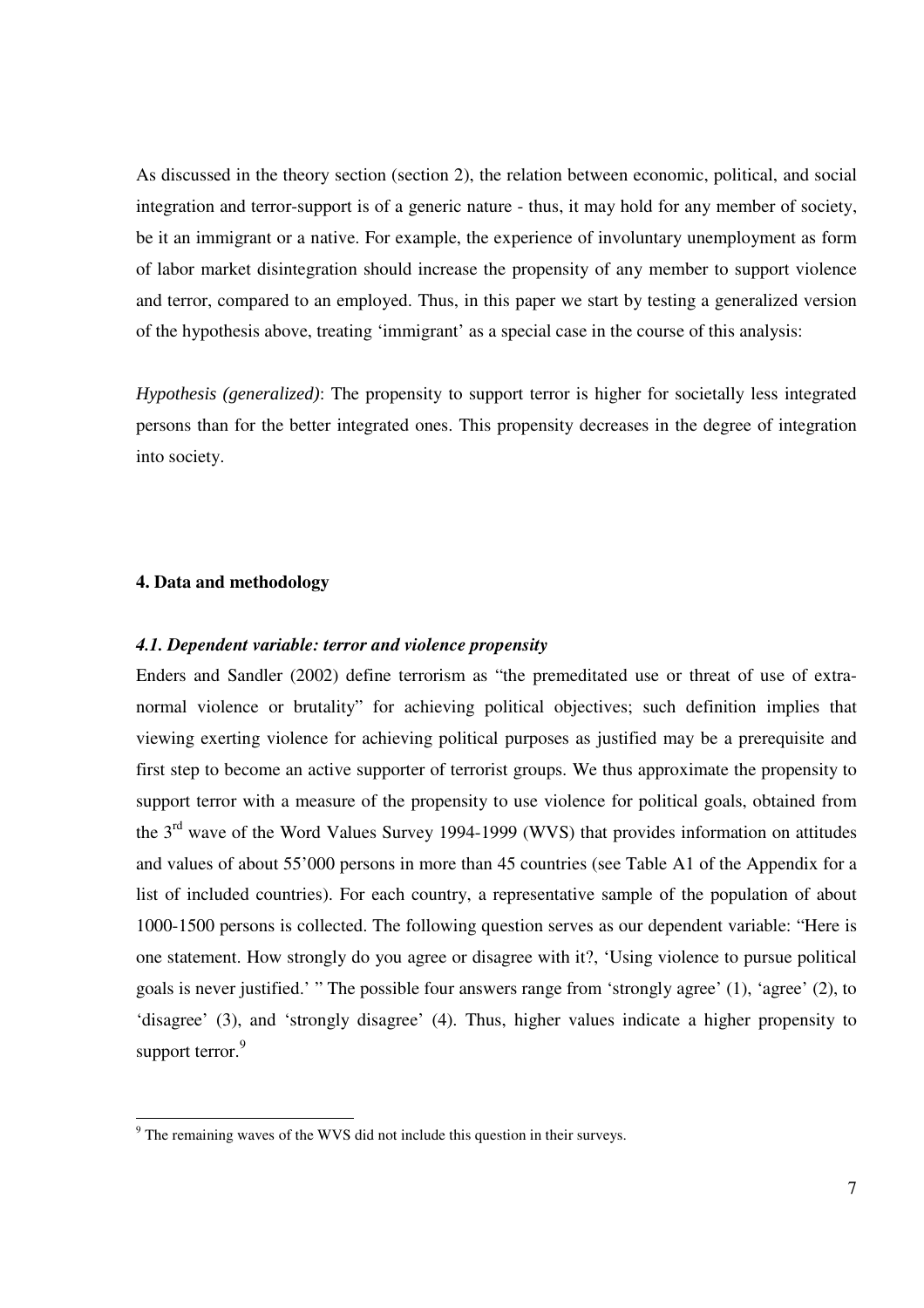Aggregated to the population level as percentage shares of people responding either (3) or (4), we view this attitude as an approximation of a terror-sympathizing environment. As we argue in section 2, such terror-sympathizing environment may aid terrorists in carrying out their attacks or provide them with a pool of potential recruits – decreasing their costs of committing an attack (Schnellenbach 2006, Bernholz 2004). Thus, as rational terrorists weigh the expected costs against the expected benefits of an additional attack (Dreher and Fischer 2010), *ceteris paribus,* the optimal number of attacks should increase in people's support for terror. To support this conjecture, the second part of this paper provides separate tests which link the level of violenceacceptance in society with the occurrence of actual terror attacks.

However, the validity of this attitude measure may be put into question. For example, one may claim that the vague broadness of 'violence' and the imprecision with respect to 'political goals' make question "do you agree to using violence for achieving political goals" a kitchen-sink attitude measure with little information on their opinion on the actions of *private* persons (in contrast to that of governments) against the government or other private persons. However, we believe that the embedding of this question into a section that exclusively asks about people's vertical relation with their governing authorities frames respondents' associations and interpretations: The WVS contains a section on 'Politics and Society', located between the section 'Work', 'Family', and 'Religion and Morale'. The 'Politics and Society' section includes questions that deal with peoples' attitudes and relations to their governments and politicians. For example, this section asks about policy goals the government should pursue (e.g. 'more emphasis on family life'), people's confidence in government institutions (parliament, police, justice system), their voting behavior, their past political actions (strikes, signing petitions, etc.). In the third wave, this section also includes our measure of attitude towards accepting violence. This framing on vertical citizen-government relations restricts 'violence' to violence exerted by residents only, and rather excludes violence exerted by governments, such as activities of war. Similarly, respondents may associate 'political goals' with goals pursued by citizens and residents - their own political goals or those of their peers. Thus, even though this 'acceptance-of-violence-for-political-goals-question' may be, when viewed in isolation, open to many interpretations, its embedding into the actual survey as one last item in the 'Politics and Society'-section clearly restricts its application to a ruled-ruler relation - with violence exerted by citizens against other citizens or the government as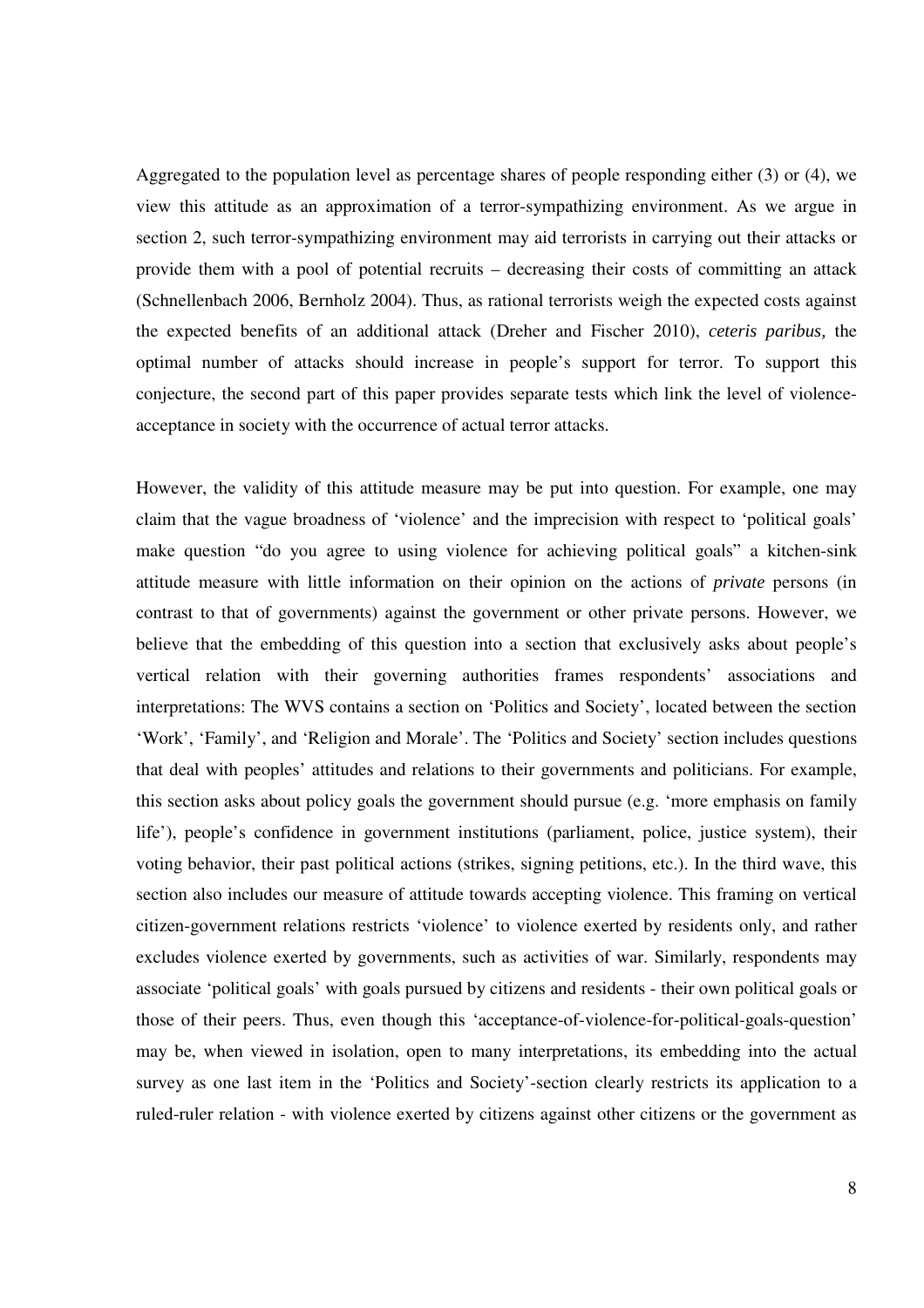such. However, to support our interpretation and validity of this variable, in the second part of this paper we present analogous results for a much smaller sample that uses a direct measure of support-for-terrorism. In addition, we relate this support-for-terror attitude to individual self-report behavior of having committed violence against persons for achieving political goals.

#### *4.2. Focal variable: Generalized integration measures*

For measuring integration in the social, political and economic dimensions we use the following variables from the WVS. First, to account for social integration we use dichotomous indices of self-assessed geographical identification with (alternatively) one's local commune, region, country, continent, or the world, or 'having no identity', based on the WVS question "to which of these geographical groups would you say you belong first of all?". We also employ a dichotomous index of social network based on the question "how important are friends in your life": persons replying 'very important' and 'rather important' are believed to enjoy the benefits from integration into society through personal private relations. Second, political integration is approximated by individual self-positioning on a 10-point scale: persons with extreme leftist or conservative opinions are more likely to find their preferences not represented by the parties in the political system. Both social and political integration may also take place through engagement in groups and organizations that pursue certain political goals (e.g. environmental groups, churches, parties). Based on eight questions on active or passive engagement in such groups, we employ a dichotomous index of 'active involvement' that accounts for this integration aspect.<sup>10</sup> Finally, economic integration is accounted for by labor market integration. We use the occupational status variable of the WVS that provides information whether the respondent is full-time employed, halftime employed, a student, a houseman/housewife, unemployed, retired or 'other'. Among these, the involuntarily disintegrated (and thus with the largest grievance) is the group of unemployed, while both housewives and retired are probably rather voluntarily out of the labor market and thus to a lesser extent susceptible for terror support. $^{11}$ 

 $10$  This definition excludes 'passive' members who only pay membership fees.

<sup>&</sup>lt;sup>11</sup> The distinction between voluntary and involuntary disintegration can be made based on aspiration theory.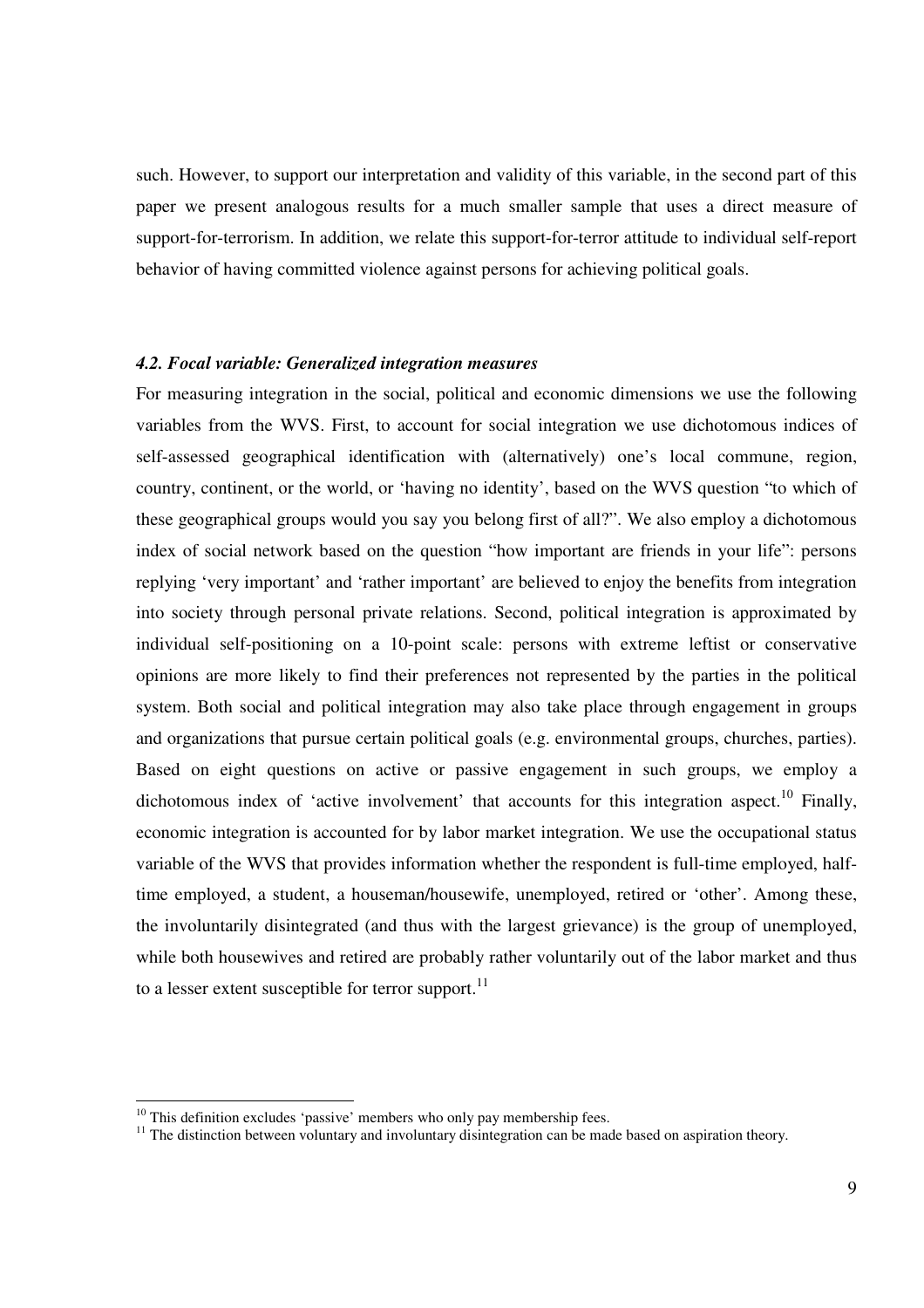#### *4.3. Measures of immigrants' integration*

We also employ some measures of integration that are available for the group of immigrants only in the full sample, there are about 3'500 immigrants. First, we extract the information 'having been born in the country' [of residence], which gives rise to a dichotomous measure of immigrant status. Thus, our measure 'born in this country' excludes all persons having been born abroad, irrespective of whether they have already gained citizenship in their host country or not (such information is not available in the WVS). Native persons can easily be believed to be better integrated in many dimensions than immigrants (social networks, culture, politics, and labor market). Second, we employ five dichotomous measures of duration of residence in the country, expecting that the extent of economic and social integration increases with it. Possibly, the likelihood of having gained citizenship equally increases in duration of residence. The underlying variable of residence period includes the six categories ' < 2 years', '3-5 years', '6-10 years', '11- 15 years', and ' > 15 years'. Furthermore, we use the information in the WVS on immigrant's region of origin ('Europe', 'USA/Canada', 'Asia', 'Africa', 'Oceania', and 'other') – information on single sending countries is not available - to objectively measure their cultural distance to their host country, differentiating between 'World' and the subsample of 'OECD' host countries.<sup>12</sup> In line with Huntington (1996), we expect the cultural distance and resulting conflict intensity between European and North-American sending countries to 'OECD' receiving countries to be the lowest.

#### *4.4. Control variables*

-

The third wave of the WVS also includes socio-economic information on both natives and immigrants. The vector of individual-level controls includes gender, age, education, marital status, and number of children. Since a better education generates a higher income, and may cause information advantages in general, higher education may lead to a better economic and social integration into society. With respect to marital status, one may argue that singles are not as much integrated as married persons, particularly in more conservative and traditional societies. Some empirical models control also for individual religion (Catholic, Protestant, Christian-Orthodox,

 $12$  Regions of origin are employed as coded in the original data. The grouping into 'OECD countries' is roughly equivalent to various definition of 'Western' countries in studies of sociology and political science.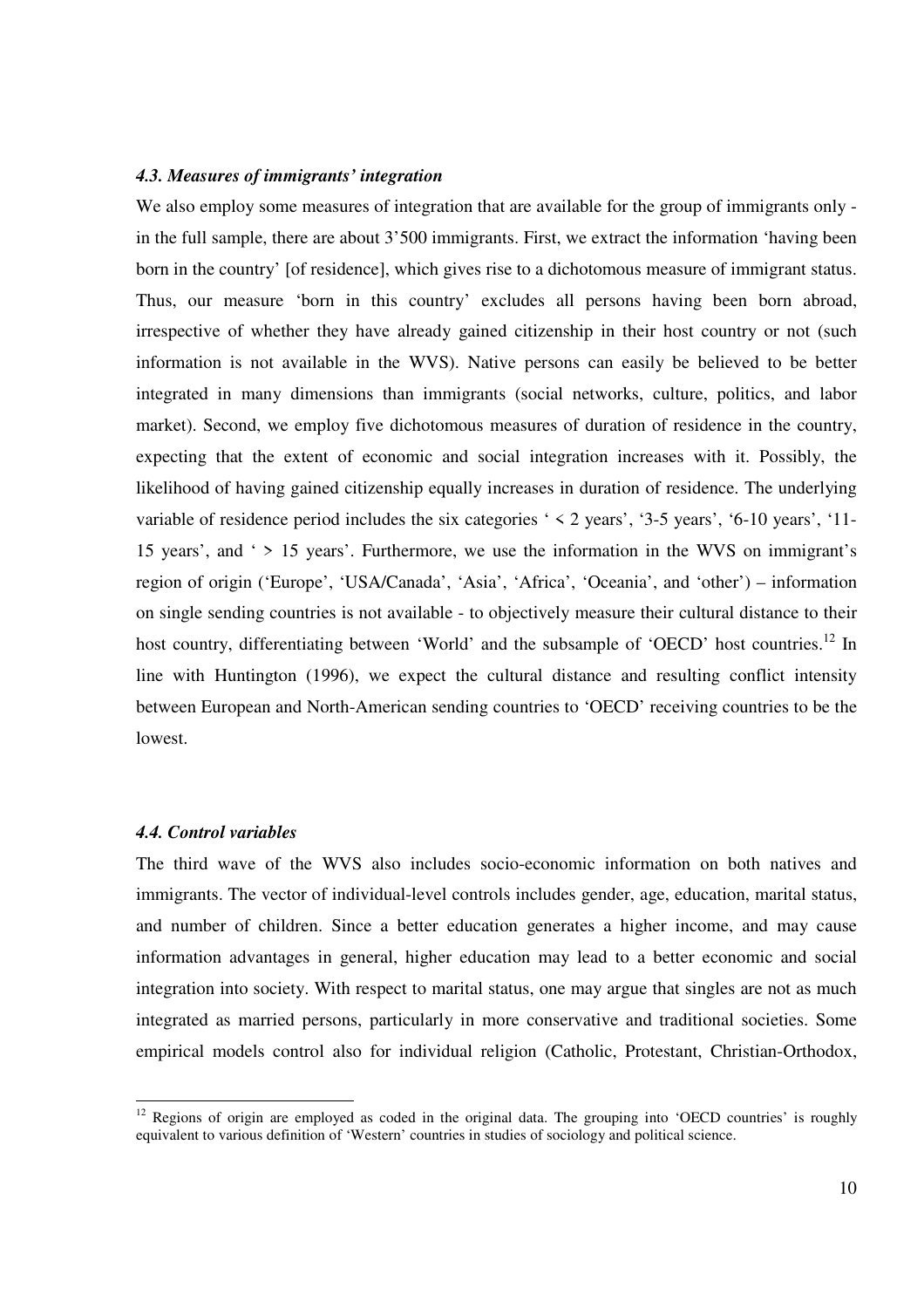Jewish, Muslim, Buddhist, Hindu, other), which reduces the regression sample by about 20%.<sup>13</sup> Descriptive statistics of the dependent and explanatory variables are described in Table A2 of the Appendix.

Table 1a describes for the world sample the distribution of violence-propensity across immigrants, defined as foreign-country born persons, and natives. This *prima facie*-look reveals no difference in attitudes between both population groups – an interpretation which is statistically supported: in both groups, about 20% find that using violence for political goals is justified. For the sample of OECD countries (Table 1b), immigrants show a higher propensity to support terror than natives (18% versus 15.30%, difference significant at the 5 percent level).<sup>14</sup> There is a clear need to differentiate immigrants by the degree of their integration in the political, economic and social dimension and to use a multivariate approach.

---------------------------------------------------------

Insert Tables 1a and 1b about here

---------------------------------------------------------

#### *4.5. Empirical models*

-

Using the cross-sectional WVS data, we estimate the following linear relation for the general effects of integration into society on terror support:

$$
acceptance_{is} = f(integration_{is}, X_{is}, FE_s),
$$

where *acceptance*<sub>is</sub> denotes the acceptance of individual *i* in country *s* to use violence to pursue political goals, *integration*<sub>is</sub> the measure of *i*'s integration into country *s*,  $X_{is}$  a vector of individual socio-demographic controls described above, and *FE<sup>s</sup>* a set of country–specific fixed effects that account for differences across countries with respect to the macroeconomy and majority culture (e.g. Fischer 2010).

<sup>&</sup>lt;sup>13</sup> Religious denomination and income are not included in the baseline models due to the large number of missing observations.

 $14$  Test statistics based on a two-sided T-test on the equality of means across two samples, assuming unequal variances.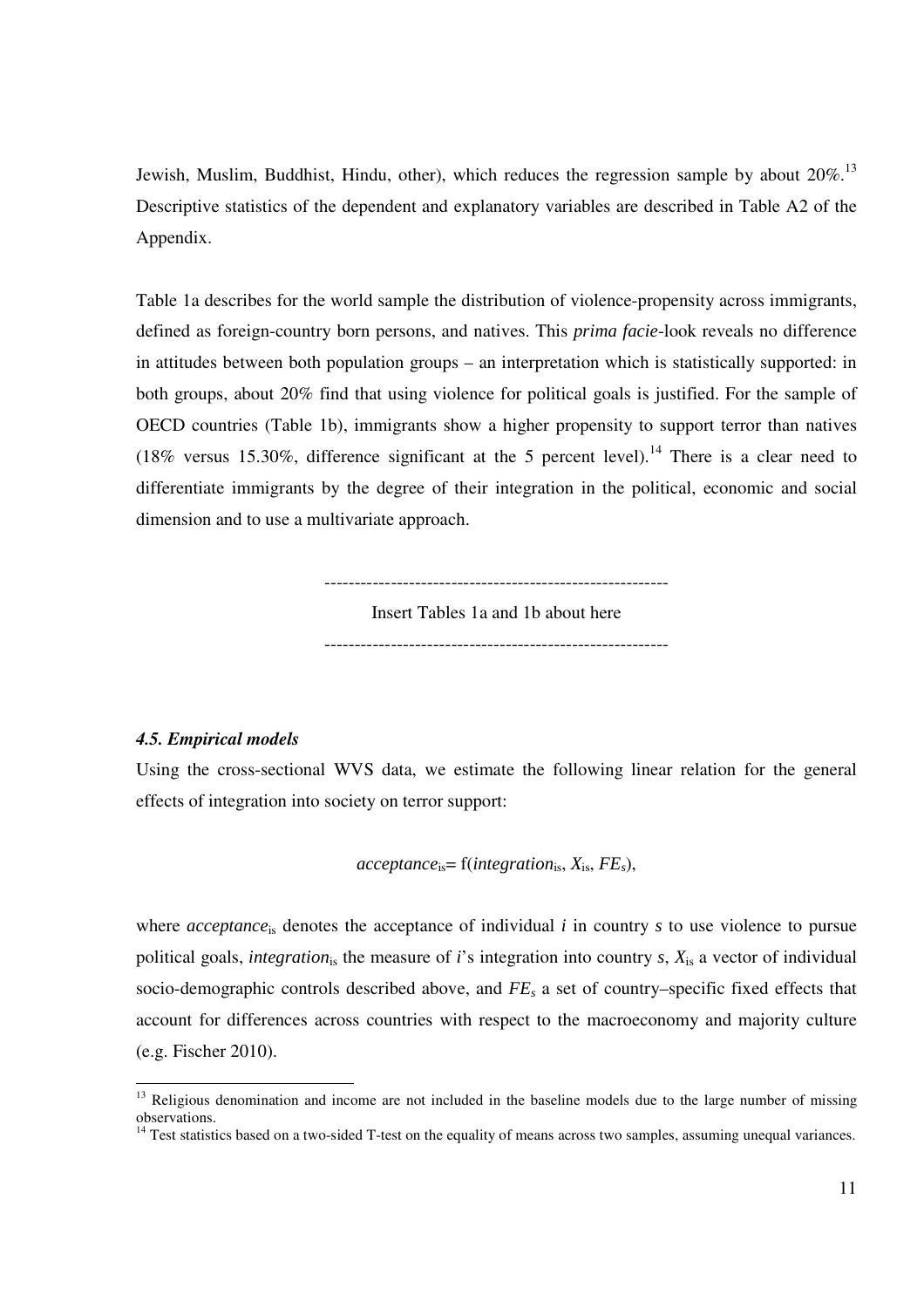To analyze integration effects for immigrants, the models employ interaction terms between measures of integration and 'immigrant status':

#### $acceptance_{is} = f(integration_{is}, integration_{is}^* \text{ } immigrant_{is}, X_{is}, FE_{s}),$

These empirical models of terror support are estimated with OLS, which preserves direction of influence and relative quantitative effects of the determinants even when the dependent variable is ordinal (Ferrer-i-Carbonell and Frijters 2004). Using OLS has the advantage over estimating ordered probit that coefficients are easily interpretable as marginal effects and that interaction terms allow direct calculation of total marginal effects. Standard errors are corrected for heterogeneity and intragroup correlation through clustering at the country level.

#### **5. Results**

#### *5.1. Integration into society and violence propensity*

As first step, Table 2 provides a general test how integration into society (of immigrants and natives likewise) affects their propensity to support terror. Model 1 tests the baseline specification that also includes measures of political and economic integration, while models 2, 3, and 4 add additional integration measures. Model 1 focuses on the baseline effects of employment status and political ideology, model 2 adds measures of geographical group identification, while models 3 and 4 estimate the additional effects of active membership and of having friends, respectively. Models 5 to 8 repeat this exercise for a subsample of OECD countries. For interpreting coefficients, note that positive values indicate a higher propensity to support terror ('does *not* accept that using violence is *not* justified' = violence is justified).

All models in the world sample in Table 2 show that those with extremist leftist or conservative political views are more likely to accept using violence to achieve political goals, compared to persons with a centrist view. These effects disappear in the subsample of OECD countries which suggests that persons with an extremist political view are well integrated in the existing political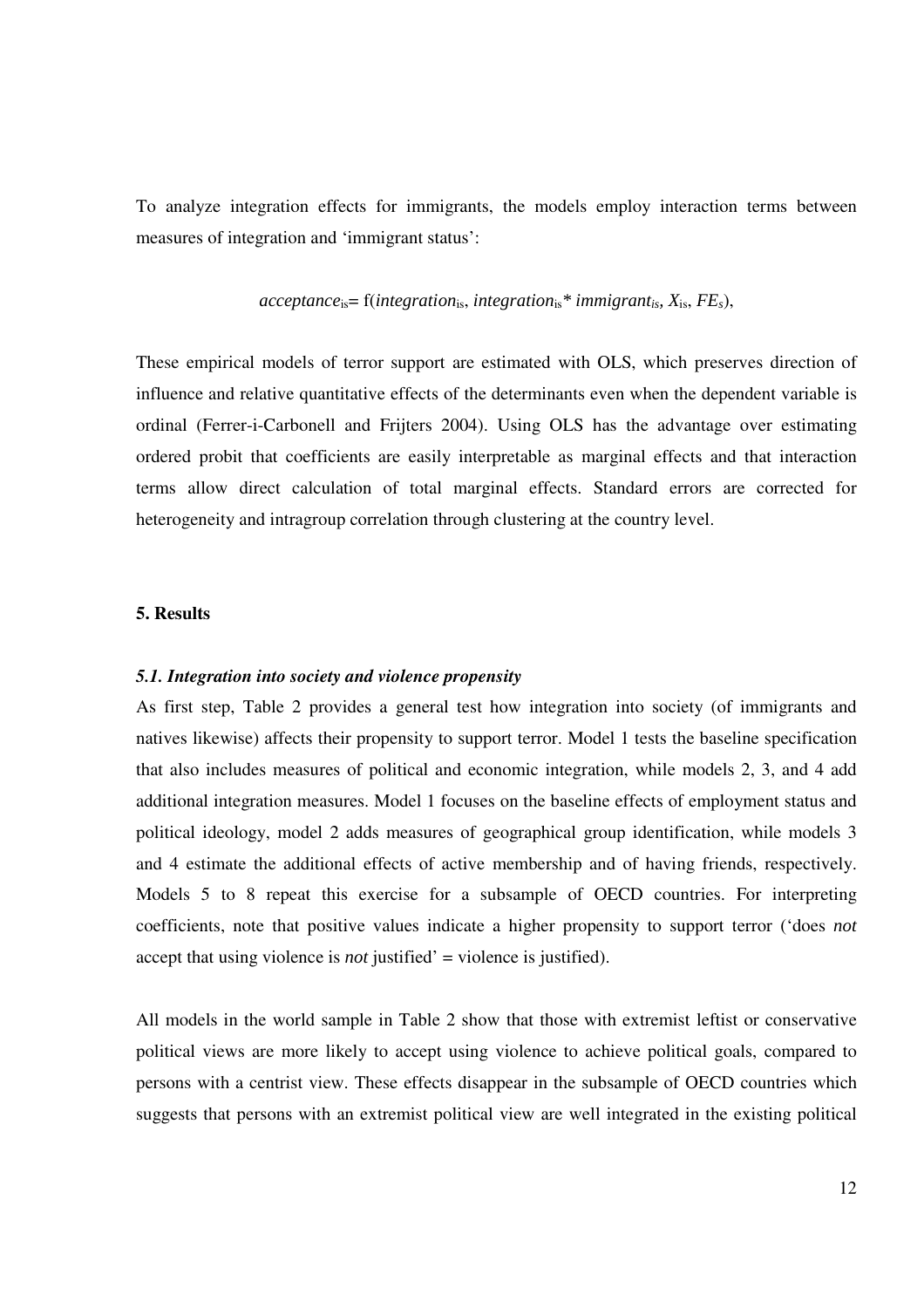system; their political preferences appear reflected in their country's party system. In contrast, both in the world and OECD sample interviewees without a political self-positioning appear to reject supporting terror, possibly reflecting a general disinterest in politics. For OECD countries, moderate-leftists equally appear to disagree with using violence for political goals.

As regards economic integration, reflected by labor market integration, we find for both the world and OECD countries that housewives and unemployed – persons with little labor market integration and, hence, low economic opportunity costs of criminal activity – tend to support terror compared to the full-time employed (reference group); for institutionally well-developed OECD countries, the same is observable for self-employed. Possibly, in OECD countries self-employed are disadvantaged (and economically 'discriminated') insofar as they are either excluded from certain welfare benefits and schemes, or that they have to contribute much more in order to obtain the same benefit as a dependently employed or a civil servant.<sup>15</sup>

Model 2, which tests geographic identity effects, shows that having a national identity reduces support for terror, while having no geographical identity increases it, compared to when having a 'world identity'. Obviously, feeling geographically 'homeless', namely not feeling integrated into any country (creating a 'no identity'), decreases the psychological costs of terror-support (that may harm persons in the country one lives in). In contrast, the analysis for OECD countries (model 6) reveals only a statistically weak 'no geographic identity'-effect.

Having a social network does decrease one's propensity to accept using violence, as models 3 and 4 (7 and 8 for OECD countries) show. In the world sample, only having friends appears to make respondents prefer peaceful ways of achieving political goals, while organizational networks play no role. In contrast, in OECD countries, the stronger propensity-lowering effect is exerted by people's active engagement in organizations and parties, while friends appear to matter little. This finding is in line with Li (2005), as in institutionally well-developed and democratic countries political grievances are less likely for persons actively involved in the political decision-making process compared to those with no political engagement.

 $15$  The results of the baseline models 1 and 5 are robust to the inclusion of further repressors in the remaining models of Table 2.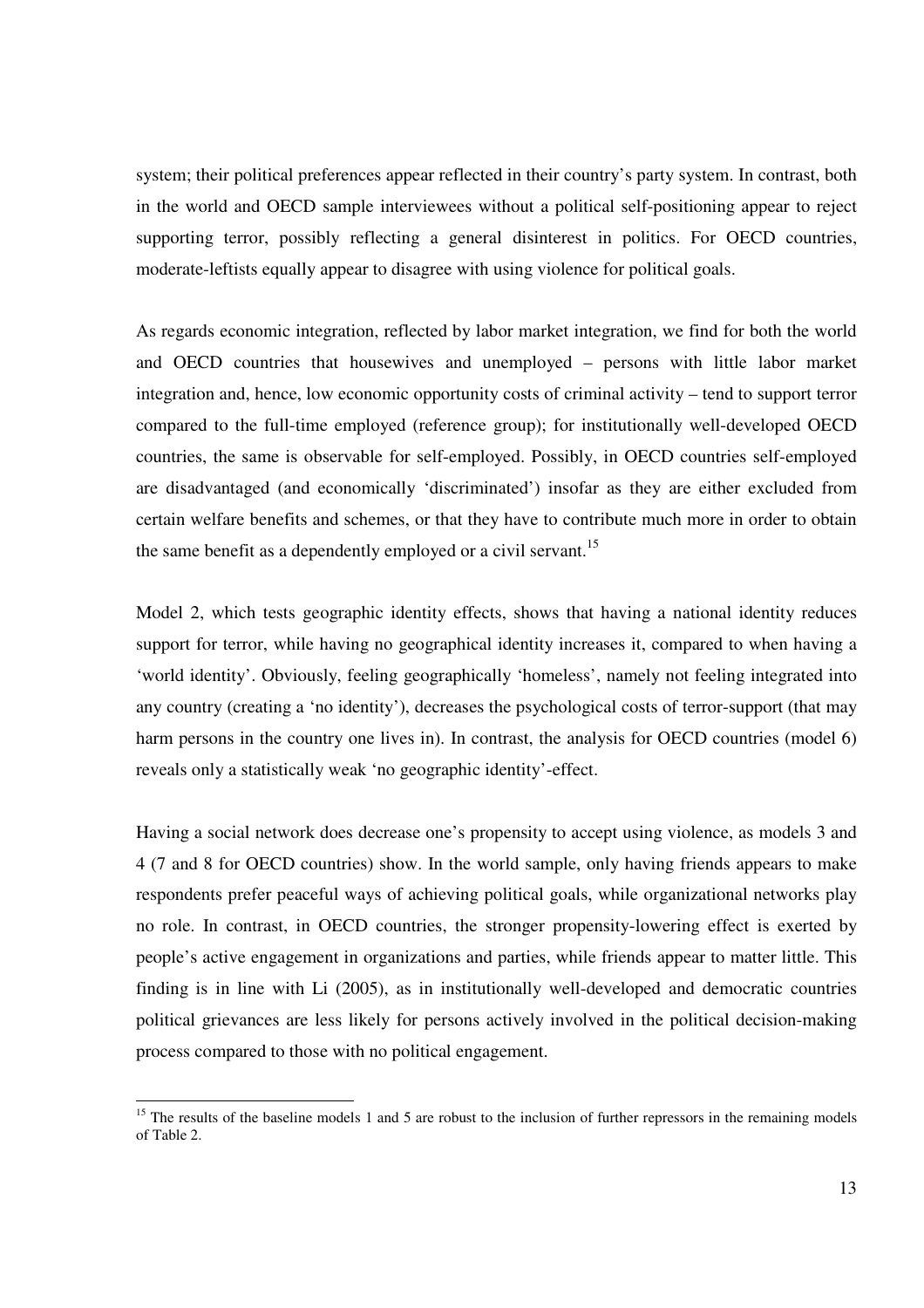The results for the remaining control variables (see Table A3) show that, as expected, male respondents are more likely to accept violence as political means. The likelihood increases in age for adults but decreases for older adults again. Terror support declines with education, but is higher for the separated (compared to the married), while it appears to be uncorrelated with the number of children.

Taken together, consistent with the economic theory of crime (Becker 1968), Table 2 suggests that political, social and economic disintegration increases the propensity to support terror, both around the world and in OECD countries. Consistent with Li (2005), Table 2 also suggests that wellworking democratic institutions and multi-party systems in OECD countries help to avoid grievances of political extremists or the actively engaged.

> --------------------------------------------------------- Insert Table 2 about here ---------------------------------------------------------

#### *5.2. Integration of immigrants: residence, employment and political ideology*

As second step, we test our main hypothesis whether immigrants show a stronger propensity to support terror or not; furthermore, we also analyze the effects of integration into society for this group, expecting that disintegration effects are larger for immigrants than for the native population. We test this conjecture by adding an interaction terms between 'immigrant status' and the various integration measures employed in the full population in Table 2. An insignificant interaction term coefficient would then indicate that the disintegration effects for the support of terrorism are identical for immigrants and natives likewise. We test this conjecture of differential effects by immigration status for both the world sample (Table 3) and for OECD countries (Table 4); both tables test immigrant status as such (model 1), duration of residence (model 2), and the presence of immigrant-specific effects for political ideology (model 4), employment status (model 5), and having friends (model 3). Section 5.3. is then devoted to the role of political and social engagement separately, while section 5.4. analyzes differential impacts of geographic origin and geographic identity.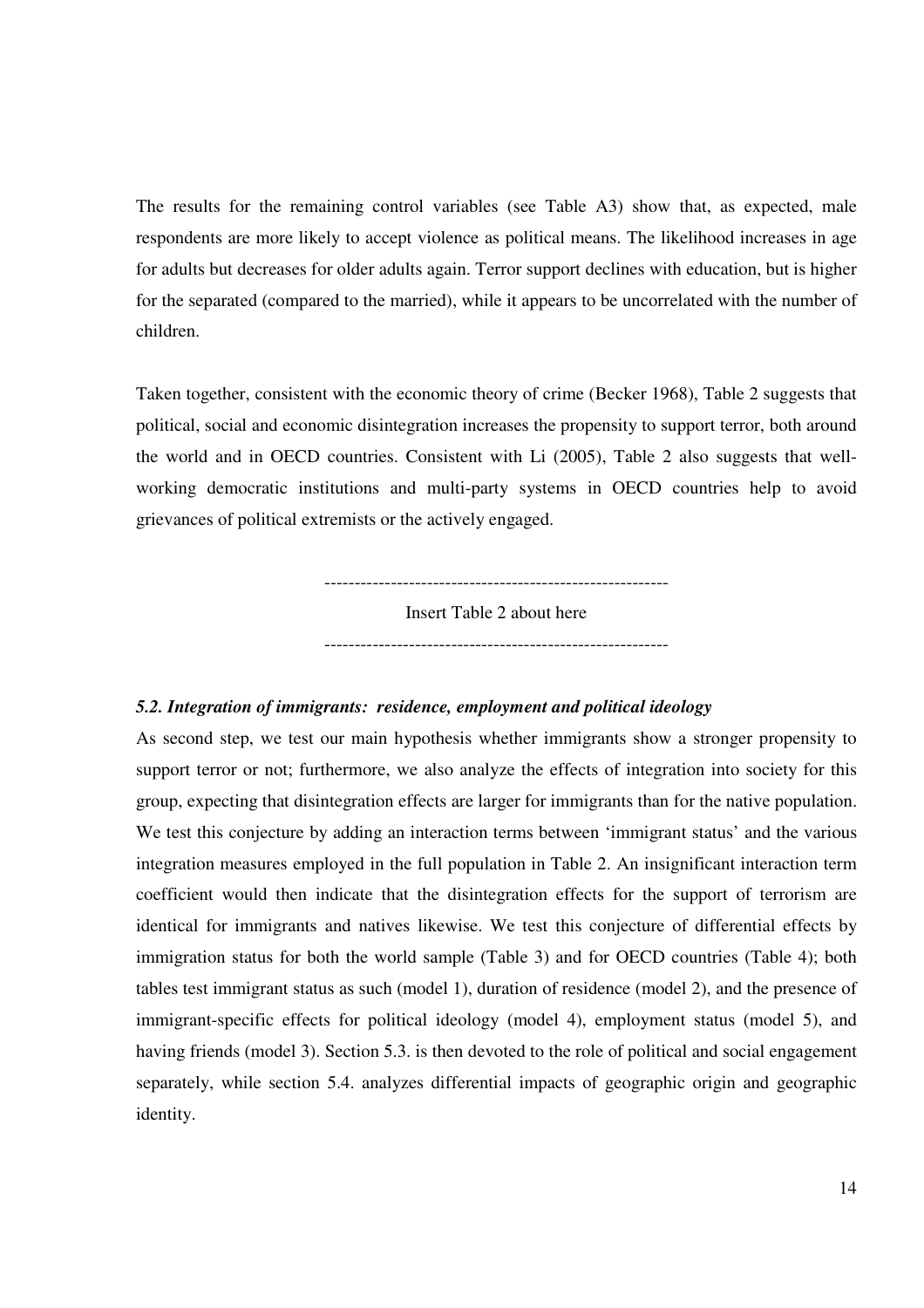Models 1 and 2 add to the empirical baseline model immigrant status and the duration of residence, which is available for immigrants only. In OECD countries, the negative coefficient on 'born in this country' indicates that immigrants have a higher propensity to support for terror (at the 5 percent level of significance) – a result that is not evident in the world sample. However, with those staying less than two years in their host country as reference group, we find no statistical evidence that duration of residence matters, both in the world and the OECD samples.<sup>16</sup>

The remaining models show that most effects of societal disintegration are of similar magnitude for immigrants and natives likewise - only a few interaction terms turn out significant: For example, having friends and political ideology appears to influence the propensity to support terror of both immigrants and natives the same way (models 3 and 4).<sup>17</sup> Equally, the propensityincreasing effect of unemployment and self-employment are not heterogeneous between the two groups.<sup>18</sup> In contrast, in both OECD countries and the world sample, native housewives are more likely to support terror than housewives of immigrants (OECD: 0.278-0.163 versus -0.163). Immigrant housewives appear even explicitly to reject using terror, particularly in OECD countries  $(-0.163)$ .

Overall, Tables 3 and 4 corroborate our main hypothesis for the sample of OECD countries: immigrants do show a higher propensity for terror-support. However, we find in many cases that social and economic disintegration in other dimensions does not appear to exert heterogeneous effects between immigrants and natives. We do not, however, completely reject as explanation for the insignificant interaction terms that the major distinction might have to be made not between immigrants and natives as such, but between native and long-term residence immigrants, on the one hand, and short-duration residing immigrants, on the other, which we test in section 5.6.

 $16$  The series of coefficients (0.044, -0.011, -.0.59, -0.048) may suggest that longer residence, does, possibly, have a positive integrating effect. Further research is needed.

In model 4 of Table 3, the interaction term on 'leftist-extreme ideology' and 'born in this country' is almost significant at the 1B percent level. This finding suggests that the propensity of extreme leftists to accept violence is larger among immigrants than among natives  $(0.171 \text{ versus } 0.171 - 0.092)$ .

<sup>&</sup>lt;sup>18</sup> The coefficient on the interaction terms for 'unemployed\*born' rather indicates that unemployed natives experience stronger grievances than unemployed immigrants; the opposite is observable for the self-employed. Again, further research is needed.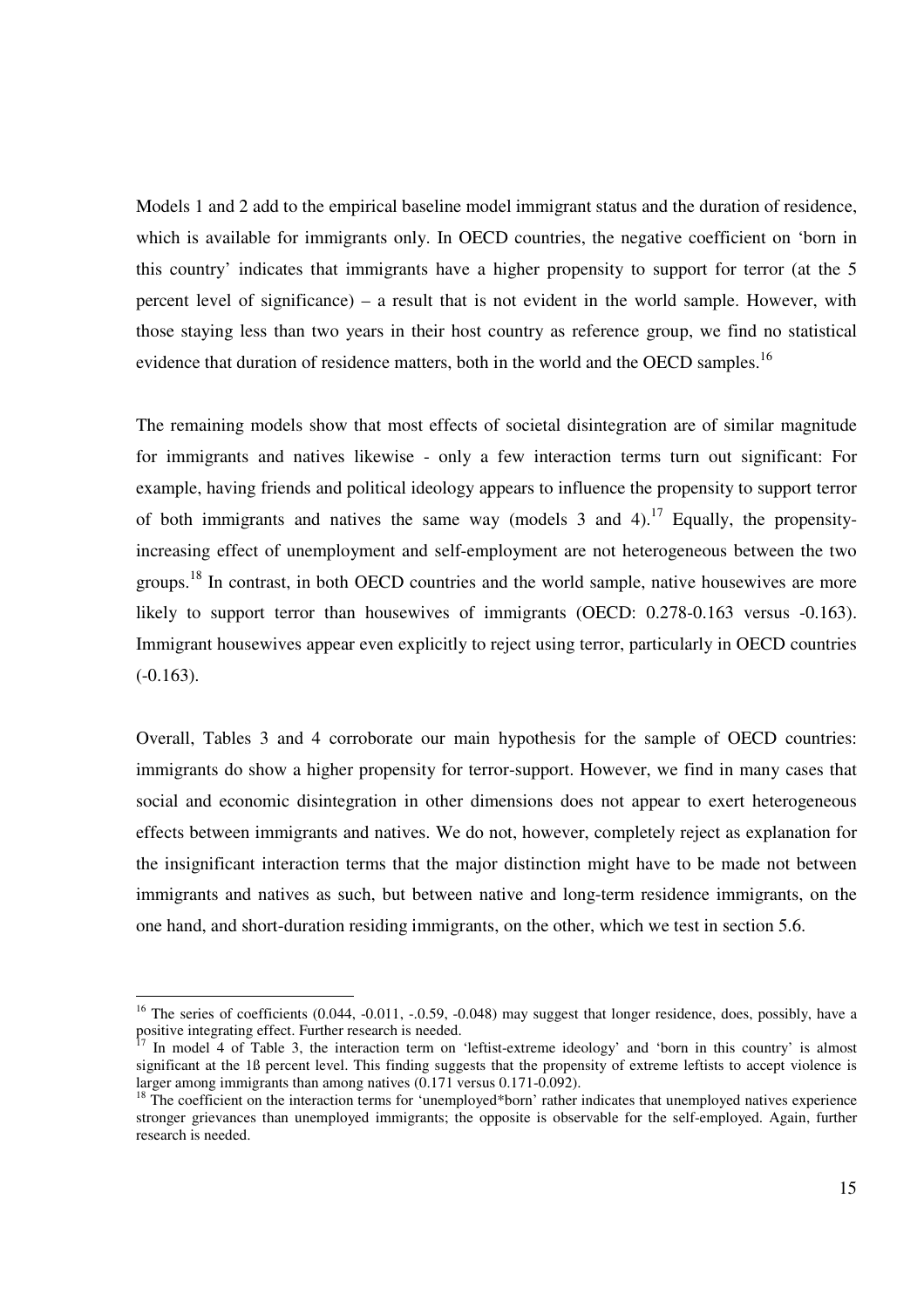---------------------------------------------------------

Insert Tables 3 and 4 about here ---------------------------------------------------------

#### *5.3. Integration of immigrants: Social and political engagement*

Table 2 has already indicated that for OECD countries active membership in clubs and organizations lowers the propensity to accept using violence for political goals, possibly because such engagement can be used for expressing political preferences and influence policy-making (Li, 2005). That social capital and (formal and informal) networks play an important role in the functioning of a democratic and civil society has been postulated by Putnam (1993) for Italian local communes, and empirically shown by Guiso et al. (2008). Table 5 tests whether active membership (and the number thereof) reduces the propensity to support terror for immigrants and natives likewise. Models 1 through 5 are for the full world sample, while those from 6 to 10 are estimated for the subsample of OECD countries.

Making a binary distinction of those with an active membership from those without any does not yield statistically convincing results: membership in social networks does not exert any effect on the probability to support terror, be it by immigrants or natives (models 1 and 6). Employing a continuous measure of the number of active memberships, ranging from 0 to a maximum of 9, yields for OECD countries a support-decreasing effect (until membership number 4), at a decreasing rate (models 7 and 8). The irrelevance observed in the world sample (models 2 and 3) may well reflect again, consistent with Li (2005), the institutional underdevelopment in most of these countries. This social network effect is, however, strongly heterogeneous across the two population groups 'natives' and 'immigrants', as indicated by the significant interaction terms: assuming linearity in the number of active memberships, model 4 reveals for the world sample a 'zero'-effect for natives (e.g.  $0.030 + -0.025 = 0.005$ ), but a strong propensity-increasing one for immigrants; for OECD countries, we observe qualitatively the same (model 9).

More informative and, possibly convincing, findings are obtained when assuming non-linearity in the number of memberships (models 5 and 10), giving a better fit to the underlying data: For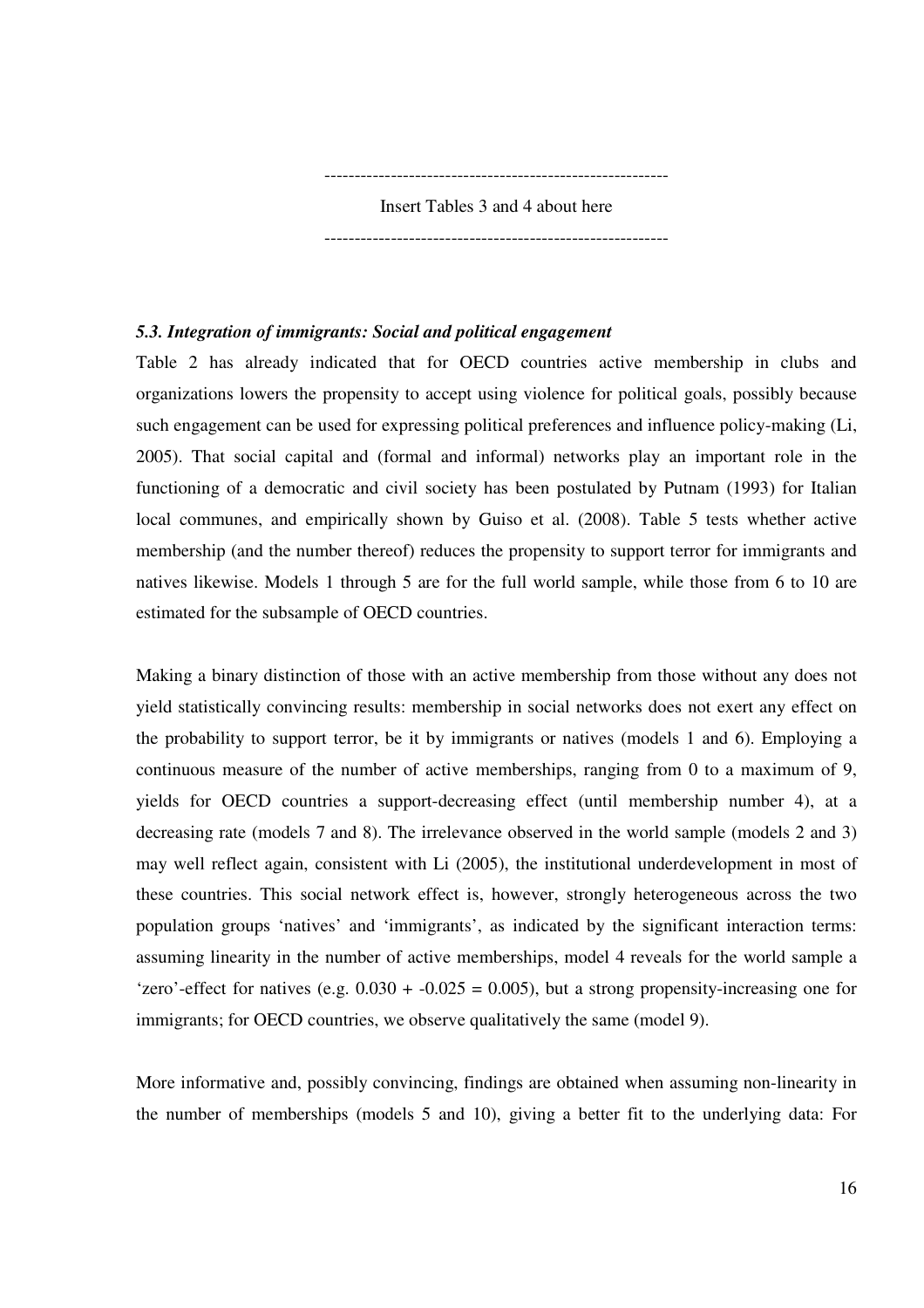immigrants in the world (model 5), the propensity effect is zero for low numbers of active memberships, while the very active ones appear to turn their social and political engagement into support for terror – a finding consistent with so-called theories of political radicalization (e.g. McCauley and Moskalenko 2008); for natives around the world, political engagement is not related to terror support. For OECD countries (model 10), the picture is somewhat different: for both natives and immigrants, the support for terror declines in the number of active memberships. For immigrants, we observe a propensity-lowering effect  $(-0.064*num + 0.021*num.^2)$ , at a decreasing rate. For the natives, the propensity-lowering effect is less steep, and occurs rather at a constant rate  $(-0.064+0.038 = -0.026*$  num.;  $0.021-0.017 = 0.004*$  num.^2).

Overall, Table 5 shows for OECD countries that active engagement in social networks and political organizations decreases people's support for violence. In the rest of the world, active engagement in possibly 'toothless' organizations does not appear to really matter, either to natives or to immigrants. This finding is consistent with the political opportunity costs argument developed by Li (2005). In OECD countries, the propensity-lowering effect is larger for immigrants than for natives. Obviously, integration in terms of social and political engagement does reduce the need for immigrants and natives to choose supporting terror for expressing their social and political preferences.

---------------------------------------------------------

Insert Table 5 about here ---------------------------------------------------------

#### *5.4. Integration of Immigrants: Geographic identity and the 'clash of cultures'*

Integration of immigrants occurs not only regarding the labor market and the social and political dimensions, but also with respect to the cultural sphere. This section investigates two aspects of cultural integration of immigrants: first, Table 6 tests whether having a certain geographic identity exerts differential effects on terror support by immigration status. Second, it analyzes whether the world region of origin (which is only available for immigrants) impacts the propensity to accept violence. We proceed then with an analysis for a subsample of OECD countries, attempting to find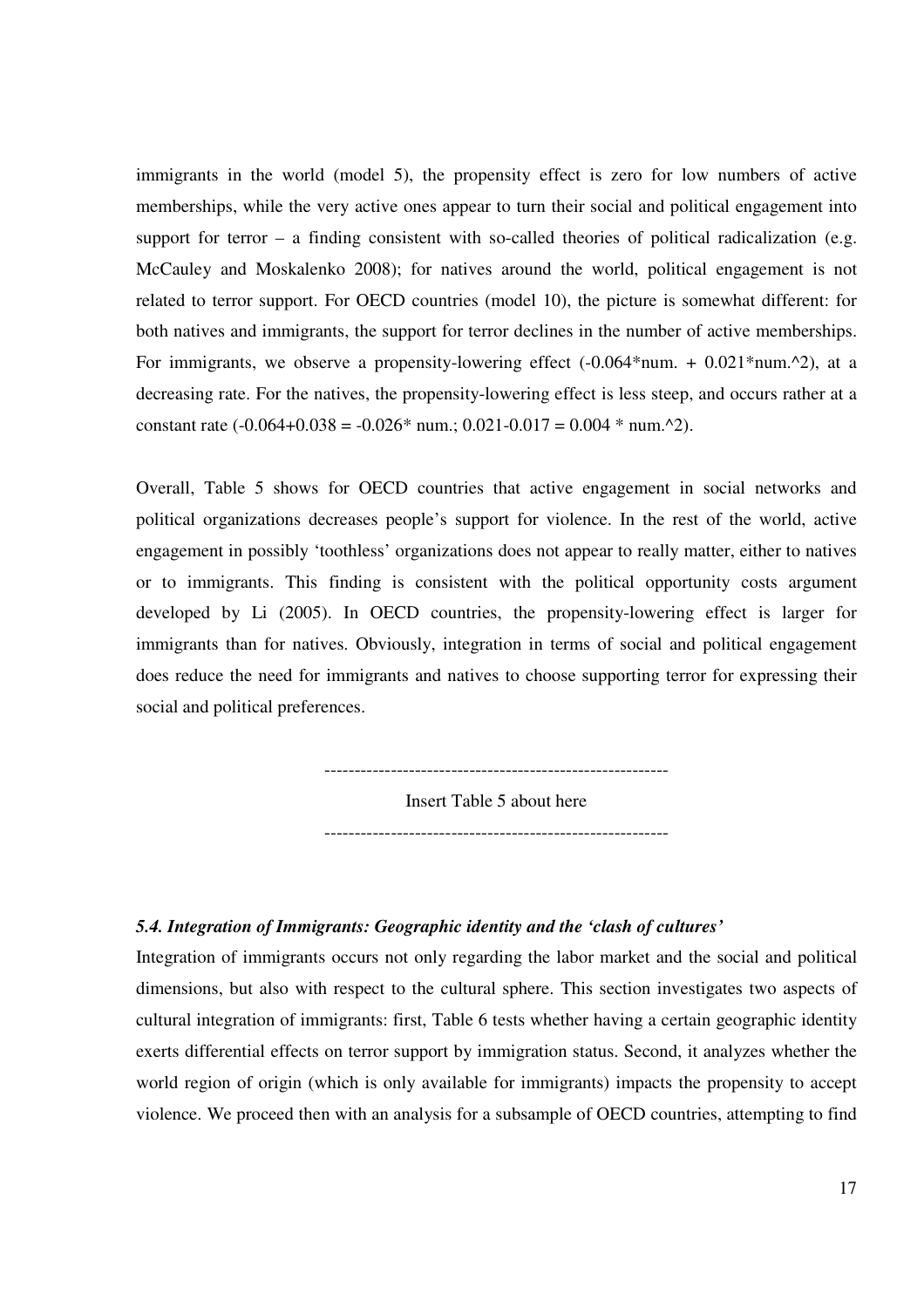evidence for the so-called 'clash-of-cultures' between the 'Western world' and other regions (Huntington, 1996): We measure individual immigrants' cultural distance to Western OECD countries by adding to the model dichotomous measures of their geographic region of origin, as provided and coded in the WVS ('Asia', 'Africa', etc.).<sup>19</sup> By using this measure of immigrants' geographic origin we implicitly assume that neighboring countries share similar cultures (e.g. Morocco, Algeria, and Egypt). While Huntington (1996) predicted 'clashes' between various cultural regions, this empirical set-up restricts the analysis to those affecting the 'Western' regions. Table 6 presents the results.

Models 1 and 2 of Table 6 clearly show that having no geographical identity increases the propensity to support terror in OECD countries – but for the natives only (e.g. 0.350 - 0.117). Immigrants with no geographical identity rather tend to reject the use of violence  $(-0.117, ...)$ coefficient insignificant). Compared to Table 2, differentiating between immigrants and natives lets the importance of having a national identity disappear.

Model 3 reveals a strong culture-of-origin-effects in the world sample: people who emigrated from the USA or Canada into the remaining, mostly 'non-Western' world are less likely than natives to accept violence as political means, as the negative coefficient indicates (at the 5 percent level) possibly an effect of having been raised in countries with strong 'Western-style democracies' that teach to, in respect for other's life and health, seek peaceful ways of influencing policy outcomes. We also find weak propensity-increasing effects for emigrants from Africa and Asia - an effect driven by those emigrating into culturally distanced OECD countries (see model 4). These findings are largely robust to controlling for individual denomination.

As second step, model 4 tests the 'clash-of-cultures' hypothesis by analyzing whether there exist region-of-origin effects in the subsample of OECD host countries.<sup>20</sup> We chose the subsample of OECD countries because they share certain common characteristics, which lets them appear as culturally quite homogenous (while the rest of the world in model 3 is rather diverse in culture): compared to the 'rest of the world', OECD countries are more likely to have stable democracies

<sup>&</sup>lt;sup>19</sup> This approach is identical to adding dyads of immigrant origin and 'Western country' to the world sample.

<sup>&</sup>lt;sup>20</sup> The OECD countries in the regression sample include Australia, Switzerland, Czech Republic, Germany, Spain, Finland, Hungary, Japan, Mexico, Norway, New Zealand, Slovak Republic, Sweden, Turkey, and the USA.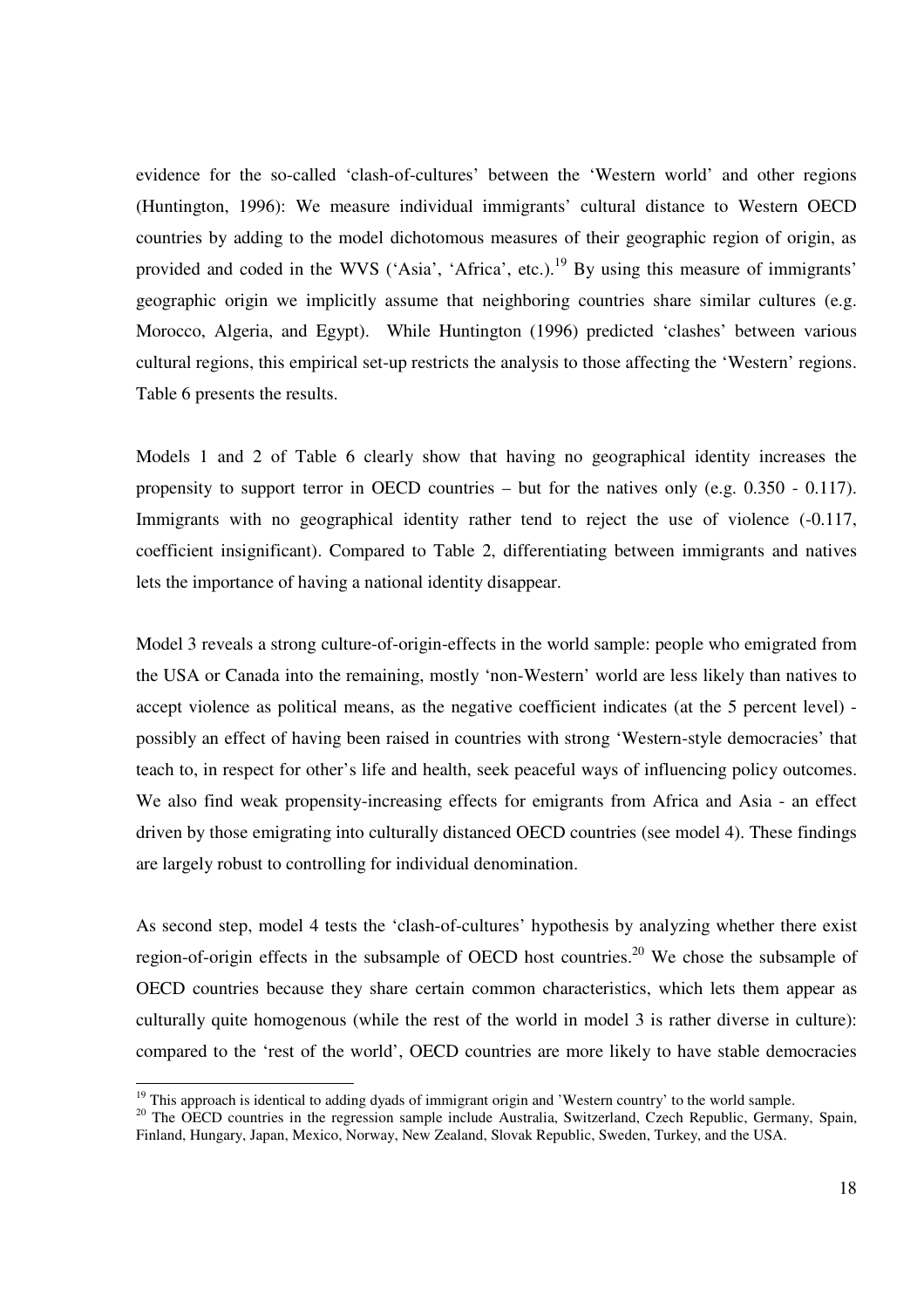and well-working government institutions, be open economies shaped by well-functioning labor markets institutions, and share 'democratic' values in general. They all belong, in the terminology of Huntington (1996), to the 'Western' culture. Based on his intensity-of-conflict predictions (, p.245), we expect the cultural distance experienced by people emigrating from other 'Western' OECD countries to be zero, but the culture gap for those from the African ('Islam') and Asian ('Sinic') regions to be the largest. Again, we predict terror support to increase in cultural distance.

> --------------------------------------------------------- Insert Table 6 about here

> ---------------------------------------------------------

Model 4 of Table 6 is consistent with the Huntington-hypothesis insofar that great differences between immigrants' individual cultures and that of their OECD host countries increases immigrants' support for terror. On the one hand, we observe that immigrants from the USA/Canada and Europe are not different in accepting using violence for political goals compared to natives – this is an indication that value systems of people from Northern America and Europe are comparable to those of natives in the remaining OECD countries, thus, they experience no cultural 'clash', which produces no conflict. Interestingly, now we find a strong propensitylowering effect for immigrants from Latin America – a result of a Catholic tradition to obey godgiven government authorities? A result equally consistent with Huntington (1996), who predicted a low conflict intensity between people from the 'Latin' regions and the 'Western' region. On the other hand, model 4 indicates large cultural distances for immigrants originating from countries in Africa, Asia or Oceania, with the latter also including the regions Polynesia and Micronesia.<sup>21</sup> The positive coefficients indicate that in OECD host countries their propensity to accept violence is larger than that of the natives – clash-of-culture effects for regions predicted to generate high conflict intensity. All cultural origin-influences are robust to controlling for individual denomination - some are even increased in statistical significance (see Table 7). The fact that these cultural effects persist when individual religion is controlled for supports the view of a 'clash-of-

<sup>&</sup>lt;sup>21</sup> Note that the finding for , Oceania' is reverted when actual share of immigrants are related to actual number of transnational terror incidences (see Table 14) – possibly an effect of the heterogeneous composition of this region, that also includes Australia and New Zealand.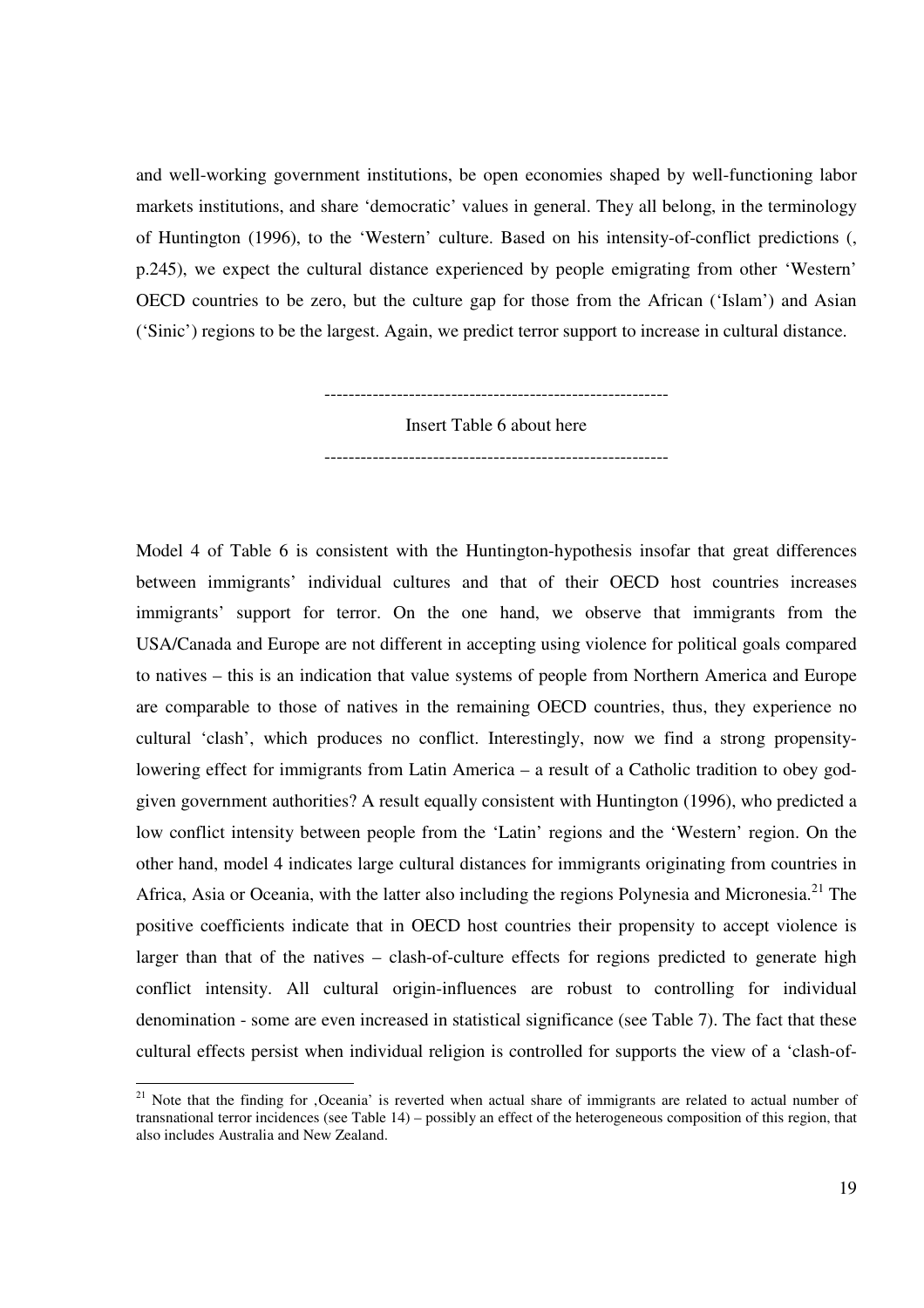cultures' effect that is distinct from a 'clash-of-religions' effect. Overall, the findings of model 4 are consistent with the Huntington-hypothesis of a clash-of-cultures.

#### *5.5. The role of religion*

One may argue that 'culture' is not only geographically defined (as implicitly assumed in section 5.4.), but also through values and attitudes that are transmitted through individual's religion. Indeed, much public discussion on the effects of failed integration of immigrants is along the line of religion rather than geographic origin – Huntington (1996) is a good example for grouping countries into a culture he calls 'Islam' and developing religion-based arguments for a high conflict intensity between 'Islam' and the 'Western' world. Possibly, some religions may rank peacefulness above every other goal, while others may justify the use of violence under certain circumstances (e.g. for self-defense, for fighting 'holy' wars, for missions, etc.). According to Huntington (1996), we should expect religions that are universalistic and missionary in their ideals to raise people's support for terror in general, but even more in Western OECD countries. In this section we test whether the propensity to support terror is influenced by religious values, approximated by self-reported religious affiliation, both worldwide and for Western OECD countries only. OECD countries are not only similar in their 'Western' values and attitudes (as discussed in section 5.4.), but also with respect to their majority religion, which are almost all 'Western-type'-Christian (Catholic or Protestant). In the light of section 5.4., the analysis for OECD countries will aid us judging whether the 'clash-of-geographic-cultures'-effect of Table 6 persists in the presence of controls for religion – or whether it simply approximates a 'clash-ofreligions'. Put simply, this last analysis provides an answer to the question whether e.g. Serbian immigrants in OECD countries differ in their behavior from natives because they follow a certain religion (Christian-Orthodox or Muslim) that differs from the majority religion of their host countries or because they come from a geographic region with a differing culture (Balkan region). The results are presented in Table 7.

Columns 1 and 2 of Table 7 add religious denominations to the baseline model of Table 2, which excludes measures of immigrant's geographic origin. Column 1 estimates this new model for a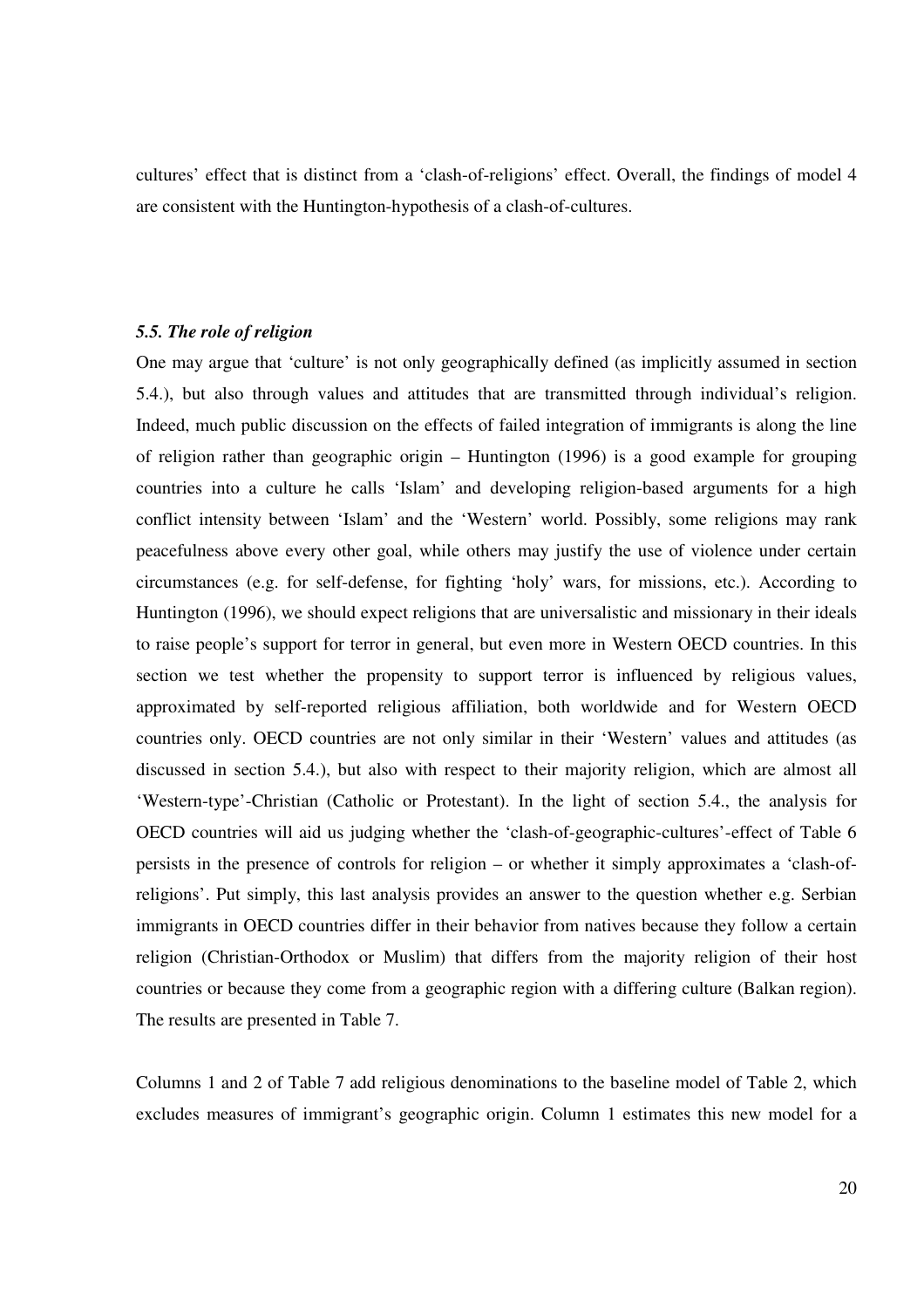world sample, while column 2 carries out the identical analysis for the subsample of OECD host countries. According to the estimates in both columns, most religious denominations (Catholic, Christian-Orthodox, Jewish, Buddhist, and the reference category Protestant) play no role for the propensity to support violence for political goals, both across the world and in OECD countries.<sup>22</sup> We should emphasize that, contrasting common expectations, being 'Muslim' exerts no significant impact in the world sample (column 1); in contrast, in OECD countries Muslims show a larger propensity to support terror compared to the (native and immigrant) Protestants, our reference category. This positive Muslim-effect is consistent with the Huntington's conflict-intensitypredictions between the 'West' and 'Islam'. It is also congruent with experiences of the general public in many OECD countries with already very young Muslim immigrants and secondgeneration pupils being among those with the highest number of self-report committed violent crimes (for Germany, see Baier et al. 2009, Baier and Pfeiffer 2007).<sup>23</sup> The weakly significant positive effect for 'Hindu ' in the OECD sample is equally consistent with the original Huntingtonhypothesis, while the insignificance of Christian-Orthodox is not. Overall, models 1 and 2 Table 7 show that most denominations play only a negligible role for explaining the propensity to support violence for political goals. However, not controlling for geographic origin, Muslims in OECD countries show a significantly larger support for terror.<sup>24</sup>

---------------------------------------------------------

Insert Table 7 about here ---------------------------------------------------------

Model 3 of Table 7 adds controls for immigrants' region of origins, that lets us test the 'clash of cultures' versus the 'clash of religions'-hypothesis. To emphasize the most important finding (given the ongoing public discussions), we find no evidence any more that Muslims have a higher

 $22$  The positive significant coefficient on 'other' is not easily interpretable given its rather kitchen-sink nature, pooling minor religious denominations and having no denomination.

 $^{23}$  In their 2007 survey, p.26, they report shares of pupils who have admitted to have committed at least one infringement of German criminal law that involves an act of violence (e.g. assault, robbery); pupils with a Turkish and Southeast-European cultural background show a prevalence rate that is double in size than that of their German contemporaries.

<sup>&</sup>lt;sup>24</sup> The low number of observations for certain religious denominations across immigrants makes a separate analysis of religion effects by duration of residence or region-of-origin unreliable.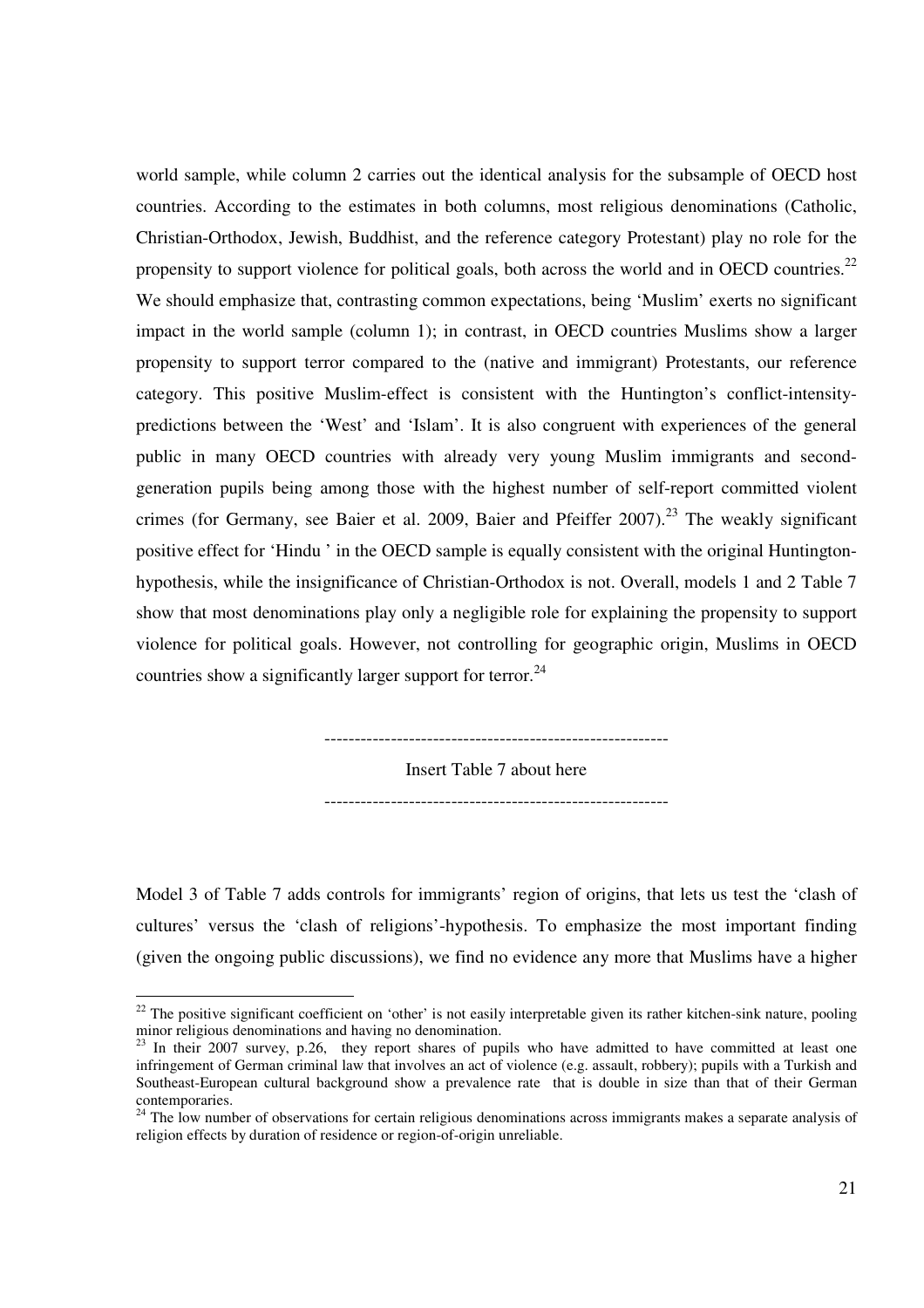propensity to support terror than Protestants. The estimates also reveal that the propensityincreasing effect of being a Hindu is now dominated by the region-of-origin effect. On the contrary, column 3 shows that the clash-of-cultures effect defined by regions (see section 5.4.) persists when individual denomination is accounted for. These findings are robust to excluding Turkey from the sample (not reported). Overall, model 3 suggests that culture defined by geographic region dominates culture defined by religion.

Taken altogether, we find that the clash-of-cultures is not triggered by a clash-of-religions: religious denomination does not matter to individual support for terror. We rather observe that people with differing religions but originating from the same geographic region share common values and attitudes.<sup>25</sup>

#### *5.6. Does integration of immigrants prevent the clash of cultures?*

-

Section 5.4. has shown that culture as defined by geographic origin plays an important role for immigrants' support for terror, which, as section 5.5. suggests, persists when differing religionbased value systems are accounted for in the empirical model. To policy-makers, an important question is whether a better integration of immigrants mitigates the clash-of-culture-impact on the host society. We test this conjecture by adding interaction terms between the region-of-origin effects and integration measures in the sample of OECD countries. Table 8 tests integration of immigrants into the labor market (model 1), with respect to social engagement (model 4) and the duration of residence (models 2 and 3). We have chosen such measures of integration that leave a sufficiently large number of observations in the comparison groups; in general, immigrants who have recently moved to their host countries ( $5$  years) or who are unemployed appear rather underrepresented; about 50% of the immigrants in the sample stayed 15 years and longer in their host countries. In principle, given the low number of immigrants from certain geographic regions the findings have to be viewed rather as first attempt than a final analysis.

<sup>&</sup>lt;sup>25</sup> Table 7 assumes religion to be homogeneous across natives and immigrants, e.g., that Catholics from Latin America are comparable in their values and attitudes to Catholics residing in OECD countries. Differentiating by religion of foreign-born and immigrant population preserves the Muslim-no-effect for immigrating Muslims.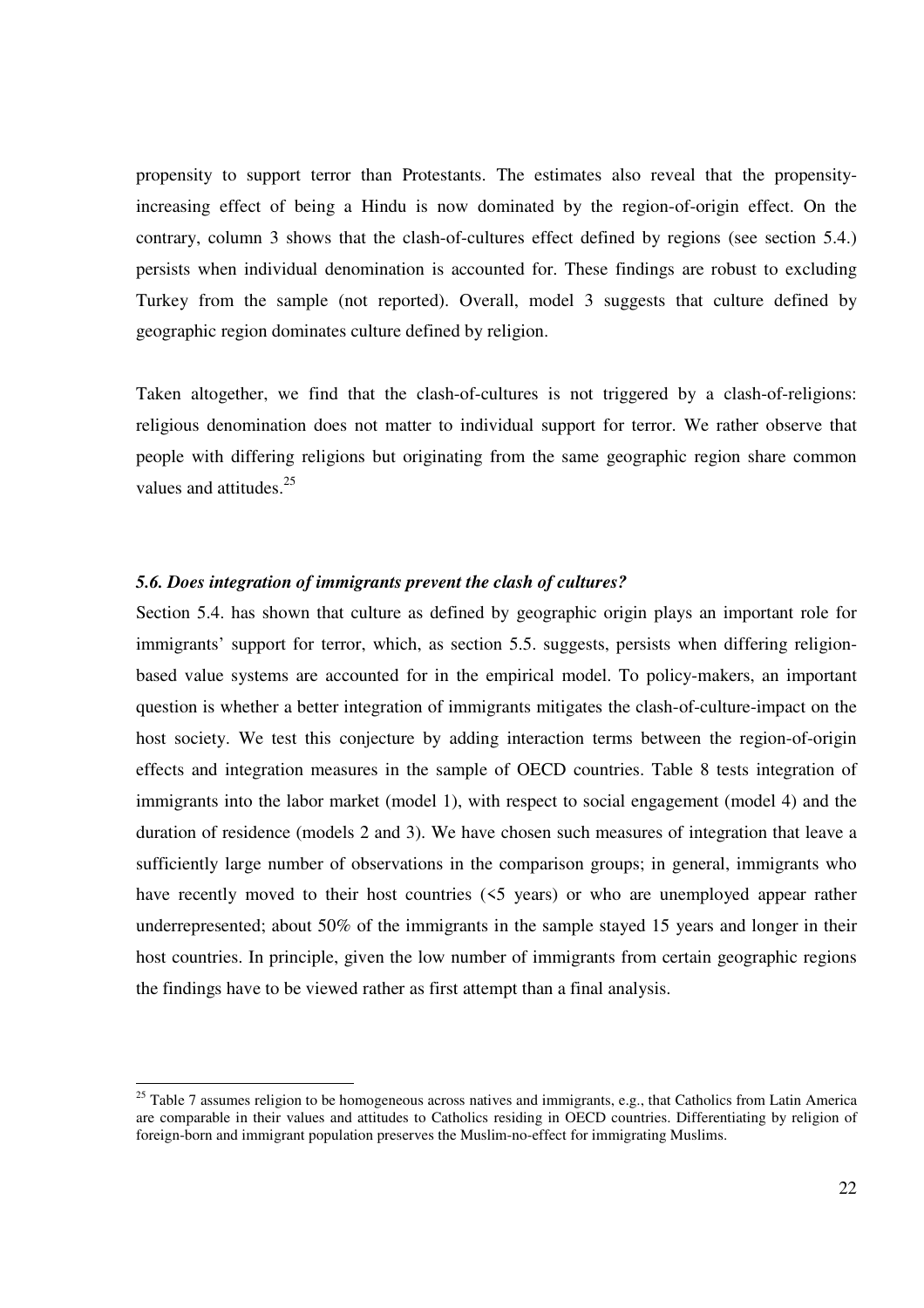Table 8 presents the results of this analysis – with the strongest 'clash-of-cultures'-reducing effects for a long duration of residence, and some for integration in the labor market. Column 1 uses 'employment, full-time or part-time' as measure of labor market integration, column 2 and 3 measures of residence duration, and column 4 the number of active social engagements. Column 1 shows that for people from Oceania employment does reduce the clash-of-cultures effect - the clash-of-culture effect is propensity increasing for the unemployed in this group (1.195), but roughly zero for the employed 'Oceanians' (1.195 – 0.936), compared to natives. For immigrants from the USA and Canada we observe the opposite, namely that the non-employed strictly reject to use violence (-0.448), while the employed are roughly similar in their attitude to natives (0.672 - 0.448). Employment does not appear to lead to cultural integration of those belonging to the group of 'others'. For the remaining groups of immigrants from Asia, Europe, Africa and Latin America, employment equally does not appear to influence the impact of region of origin, as the insignificant interaction terms indicate. However, the now-observable insignificant effect of certain regions of origins (when compared to section 5.4.) suggests that also for people from Africa and Asia employment has an important effect on their terror propensity. In sum, with natives as the reference group, employment in the host country appears to let immigrants' attitudes adapt toward that of the natives, in case their attitudes were different as non-employed.

Insert Table 8 about here

---------------------------------------------------------

---------------------------------------------------------

Integration of immigrants measured by duration of residence does appear to mitigate the clash of cultures: with at least 15 years of residence, *all* cultural groups experience a propensity-lowering effect (column 2), as indicated by the negative interaction terms (significant at the 5 or 1 percent levels, respectively).<sup>26</sup> In contrast, no integration effects are observable for a residence duration exceeding 6 years (column 3). The long-term-residence effect of 15 years even overcompensates any support-increasing region-of-origin impact (the non-interacted values in the first half of Table 8): immigrants who reside for a very long time in their host countries come to reject violence for

 $26$  Roughly 50% of all immigrants in the OECD subsample stay longer than 15 years in their host country, also when split by region of origin, except for Oceania.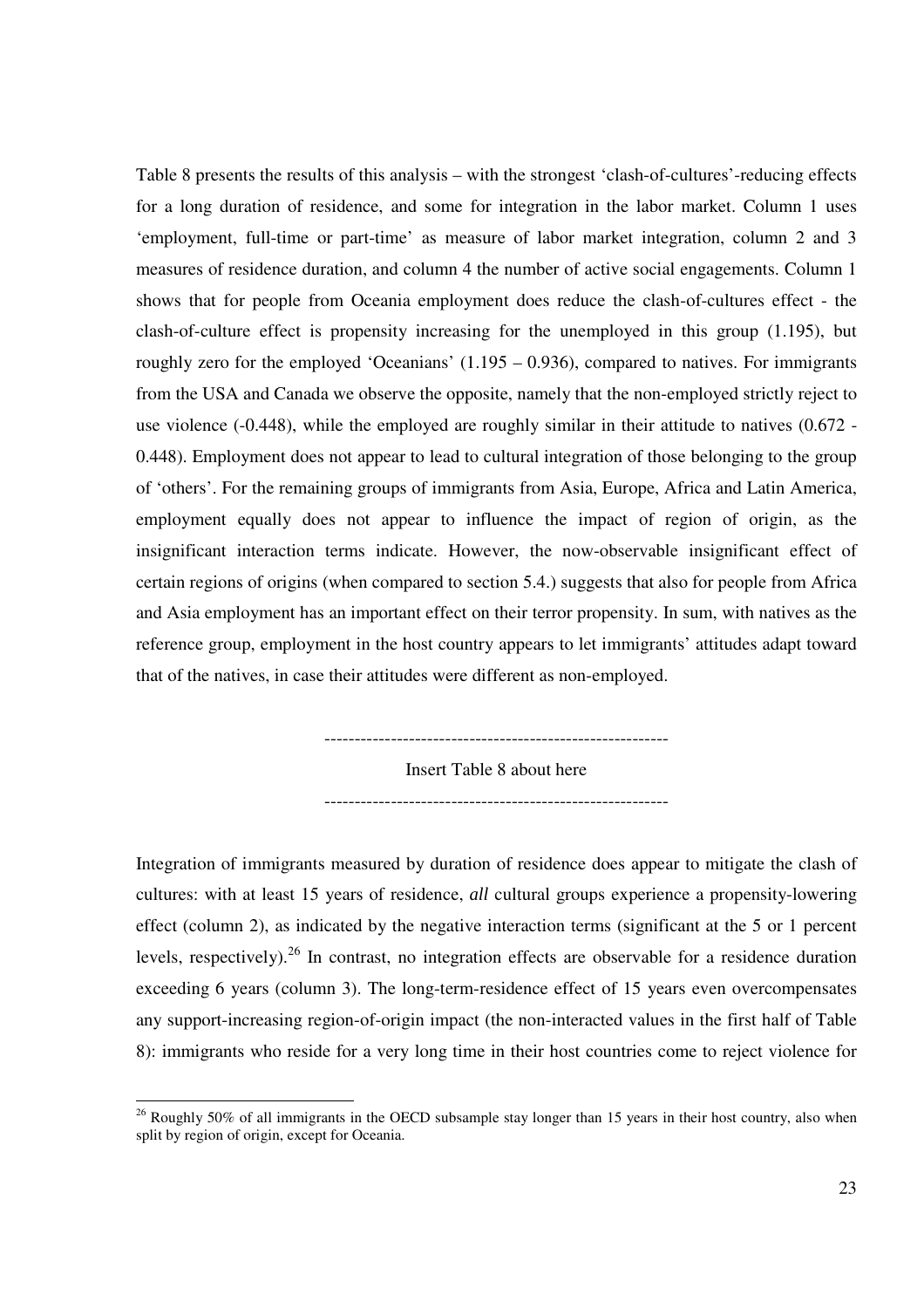political goals even more strongly than the natives, the comparison group. Finally, we cannot observe that immigrants' political and social activities in organizations and political groups lower the effects of a clash-of-cultures (column 4); rather, it appears that increased political engagement of immigrants from Latin America and Oceania go in hand with an increased acceptance to use violence for political goals – possibly an indication of immigrants developing extremist political views as their political engagement intensifies.

In sum, while the previous analyses reveal that a 'clash of cultures' increases immigrants' propensity to support terror in OECD countries, Table 8 suggest that a very long residence in the OECD host country mitigates and even overcompensates such effect.<sup>27</sup> Similarly, we observe that a successful integration into the local labor market makes immigrants in their attitudes similar to natives.

#### **6. Attitude versus real-life behavior: linking micro surveys to macro phenomena**

#### *6.1. Acceptance of violence for political goals = support for terrorism?*

-

Possibly, our previous analyses suffer from the shortcoming that they operationalize the support for terror by measuring the propensity to accept using violence for political purposes, assuming that the latter broader category constitutes a prerequisite for, or simply sufficiently encompasses, becoming a supporter of terrorist groups. However, as discussed in the data description section (section 4) 'violence' as well as 'political goals' are not defined in the survey and may not only cover illegal terrorist attacks, but also acts of wars that are legitimized by the UN security council. Thus, one may argue that our attitude measure used so far does not capture support for terror.

We remedy this shortcoming by employing the variable 'support for terrorism'. This measure of terror-support is extracted from the first wave of the WVS, the only wave that includes the question "Terrorism is everyday news. In Principle, most people are against it, but there is still

<sup>&</sup>lt;sup>27</sup> Discussing causality, however, we cannot exclude as explanation the self-selection of the clash-of-culture-affected into further emigration from their former host countries or, possibly, the return to their home countries. We discuss the restrictions of this empirical study in the conclusion.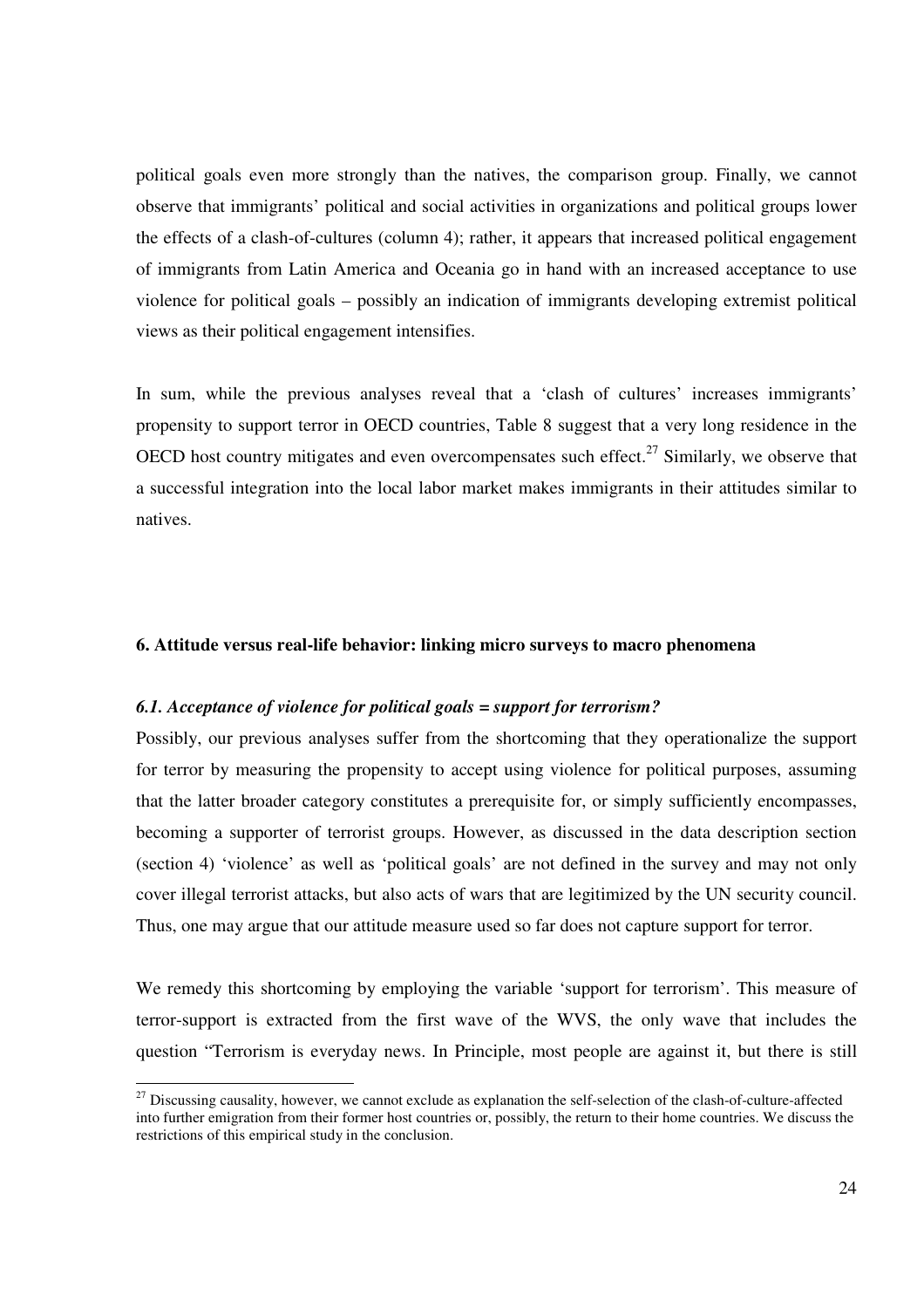room for differences of opinion. Which of these statements do you tend to agree with ? (A) There may be certain circumstances where terrorism is justified. (B) Terrorism for whatever motive must always be condemned" Possible answers are a) Agree with A b) agree with B and c) neither. We code this acceptance-of-terror question in analogy to the acceptance-of-violence, so that higher values indicate greater acceptance (-1 for answer b), 0 for answer c), and 1 for answer a)). There are, however, shortcomings when using the first wave of the WVS: its low number of observations (about 25'000 in 20 mainly OECD countries), its origination from the early eighties (1981-1984), and its missing information on immigration status and region of origin. The first wave also includes the religious denomination information and a vector of socio-demographic controls (age, gender, education, occupational status, marital status).<sup>28</sup> Descriptive statistics are presented in Table A4 of the Appendix.

To test whether our measure of acceptance-of-violence-for-political-goals (wave 3) approximates support-for-terror (wave 1) we compare whether religious denomination, our focal determinant, behaves similarly for both measures. To ensure comparability, we construct dichotomous measures of terror support from both attitude variables; we also restrict all regressions to the subsample of OECD countries. Models 1 and 4 of Table 9 employ the full set of religious denominations, while the remaining models exclude those with an insufficient number of observations.

Table 9 presents the marginal effects for the association of religious denomination with the acceptance of violence for political goals (models 1-3) and the acceptance of terrorism (models 4 and 5), both estimated with probit with standard errors adjusted to clustering at the country level. All regressions show that religious denomination exerts a similar impact on either measure of terrorism-support. In OECD countries, excluding measures of regions of origin, both Muslims and Buddhists are more likely than Protestants (reference category) to accept violence for political goals and to support terrorism likewise. In contrast, believers of all other major denominations have a comparable attitude to that of Protestants. Exclusion of 'Buddhists' from the regression sample does not alter these findings. Note that all models do not include controls for regional origin which, as Table 7 indicates, we expect to dominate the religion effect:

 $28$  The first wave measures education in completed years as compared to highest degree obtained. In the regression sample of 13'000 surveyed persons, 44% are Protestants, 53% are Catholic, 0.19% are Hindu, 0.24% Jewish, 0.17% Muslims, and 1.92% of another, unknown denomination.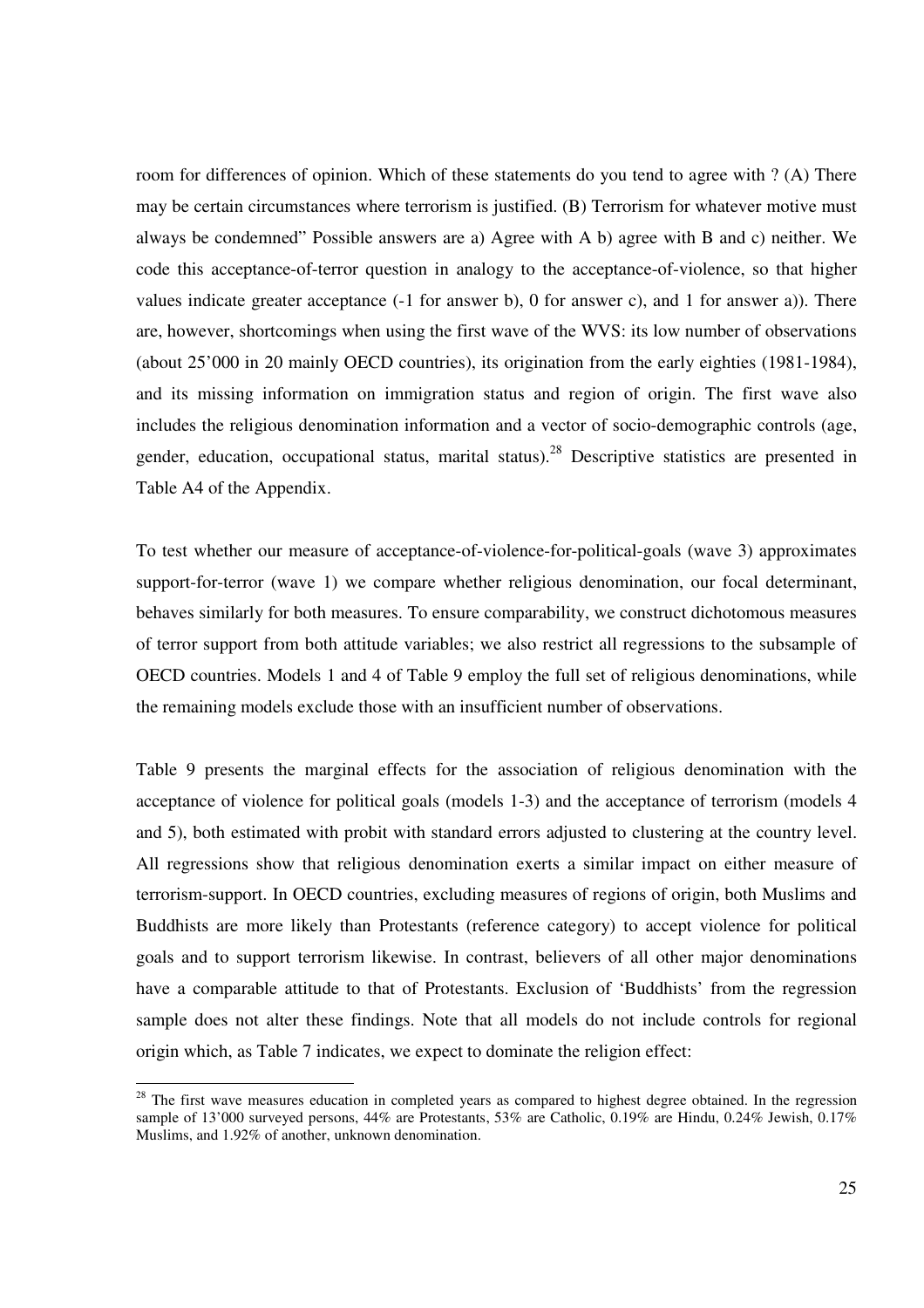Also for the remaining explanatory variables do we observe similar effects across the two types of terror-support-measures (not reported): both attitudes are hyperbolic in age, strongly positive in being male, and rather accepted by extreme left-wingers. We do, however, observe some differences for extreme conservatives, housewives, and unemployed across the two samples. Differential effects for political ideology may result from the different types of terrorism in the early eighties compared to that of the late nineties. The non-support of the unemployed and housewives for terror in the eighties may be rooted in the rather rosy labor market condition during that time (with unemployed and housewives expecting fast re-integration) compared to that of the nineties (with high rates of long-term unemployed). $^{29}$ 

Overall, Table 9 suggests that propensity to accept violence for political goals and propensity to view terrorism justified are comparable measures of the latent construct 'support for terror', particularly with respect to the effects of religious denomination.

> --------------------------------------------------------- Insert Table 9 about here

> ---------------------------------------------------------

#### *6.2. Self-report support for terror and committing violent acts against persons*

-

A general shortcoming of attitude measures is that their relevance for actual behavior can always be put into question. Does people's self-report propensity to accept violence constitute an attitude that approximates interviewee's real-life behavior? Committing acts of terror involves damaging persons - conflicting with basic human rights. Doing so may trigger high psychological and economic opportunity costs, preventing many sympathizers to get actively involved – whereas reporting a supportive attitude in surveys comes at small costs for the interviewee. This lets our measure of reported terror-support appear a simple lip service with little real-life consequences. Why our data do not allow observing (self-report) active support of terror groups, we can validate

 $29$  We also observe a difference in the impact of having a high education (indifferent in wave 1 but strongly rejecting violence in wave 3), possibly caused by using dissimilar measures – years in wave 1 and degree in wave 3.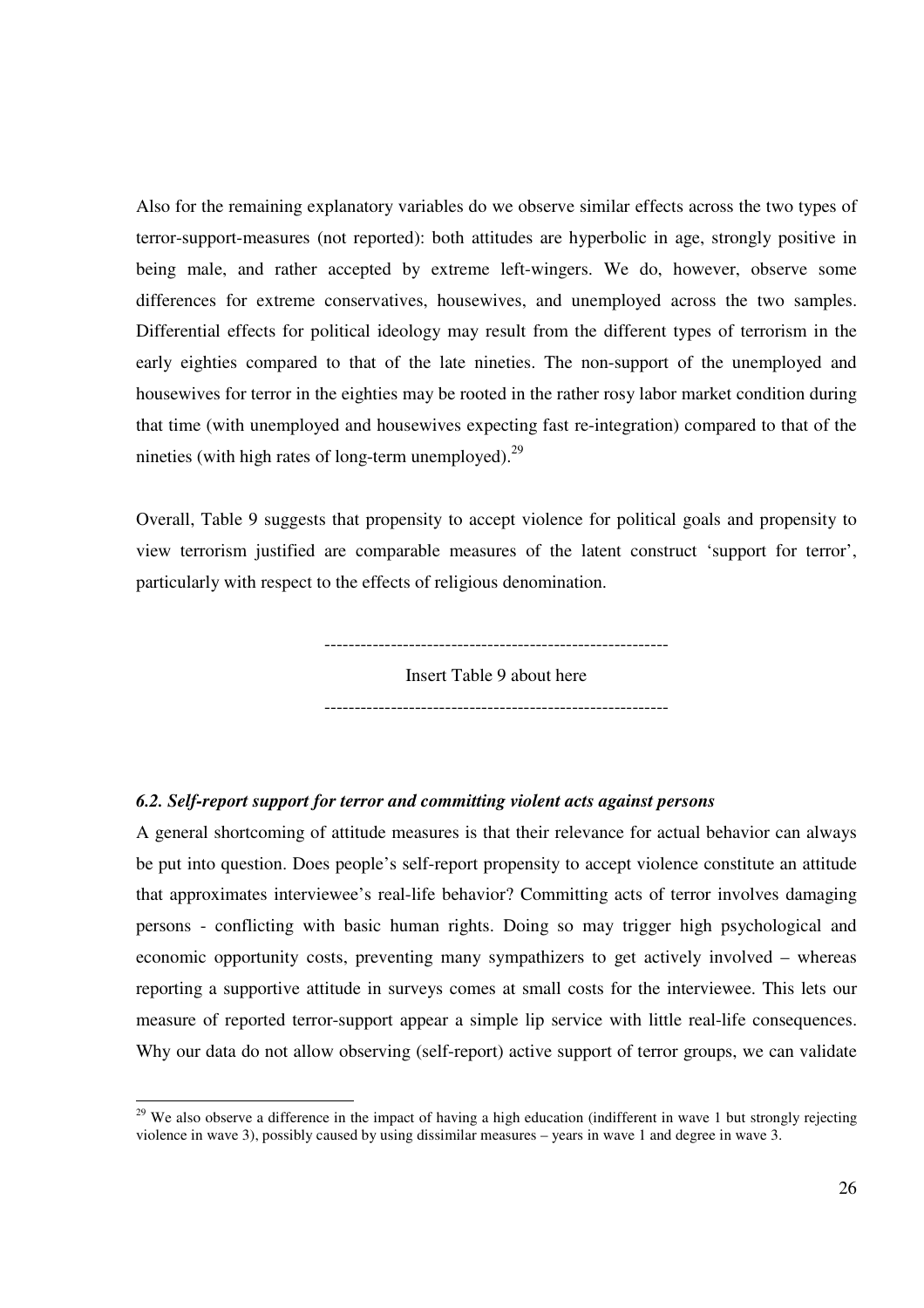the attitude measure by relating it to a question on committing violent behavior against persons for political purposes.<sup>30</sup>

To validate our attitude 'support for terror', we investigate a) whether there is association between this measure and self-report behavior 'having done violent actions against persons for achieving political goals'. We also test b) whether religious affiliation affects actual behavior the same way it affects attitude. We measure actual behavior by a dichotomous measure that indicates whether in her past the interviewee has committed violent acts for political goals against persons, or not. This measure is based on the following question, from the first wave of the WVS: "Now I'd like you to look at this card. I'm going to read out some different forms of political actions that people can take, and I'd like you to tell me, for each one, whether you have actually done these things, whether you would do it, might do it, or would never, under any circumstances, do any of them: "Using personal violence like fighting with other demonstrators or the police." Answers include 'have done [in the past]' 'might do [in the future]' and 'would never do'. Omitting those 400 of 15'000 persons responding to the second category, we use the first answer for measuring 'having a violent past' versus 'having no violent past *and* not sympathizing with use of violence in the near future'. Our analysis relates this actual behavior to the attitude of terror support, a dichotomous measure which omits the small number of undecided in the intermediate category, equally obtained from the first wave. Table A4 of the Appendix reports descriptive statistics of the variables in the first wave of the WVS.

The simple Spearman rank correlation between the attitude 'support for terror' and the activity of 'violent acts' against persons is positive and significant at the 1 percent level (0.06). Table 10 regresses religious affiliation but also a dichotomous measure of terror support on the dichotomous index of violent past as political activity; reported are the marginal effects of the probit estimates for OECD countries, with standard errors adjusted to clustering at the country level. Models 1 - 3 include controls only for gender and age, while models 4 - 6 include the full set of control

 $30$  In a sense, this section tests whether a pro-terror attitude makes one a potential recruit by terrorist groups, in line with radicalization theories (e.g. McCauley and Moskalenko 2008). However, as discussed in section 2, terrorists may well profit from a sympathizing attitude, which lowers their direct and opportunity costs of committing terror attacks. For example, sympathizers may contribute by giving small donations. The WVS lacks questions on actual supporting behavior. We test the relation between population attitude and terror incidences in section 6.3.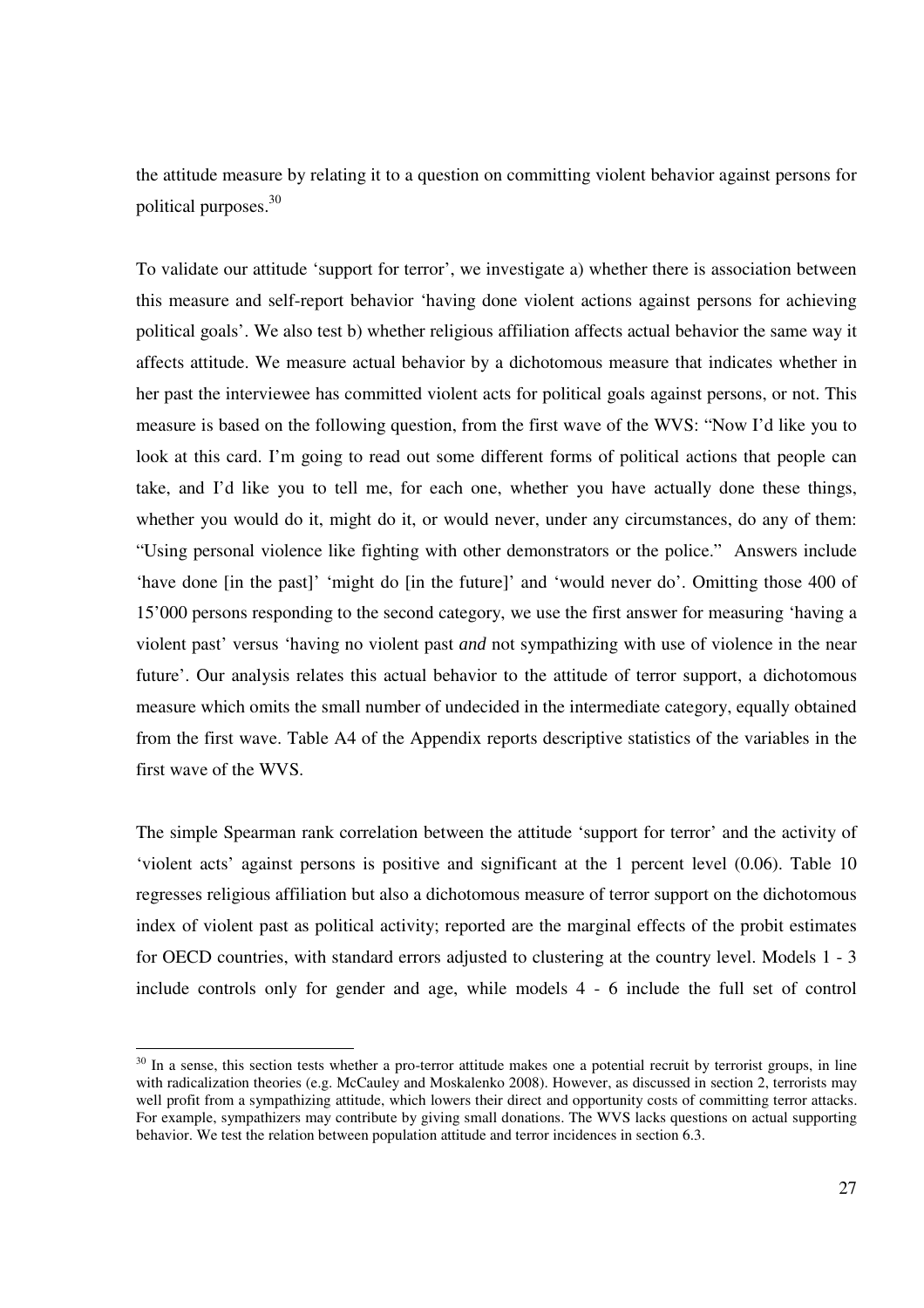variables (education, marital status, occupational status). For reasons of comparison, significant control variables are also reported.

Table 10 shows that persons who find terrorism justified are also likely to use violence against persons for political goals. In model 2 (5), changing from 'non-support' to 'support' is associated with an increase in the probability of actually committing violent acts against persons by 0.9 (0.6) percentage points. This attitude effect for actual behavior is substantial, and comparable in size to that of the socio-demographic determinants in the control vector: In model 5, the attitude effect is about as large as the positive gender effect, and the positive unemployment effect, and larger than the positive effect of 'being single' (0.003).

Table 10 also shows that the effect of religious affiliation on actually committing violent acts is analogous to the effect for terrorism-support of Table 9. Being 'Muslim' in Western-culture OECD countries shows a significant positive association with committing violent acts against persons as political activity, while the remaining denominations have a propensity equally large compared to Protestants, the reference group.<sup>31</sup> (Note that Table 10 does not include regional-culture measures which are not available in the first wave).

Insert Table 10 about here

---------------------------------------------------------

---------------------------------------------------------

Overall, Table 10 provides empirical evidence for Western-culture OECD countries that people's attitude towards terrorism at least partly reflects actual politically motivated violence against persons – many of those who report to be in support for terror have actually already made the next step of exerting politically motivated violence against persons themselves. Speaking with the model of Schnellenbach (2006), Table 10 separates moderate from extreme nihilists in the WVS micro survey. Most importantly, the attitude measure is validated not only as the self-report attitude is a decisive determinant of actual behavior, but also as religion does affect attitude and behavior in identical ways.

 $31$  The varying number of denominations is caused by perfect prediction in some models 2 and 3.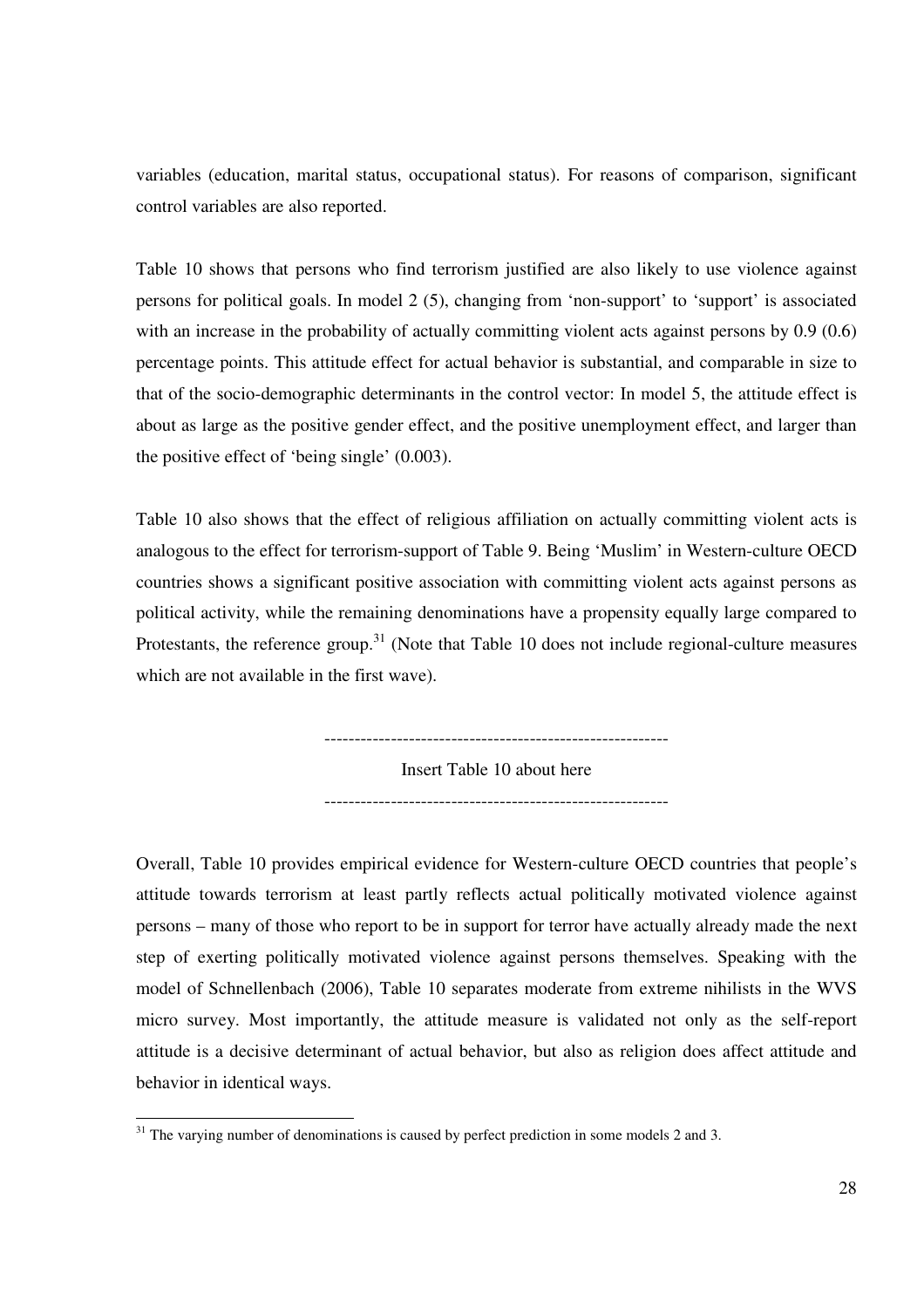#### *6.3. Acceptance of violence and occurrence of terror*

While these micro-level findings of the WVS suggest that there is a strong relation between individual attitude 'support for terror' and actual individual behavior, it is not clear whether such relation holds also at the aggregate level, relating attitudes in the population to real-life macroeconomic and social phenomena. As discussed in the theory section (section 2), the hypotheses developed by Li (2005) and Kurild-Klitgaard et al. (2006) suggest that people's discontent with government policies should increase their propensity to support terror networks or, possibly as final step, even start actively engaging in terror activities themselves. Schnellenbach (2006) has argued that terrorist's costs of committing terror acts decline as local support for her activities increases in the population. Thus, even if increased terror support in the population does not turn people into new terrorists at large, it makes the 'terror-production-process' by the already existing terrorists less costly. Thus, we expect the number of terror attacks to increase in people's propensity to support terror.

This section tests whether in target countries population attitude towards terror affects the occurrence of transnational terror events. Using the RAND-MIPT data set on terror incidences from 1970-2000, we extract the number of transnational terror attacks in target countries from 1995-2000. We match these data with the target country's population share supporting terror, observed between 1994 and 2000, constructed for each of the 45 countries in wave 3 of the WVS. These cross-sectional data on a maximum of 45 countries are then augmented with a vector of control variables (GDP, population, civil liberties, voting in line with the USA at the UN, economic growth), based on previous empirical research on the socio-economic causes of terror (e.g. Dreher and Fischer 2010, Dreher and Gassebner 2008, Piazza  $2006$ ).<sup>32</sup> We employ three different measures of terror attacks: the number of transnational terror events in the current year (model 1), the average count of terror attacks between 1995 and 2000 (model 2), and averaged terror rates (defined analogously to crime rates) in the population (model 3); the models are estimated with the negative binomial estimator (model 1) or using OLS (models 2 and 3).<sup>33</sup> Table A5 of the Appendix provides descriptive statistics. The share in the population that accepts using

 $32$  The low number of observations does not allow the inclusion of decentralization measures. Because of the low number of observations in the sample period, an analogous empirical analysis for domestic terror was not feasible.

<sup>&</sup>lt;sup>33</sup> Using averages of terror events smoothes out yearly fluctuations that might otherwise disguise systematic relations between the explanatory variables and the explanand. However, using the negative binomial estimator has the advantage of taking account of the count-structure of terror events and the overrepresentation of zero attacks.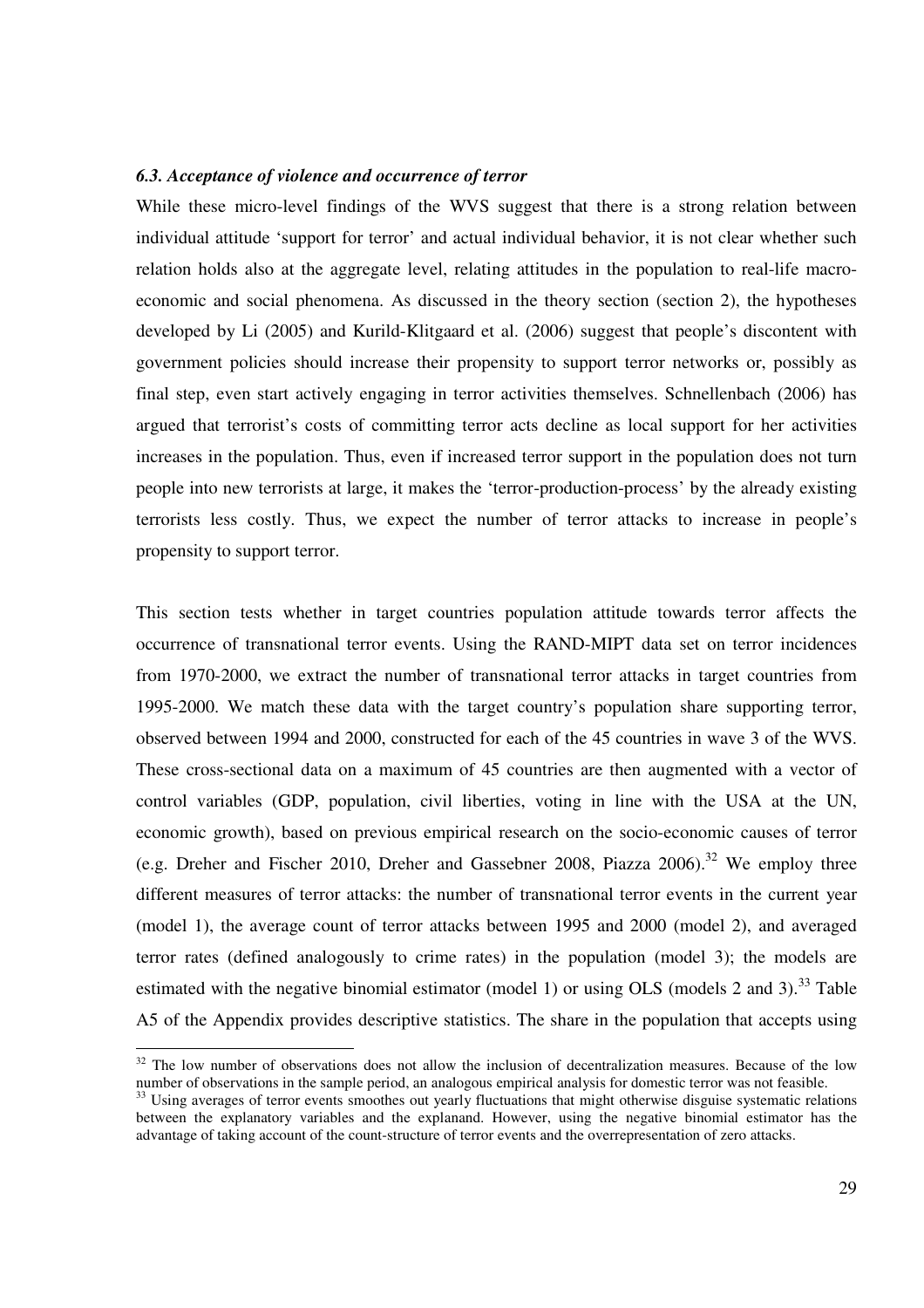violence for political goals ranges from about  $1\%$  up to 56% in the sample; the average number of events between 1995 and 2000 varies from 0 to about 80, with mean of 1. The results are presented in Table 11.

Table 11 shows that the population support for terror affects the occurrence of transnational terror events: All models suggest that the number of terror events in a country increases in people's propensity to accept the use of violence for political purposes. The significant coefficient on the squared term indicates an effect at a decreasing rate. The non-linearity implies that for some countries in the sample the association may even become negative (beyond the turning point of the population attitude-terror relation); possibly, a wide-spread attitude that supports terror leads to an underreporting of terror attacks.

> --------------------------------------------------------- Insert Table 11 about here ---------------------------------------------------------

Most control variables in Table 11 show the expected direction of influence (e.g. Piazza 2006): In tendency, terror events increase in population size and in economic growth, but are lowered if the country undertook a recent institutional change to become more democratic. No effects are observable for GDP per capita, the level of democracy and voting in line with the US. The few differences compared to the previous literature with respect to voting behavior in the UN can easily be explained by the much smaller number of countries, many of them OECD countries, and the missing time dimension in the sample.

As robustness test, Table 12 presents the results when the 'terrorism is justified'-question of the first wave of the WVS is employed in place of the terror-support-measure of wave 3. This gives rise to a cross-section of a maximum of 12 OECD countries. We construct the dependent variables of transnational terror events measures for the time period 1980 to 1985 in exact analogy to the previous analysis. We account for the very small sample size by reducing the number of control variables to a minimum, including only GDP, population size and political rights. Between 1980 and 1985, the population share of those who view terrorism as justified under certain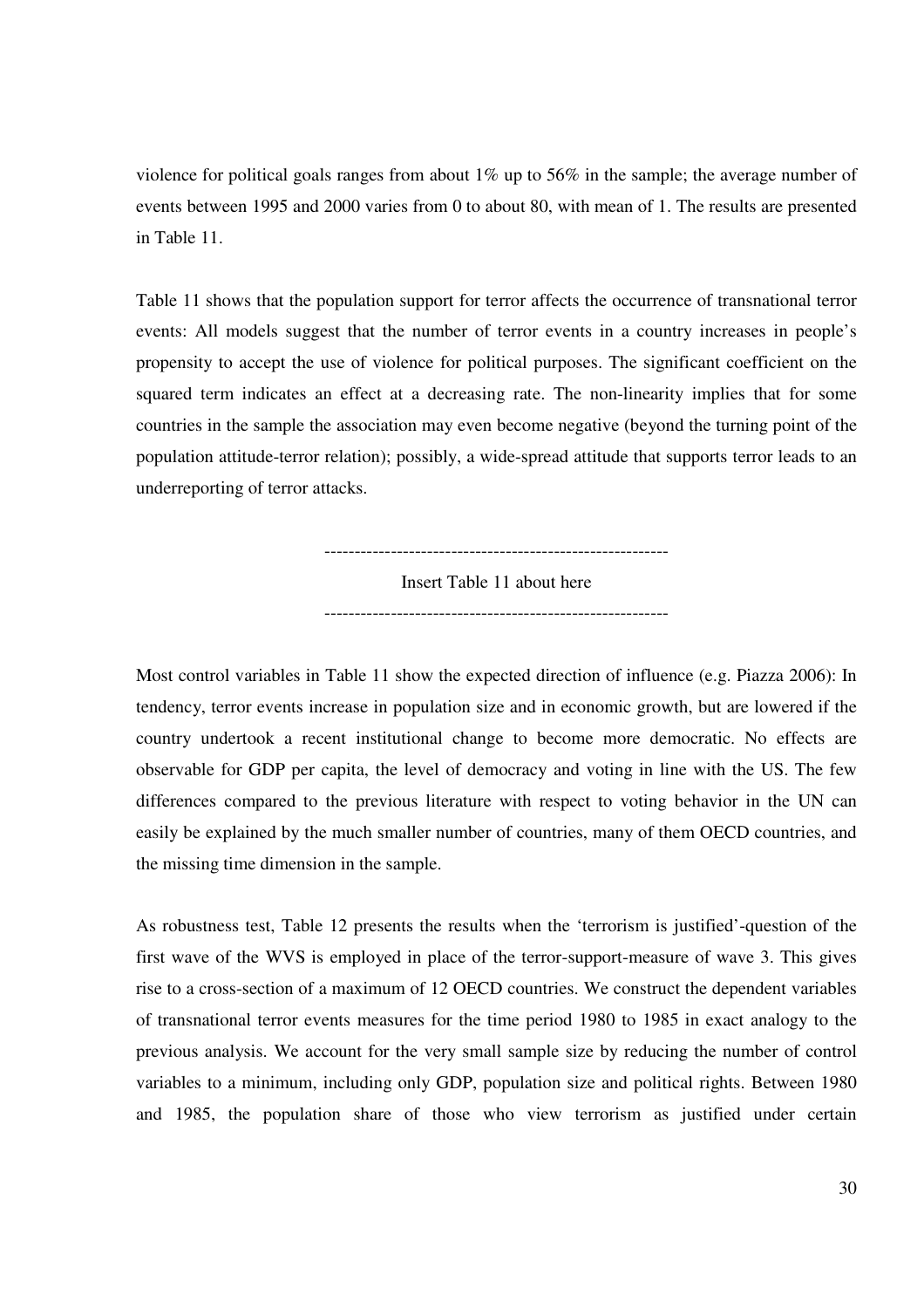circumstances varies from 12% to 29%, while the average terror count varies from 0.17 to 32. In Table 12, models 1 and 4 use the original count variable and estimate a negative binomial regression, while the remaining models that use averaged transnational terror counts or rates, respectively, are estimated with OLS.

Table 12 clearly supports that the number of terror events increases in the share of the population viewing terrorism as justified political means. The significant coefficient on the squared term in models 1 and 2 indicate a decreasing marginal effect, mirroring the finding of Table 11. This nonlinearity is corroborated when in models 4 and 5 an outlying country is excluded and the attitude measure is employed in its log form. Note that the statistical insignificances in models 3 and 6 pertain to all explanatory variables in the regression, not only the determinant of interest. The control variables show the expected influences: a positive effect of population, a decreasing effect of political rights, and an insignificant coefficient on national income.

> --------------------------------------------------------- Insert Table 12 about here ---------------------------------------------------------

Overall, Tables 11 and 12 show that a favorable population attitudes towards using violence for political goals or even using terror under certain circumstances, our alternative measures of terror support, are positively related with actual terror incidences: Corroborating the individual-level findings of section 6.1.and 6.2., also the country-level do we find that attitude and outcome of behavior strongly correlate. These findings are consistent with economic models of terror and crime discussed in section 2 that view terrorists' costs lowered as the level of local support for their activities increases.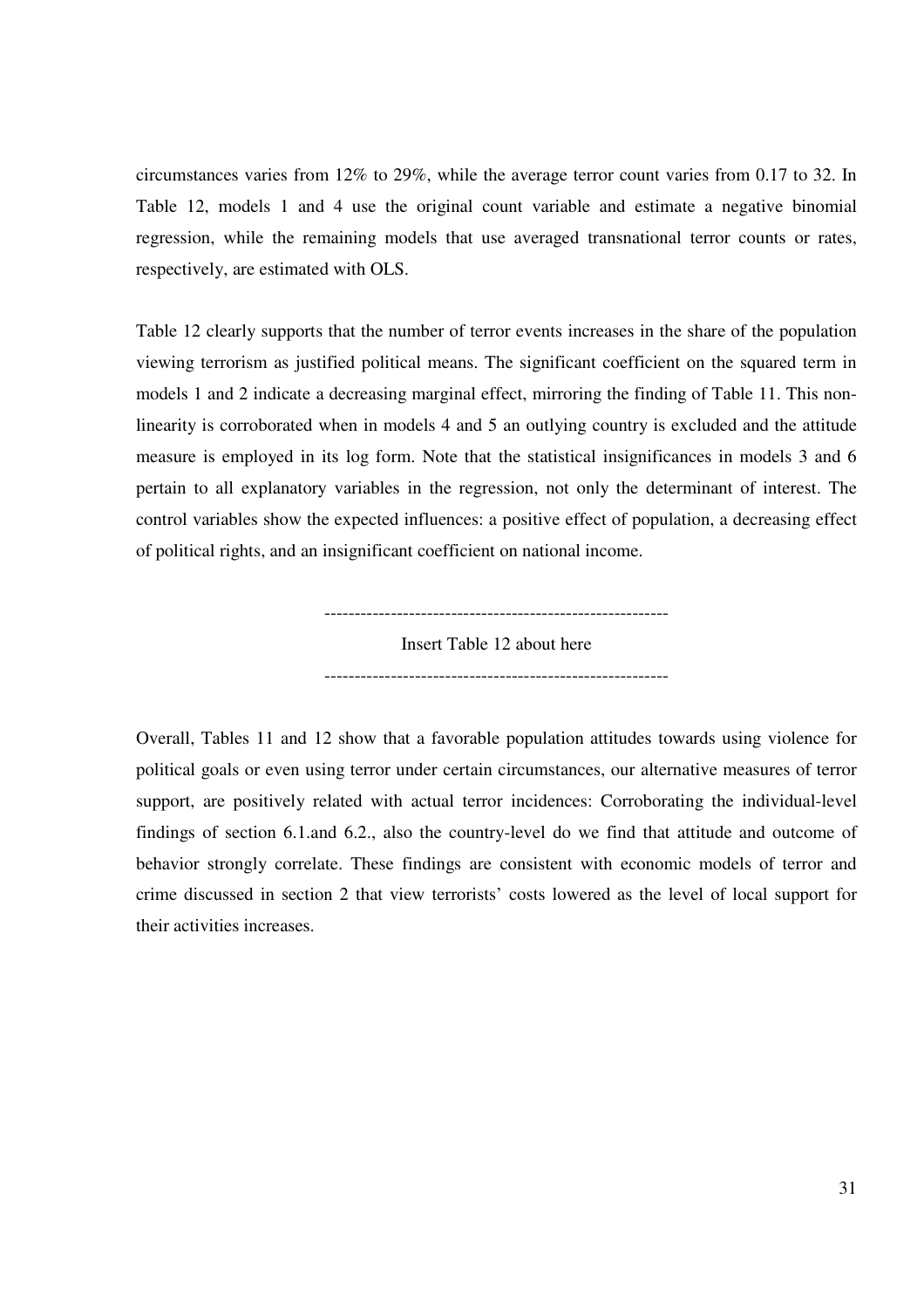#### *6.4. Summary of robustness tests*

The empirical analyses in section 6 show convincingly that following relations hold:

1. the individual attitudes 'support for terrorism' and 'acceptance of using violence to achieve political goals' are strongly related and overlapping concepts

2. at the individual level, such attitude is a strong predictor of actual behavior (committing acts of violence against persons as political means) and

3. at the country level, both attitudes as population characteristics are decisive determinants of the occurrence of transnational terror events, even when political and economic factors are controlled for.

Overall, these robustness and validity tests suggest that the 'clash-of-culture' effect observed in section 5 does not only impact actual individual support for terror, but, through all transmission channels at the country-level, should also affect the occurrence of terror attacks. Since this 'clashof-culture' effect increases the individual propensity to support terror, we should, in turn, observe that the population attitude changes in the share of immigrants that originate from such culturallydistanced countries. Consequently, we expect that the more immigrants from culturally-distanced regions with a strong conflict potential live in a certain country, the more terror attacks should occur in this country. The next section provides an empirical analysis of this conjecture for 'Western' OECD countries.

#### **7. Outlook: Immigration and the occurrence of terror attacks in OECD countries**

For OECD countries our individual-level analyses of sections 5 and 6 suggest that immigrants are, in general, more likely to support terror - a finding consistent with economic models of illegal activities (e.g. Becker 1986), as well as politico-economic models of terror choice (Li 2005), according to which immigrants who are socially, economically and politically less integrated than natives. For OECD countries, the micro-level analyses also indicate that immigrants from Africa and Asia have a higher propensity to support terror than the native population or immigrants from most of the other world regions, irrespective of their religious denomination. We interpret this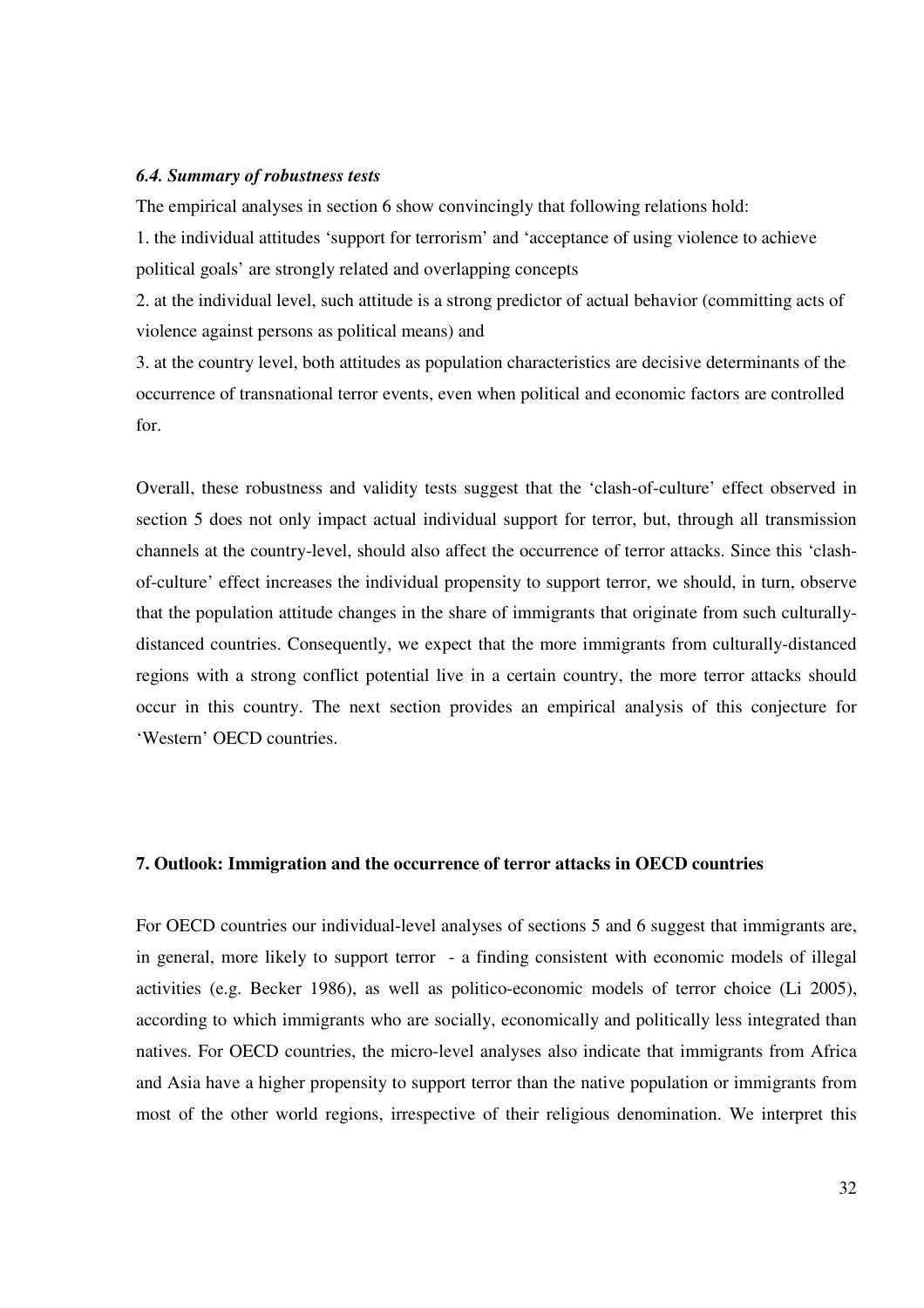finding as being generally in line with the clash-of-civilizations-hypothesis (Huntington 1996), even though we reject his hypothesis of a 'Muslim-culture'-clash with the Western world. Bringing these micro results to the aggregate level, in general, a rising share of immigrants should be positively associated with the occurrence of terrorism in OECD countries, as their favorable attitude and local support lowers terrorists' cost of committing terror attacks. Furthermore, we expect immigrants from Africa and Asia to show a stronger influence on terror incidence than immigrants from other world regions, an impact that is independent from their religious values – a question we pursue as second step. This final section of the paper provides a tentative empirical answer to these questions, calling for more in-depth research in the future.

#### *7.1. Immigration and terror: a country panel analysis*

-

As first step we analyze the relation between immigration, viewing immigrants as one homogenous group, and the occurrence of terror in OECD countries. We combine a country panel of transnational terror events 1970-2004, obtained from the RAND-MIPT database (see Table 11), with annual data on the share of immigrants in the population (stock) in 26 OECD countries, 1992-2006, retrieved from the CESifo DICE database. In the following, we estimate the following linear relation

*terror*<sub>it</sub> = f(*immigrants*<sub>it-1</sub>, 
$$
X_{it-1}
$$
,  $FE_i$ ,  $T_t$ ),

where the dependent variable, the number of transnational terror incidences in country *i* at time *t* (*terror*<sub>it</sub>), is a function of the share of immigrants in the population (*immigrants*<sub>it-1</sub>), a couple of control variables  $(X_{it-1})$  that are obtained from the literature on transnational terrorism (Piazza 2006, Dreher and Fischer 2010), country fixed effects (*FEi*), and a non-linear time trend that accounts for the time dimension  $(T_t)$ . The control variables are the same as in Tables 10 and 11.<sup>34</sup> Following the empirical literature, we lag all explanatory variables by one period. The country fixed effects account for time-invariant traits such as governance structure and national culture, and recording behavior. Given that we account for such unobserved heterogeneity across countries

<sup>&</sup>lt;sup>34</sup> Given the sample of OECD countries, we exclude the variable 'voting in line with the US in the UN' commonly employed in world samples (e.g. Dreher and Fischer, 2010).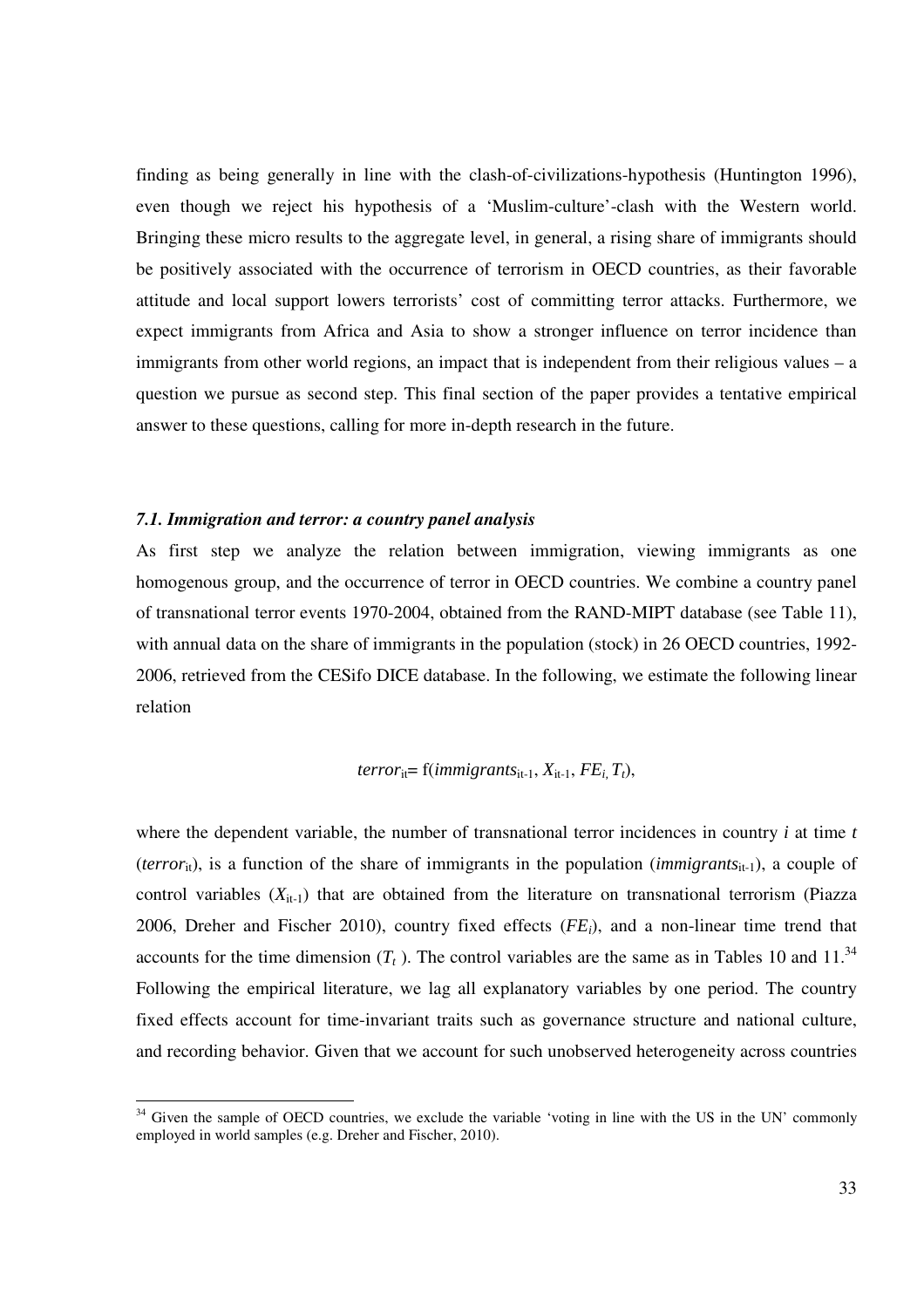and that the set of explanatory variables is lagged by one period, we have some confidence in identifying a causal relationship between immigration and transnational terror incidences.<sup>35</sup>

We follow the international definition of 'immigrant' as a person originally not born in her current country of residence.<sup>36</sup> The definition in the CESifo DICE database includes all types of legal immigrants, irrespective through which program they entered the country – be it through a work permit, through family reunion programs, through a successful asylum application, or rescue programs for persons from regions of civil war, as in the case of Ex-Yugoslavia. In our panel of 26 countries from 1993 to 2004 (189 observations), the maximum number of terror events is 13, while its mean is roughly 1 with a standard deviation of 1.9. The share of immigrants varies between 1.9% and 33% in the resident population. Further descriptive statistics are presented in Table A6.<sup>37</sup> For all samples, Table 13 tests a linear and a non-linear relation between the (lagged) population share of immigrants and the occurrence of transnational terror events in 26 OECD countries. Having identified Spain as statistical outlier, columns 1 through 3 exclude Spain from the regression sample, while columns 4 through 6 present the full sample estimates.

Overall, Table 13 clearly shows for all non-linear specifications that the share of immigrants is positively associated with the number of transnational terror incidents in OECD countries – which, given the econometric set-up, we interpret as causal relation. In the reduced sample that excludes Spain, models 1 and 2 show a positive impact of immigrant shares, but at a decreasing rate. This finding is corroborated in model 3 that employs the logarithmic transformation of our variable of interest. In the full sample, the evidence for the non-linear effect appears less strong, with an increase less steep and a curvature less pronounced (models 5 and 6). This positive impact of immigrants on the number of terror incidences is consistent with our hypothesis of an integration effect on the propensity to support terror and our previous findings from our individual-level analyses.

<sup>&</sup>lt;sup>35</sup> Inclusion of country fixed effects substantially mitigates biases through endogeneity and omitted variables. See also the discussion in Dreher and Fischer (2010) and Fischer (2010).

<sup>&</sup>lt;sup>36</sup> Thus, the group of 'immigrants' includes also naturalized immigrants, who have obtained the legal right to vote and run for office. However, due to language restrictions integration of passport-holding immigrants into the economic, social and political dimension may still not be comparable to that of natives.

 $37$  Due to data availability restrictions an analogous analysis for foreign-passport-holders in place of immigrants was not deemed to produce robust results.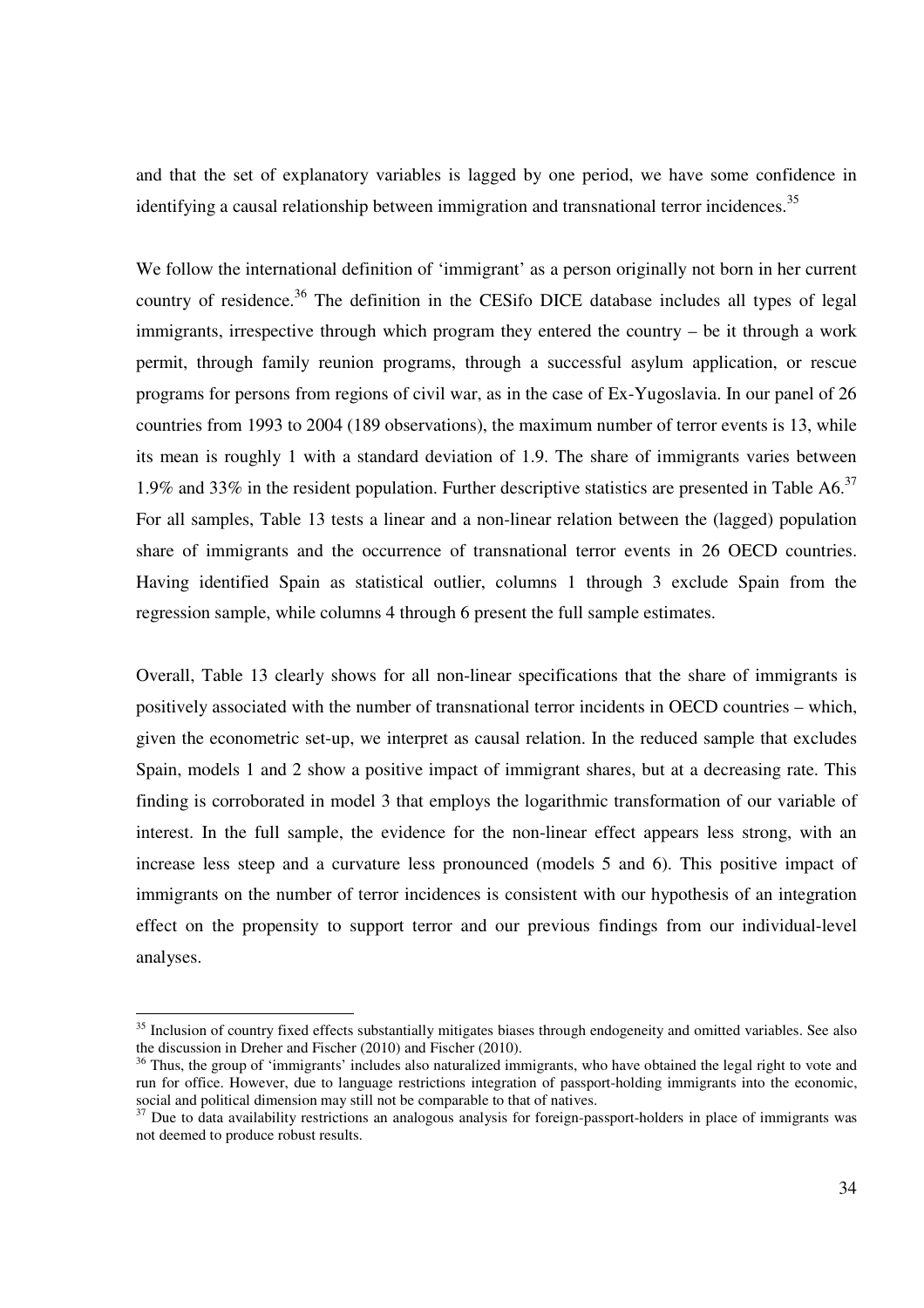--------------------------------------------------------- Insert Table 13 about here

---------------------------------------------------------

#### *7.2. The clash-of-cultures and terror: a country panel analysis*

-

As second step we differentiate now the stock of immigrants of Table 13 by their cultural background, measured by certain characteristics of their country of origin. Since OECD host countries are attractive to immigrants because of their wealth, their political stability and high standard of living, many immigrants originate from poorer or politically unstable countries around the world. These include immigrants from former colonies (India, Pakistan, South America), countries with a recent episodes of civil war and violent conflict (e.g. Ex-Yugoslavian countries), or poorer and overpopulated countries bordering the EU (e.g. Northern Africa). In the WVS wave 3 data but also according to actual immigration data, half of the immigrant stock originates from OECD countries (USA, Canada and Europe) (see also below). For our country-level analysis, we employ the International Migration Database, obtained from OECD statistics, which contains information on the country of origin for stocks of immigrant persons (in thousands), for each OECD host country and year between 1991 and 2007.<sup>38</sup> In analogy to the micro analysis of section 5, we account for cultural background by, first, geographic region of origin, assuming that neighboring countries share certain values, traditions, history and institutions. Second, we also group the sending countries by the majority religion. In particular, we distinguish between the geographic regions Africa, Asia, Europe, Northern America, and Oceania, which includes not only Australia and New Zealand but also the regions Micronesia and Polynesia. Latin America and the Caribbean constitute one joint geographic region.<sup>39</sup> By using geographic definitions we avoid including only countries along lines of majority religion or geo-political features. As regards

<sup>&</sup>lt;sup>38</sup> Spain is excluded as extreme outlier from the regression samples of Tables 13 and 14. Unfortunately, these data contain many missing country-year observations, particularly for the period 1990-1996, but are, currently, the best available. Missing information on immigrants have been filled with the number of foreign-passport holders, where possible. This procedure is in analogy to the UN version of the International Migration Database, which pools both types of migrants.

In some analyses we split Africa further into the geographic regions Northern Africa and remaining Africa, and the region Asia into Western Asia and remaining countries in Asia. Note that the geographically defined regions are not identical to the region definitions used by international organizations. By using this geographic definition we avoid including only countries along lines of majority religion or geo-political features.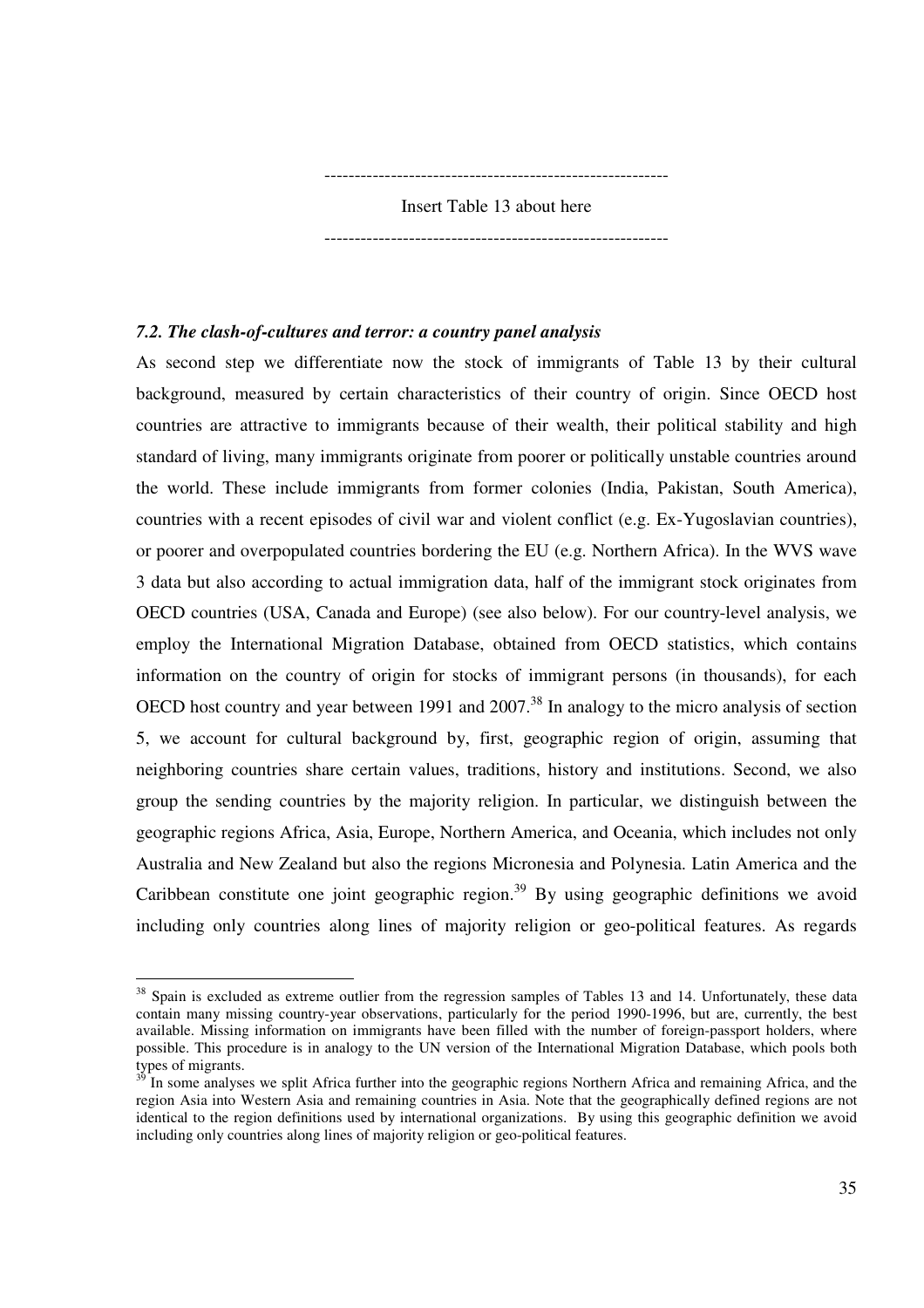religious denomination, we group countries by the majority religions (population share  $> 50\%$ ) Buddhism, Catholicism, Christian-Orthodox, Hinduism (two countries), Islam, Judaism (one country), Protestantism, and 'other'; in the actual empirical analysis, Hinduism and Judaism are counted among the group of 'other'. For each group of immigrants we calculate their share in the resident population. In our unbalanced panel of 24 OECD countries from 1991 to 2004 we observe that transnational terror events vary between 0 and 31 attacks, with a mean of 2 events and a standard deviation of 4. The largest sample mean of immigrant shares in the resident population are observed for those originating from Europe (5.6%), followed by those from Asian countries (1.8%). In terms of religion, most immigrants are either Protestants or Catholics (1.8% and 1.9%, respectively), closely followed by Muslims  $(1.5\%)$ .<sup>40</sup> The relatively large share of Muslims and still considerable shares of immigrants from African countries (0.5%) as well as from Western Asia (0.7%) and remaining Asia (1.5%) makes us confident in being able to identify separate effects of majority religion and region of origin, particularly for Muslim immigrants from Africa and Asia. Table A7 of the Appendix provides further descriptive statistics.

Table 14 estimates regressions on transnational terror attacks from 1991 to 2004, dividing immigrants into groups by regional origin (models 1 and 2) and religious background (model 3). Models 4 and 5 present the findings from a general-to-specific-analysis which pools the religious and regional origin measures into one model; thus models 4 and 5 test whether the dominating influence of 'culture' on transnational terror is exerted by geographic region of origin or majority religion in the country of origin. As in Tables 10 through 13, all models control for the commonly employed determinants of transnational terror in OECD countries, unobserved country heterogeneity, and a common non-linear time trend.

Model 1 employs very broad definitions of geographic regions, approximating continental plates. These are Africa, Asia, Europe, Northern America, Oceania, and Latin America and the Caribbean. The population share of immigrants from Africa is positively associated with transnational terror attacks, while those from Oceania and the Caribbean-South-American region show a negative relation. Immigrants from other parts of the world do not appear to play any decisive role for

 $40$  The mean share of immigrants with 'no religion', 'any other religion', 'Hindu' or 'Jew' amounts to 2.5%. Due to the heterogeneity of this group, estimates have to be interpreted with caution.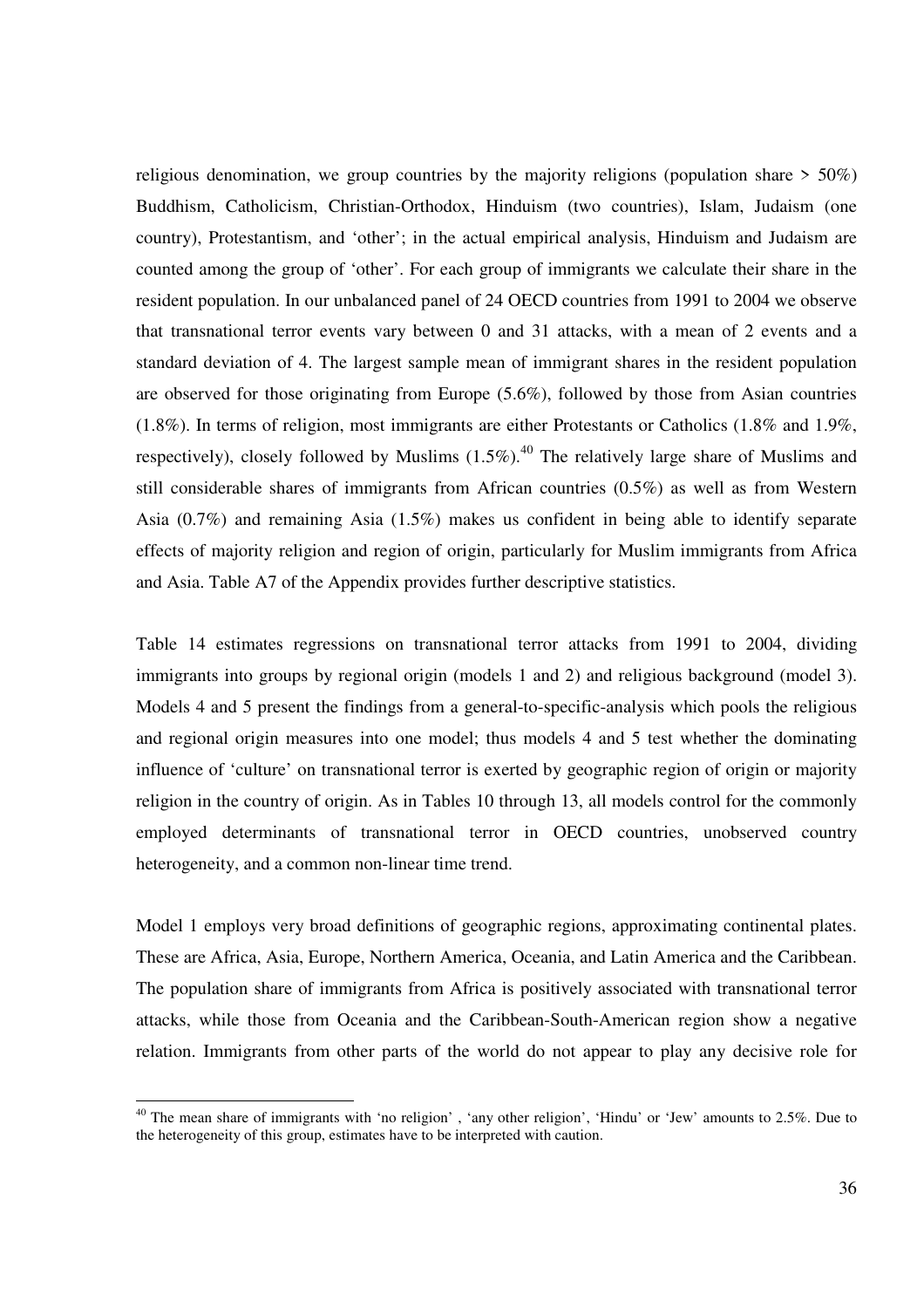terror. As argued before, the empirical set-up allows us to interpret these findings as causal, albeit with caution: in this light, immigrants from Africa appear to trigger more transnational terror incidences, while immigrants from Oceania and the Caribbean appear to reduce them.

That immigrants from specific non-democratic countries, with possibly a history of violent conflict, and from religious states have a higher likelihood of supporting terrorism against Western-culture countries, compared to immigrants originating from other parts of the world, is a major public concern in OECD countries.<sup>41</sup> Most of these 'suspicious' countries are located in Northern Africa and West Asia. Model 2 tests this conjecture by splitting the group of African and Asian immigrants into those from Northern African countries and those from remaining African countries, and those originating from Western Asia and the rest of Asia. The geographic group of Northern African countries includes Morocco, Djibouti, Algeria, Egypt, Eritrea, Ethiopia, Libya, Mali, Mauretania, Niger, Sudan, Chad, and Tunisia. The geographic group of Western Asian countries is formed by Georgia, Armenia, Nagorno-Karabakh (Azerbaijan), Iran, Iraq, Saudi Arabia, Syria, Turkey, and the United Arab Emirates. The results of model 2 are only partly consistent with this conjecture: While the terror-increasing effect in model 1 is triggered by those from Northern African countries (at the 1 percent level of significance), a terror-rising impact of immigrants from Asia is observed for those who come from all Asian countries except for Western Asia - a geographic region 'Asia' that excludes the Arabic peninsula. $^{42}$ 

Model 3 tests the influence of culture defined by majority religion in the sending country; the majority religion is thought to shape the values and traditions in a country. Excluding any geographic origin variable, immigrants from a Muslim country show a positive relation with the occurrence of transnational terror – with a statistically strong effect (at the 1 percent level). Terrorlowering effects are observed for immigrants who come from predominantly Catholic countries, and for those from countries with one of the minor world religions (Hinduism, Judaism, and other religions); please note that by construction many OECD countries are part of this particular group.

<sup>&</sup>lt;sup>41</sup> Dreher and Gassebner (2010) report that persons emigrating from countries with a higher number of terror incidences 'cause' transnational terror in the receiving countries.

<sup>&</sup>lt;sup>42</sup> The 'remaining Asia' effect is consistent with Huntington's conflict intensity predictions between ,Sinic' and 'West', while the insignificant effect for 'Western Asia' (the first subsample of his 'Islam' category) contradicts his conjectures. On the other hand, the strong effect on 'Northern Africa' (the second subsample of his , Islam' category) is, again, supportive of his idea.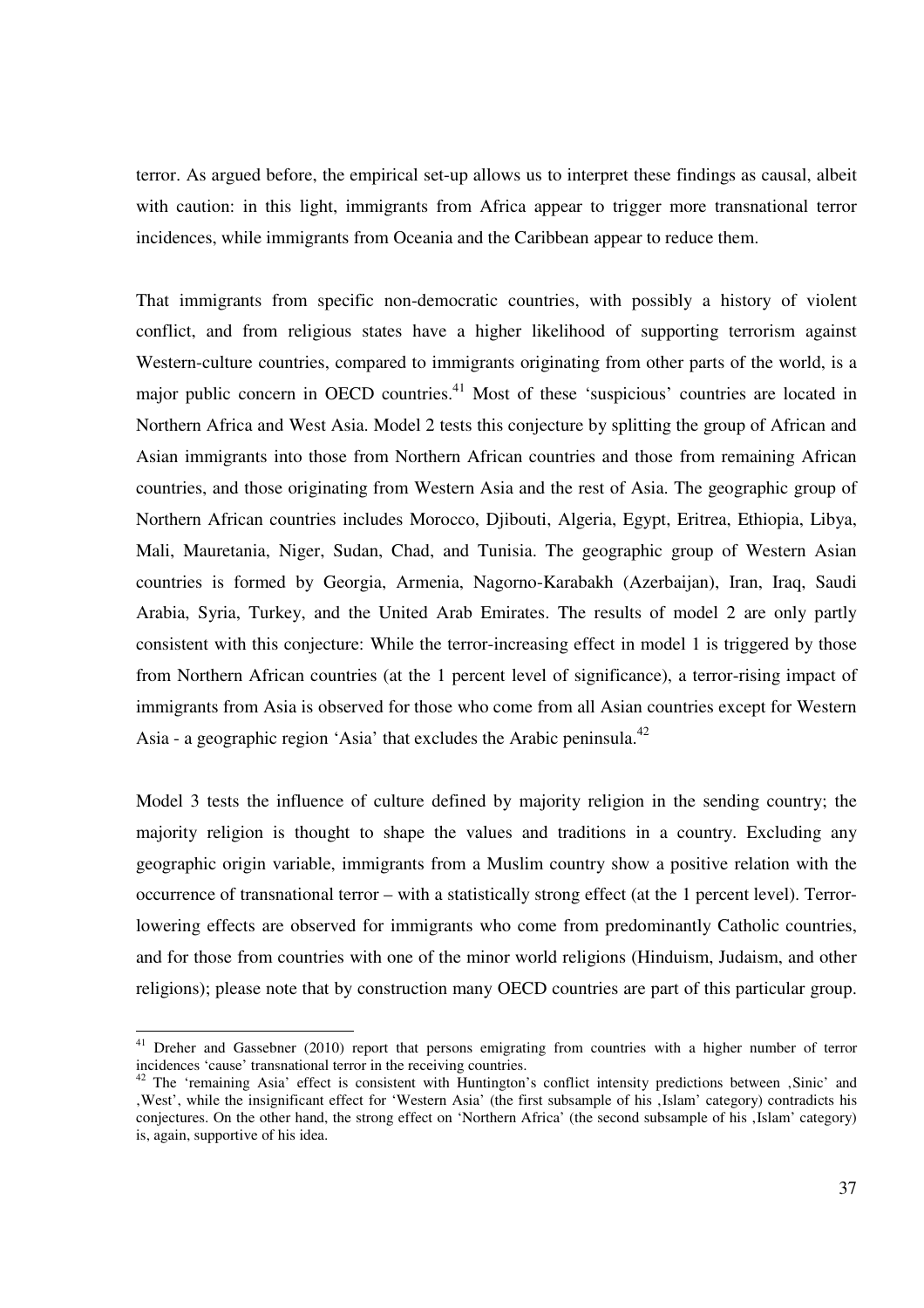Immigrants from countries which are shaped by Christian-Orthodoxism, Buddhism, or Protestantism do not exert any influence on the number of transnational terror incidences in OECD countries.

In order to test whether immigrants' culture by either region or religion dominates for explaining transnational terror, model 4 pools the (almost) significant determinants of both models 1 and 2 into one combined model.<sup>43</sup> Because of the low number of host countries in the cross-section it was advisable to select the variables for the final combined model based on a general-to-specific (GTS) selection procedure: Starting from the most complete specification, variables with lowest zstatistics were eliminated from the model in a step-by-step procedure. In addition, we used the Akaike-information criterion to observe the improvements in explanatory quality; the GTS was completed when the Akaike-value could not be improved on further. The estimates of the final specification are reported in column 4 of Table 14, with column 5 splitting the 'Origin: Asia' group again into 'Western Asia' and 'Remaining Asia'.<sup>44</sup>

---------------------------------------------------------

Insert Table 14 about here

---------------------------------------------------------

For the question whether Muslim immigrants or immigrants from Northern Africa and Asia in general bring about transnational terror in OECD host countries, models 4 and 5 show clearly the dominance of geographic-origin over the religion-origin: the coefficient on 'Origin: Islam' is insignificant, while the geographic origins 'Northern Africa', 'Remaining Africa' and 'Remaining Asia' matter. Contrasting expectations, people from 'Western Asia' show, again, no influence on terror. As one may expect, the correlation between population shares 'coming from an Islamic country' and originating from certain world regions is considerably strong for Western Asia (0.75) and Northern Africa (0.67) – both correlations not too strong to impede a separate identification of

<sup>&</sup>lt;sup>43</sup> Given the rather low number of host countries and years in this panel and considerable correlation between some measures of religion and regional origin (e.g. Buddhism and Asia, Protestantism and Oceania), a joint inclusion of all cultural variables made the model incalculable.

<sup>&</sup>lt;sup>44</sup> Estimates from a specific-to-general selection procedure are presented in Table A8 of the Appendix. The specification of the final model, however, is strongly path-dependent, and thus to some degree arbitrary.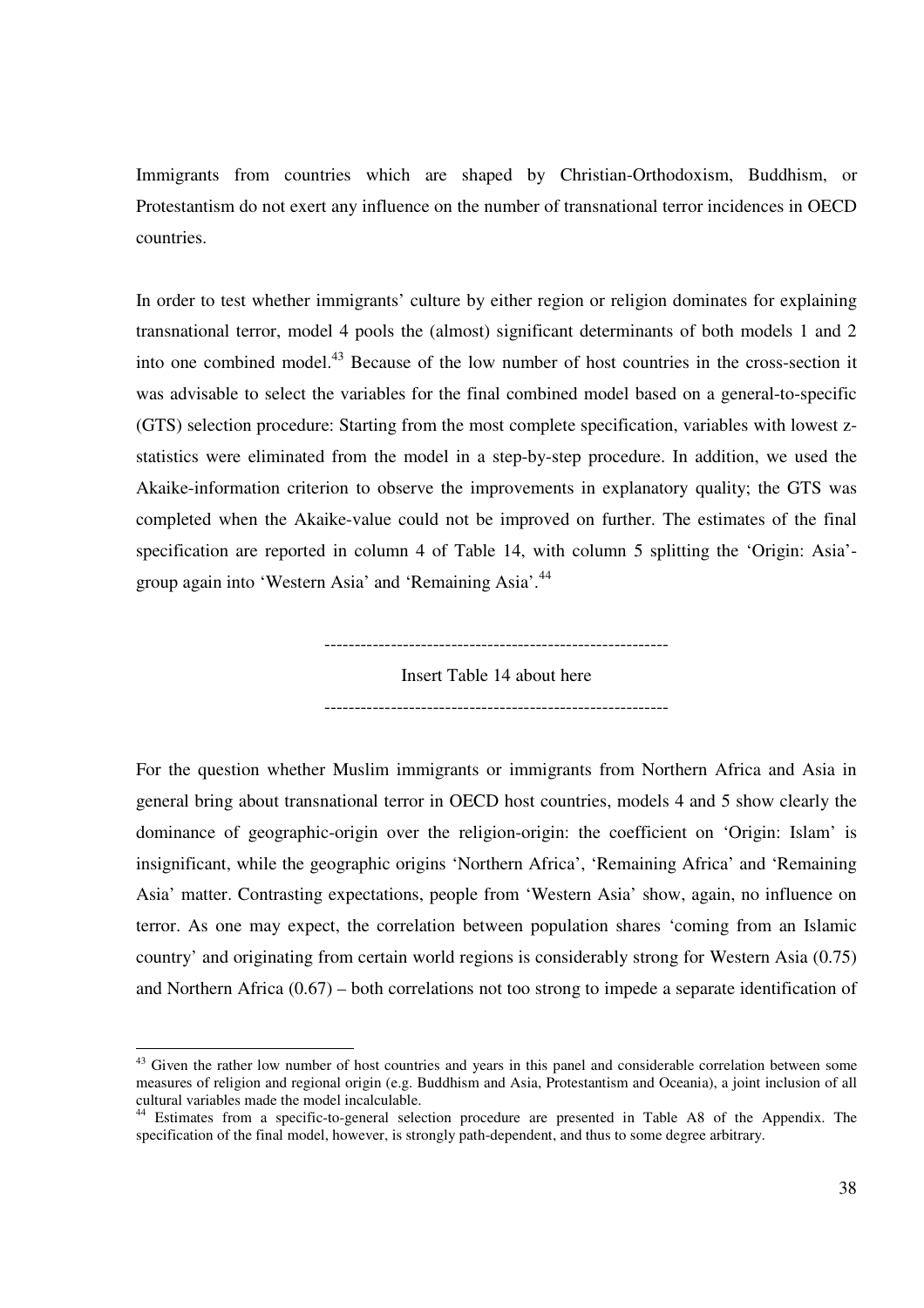region and religion effects.<sup>45</sup> Wald-Tests of both religious and geographic factor estimates in models 4 and 5 show that 'Origin: Islam' does not matter even if jointly taken into account with those geographic regions for which these high correlations exist. In specific, there is no joint significance for 'Islam' with 'Western Asia' or 'remaining Asia'.<sup>46</sup> In model 4, the Wald-test shows no joint significance for the geographic factor 'remaining Africa' with 'Origin: Islam'. Similarly, for the pair 'Northern Africa' and 'Islam' we observe that 'Islam' does contribute to its joint significance, albeit not enough to raise its statistical significance above the 5% threshold already observed for the geographic origin factor in isolation.<sup>47</sup> Expressed more simply, having a Muslim religion plays some role for immigrants from Northern African countries, as it adds to the geographic origin effect, but not decisively; statistically spoken, the contribution of 'being from a Muslim country' to the effect of 'coming from Northern Africa' is negligible. Overall, these tests of joint significance in models 4 and 5 show that it is not the immigrants' religion 'Islam', but their home culture defined by geographic proximity that matters for transnational terror.

For all other groups of immigrants by regional or religious origin, we find either that they exert a terror-lowering impact or that they do not matter to the occurrence of transnational terror: As expected, immigrants originating from Europe, USA or Canada do not appear to influence the occurrence of transnational terror attacks. In contrast, immigrants from the region 'Oceania' show a terror-decreasing impact. These findings were already obtained in models 1 and 2, but now these relations hold when the cultural dimension 'religion' is accounted for in models 4 and 5. The public security-increasing effects of religions 'Catholicism' and 'Other religion' in model 3 are now equally preserved when we account for culture defined by geography.<sup>48</sup> Overall, the only case where we observe a 'switch' from a previous religion effect in model 3 to a geographic effect in the complete models 4 and 5 is for the population share of immigrants coming from a country where the majority religion is Islam.

 $45$  Correlation coefficients are rather small for the regions of origin remaining Africa (0.31) remaining Asia (0.18), and Europe (0.26).

 $46$  In model 5, the statistics of the Wald-tests of joint significances are as follows: Chi<sup>2</sup> (Origin: Islam, Origin: Western Asia, Origin: Remaining Asia) = 3.99, p-value = 0.2629, (Origin: Islam, Origin: Remaining Asia) = 3.99, p-value = 0.1363, (Origin: Islam, Origin: Western Asia) = 2.96, p-value =  $0.2274$ .

 $47$  In model 4, the statistics of the Wald-tests of joint significances are as follows: Chi<sup>2</sup> (Origin: Islam, Origin: Northern Africa, Origin: Remaining Africa) = 8.58, p-value =  $0.0354$ , Chi<sup>2</sup> (Origin: Islam, Origin: Northern Africa) = 8.17, pvalue =  $0.0168$ , Chi<sup>2</sup> (Origin: Islam, Origin: Remaining Africa) =  $4.17$ , p-value =  $0.1241$ .

<sup>&</sup>lt;sup>48</sup> The GTS revealed that the strongly significant negative effect of , Caribbean and South America' in models 1 and 2 was driven by the cultural dimension 'Catholicism'.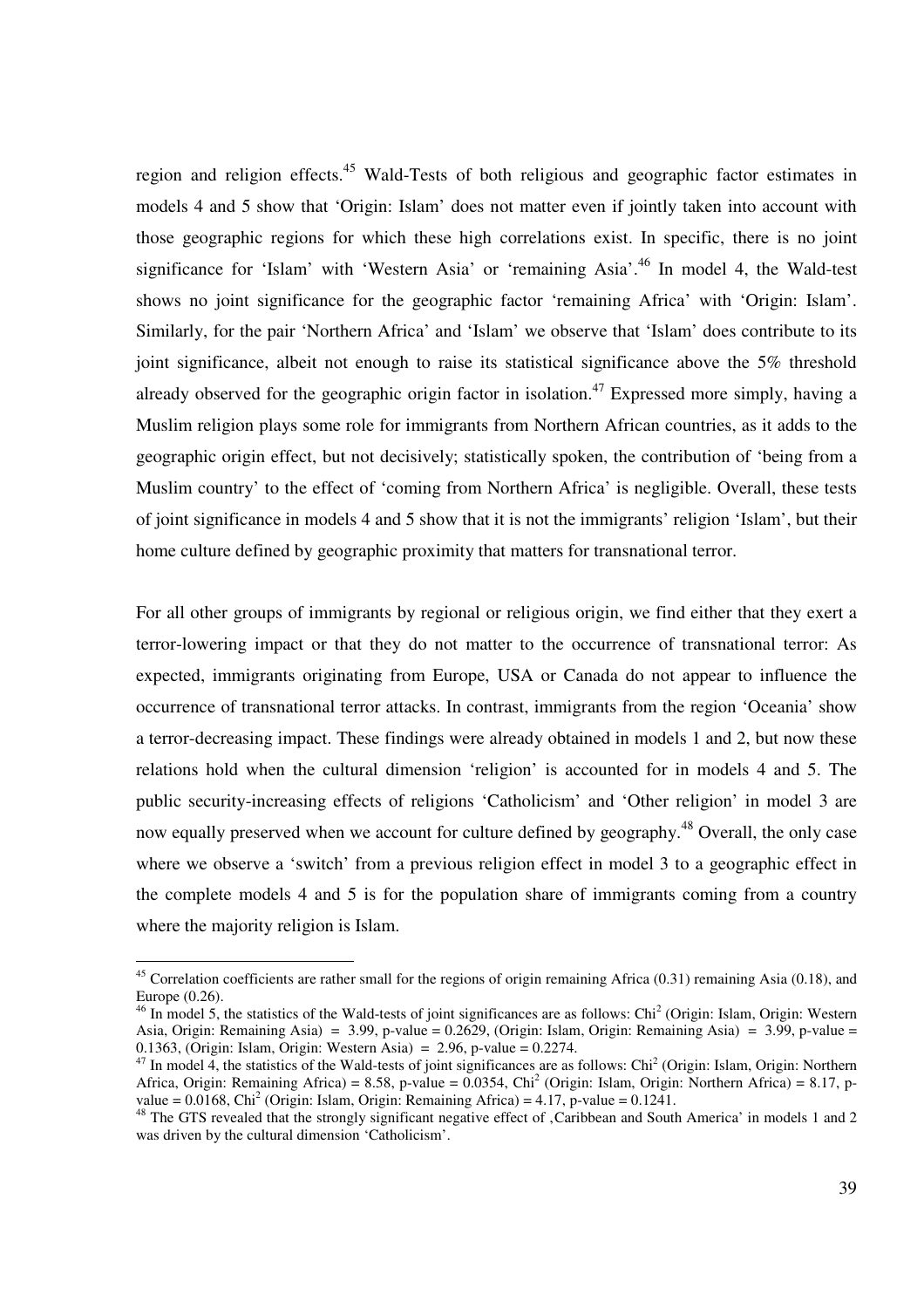In sum, the country panel analyses of the impact of immigration on transnational terror in OECD countries are in large consistent with our previous cross-sectional individual-level results: Immigrants do exert a terror-increasing effect. This impact on terror incidences appears driven by immigrants from Africa, particularly Northern Africa, and Asia - but not Western Asia – again, the country-level findings match that of the individual-level analysis perfectly. Both approaches find then that the geographic-origin effects dominate the 'Islam'-effect: it is not the religion which drives these results. This finding contradicts the Huntington-hypothesis that it is the missionary and universalistic religious values of 'Islam' that impede a successful integration into a Western host country. Rather, our findings suggest that there are general cultural traits that relate to these geographic regions that are causal for why immigrants from those regions may support terror, triggering terror attacks. We discuss such possible explanation further in the conclusion.<sup>49</sup>

#### **8. Conclusion**

-

This paper tests whether immigrants are more likely than natives to be supporters of terrorist groups and, through lowering terrorists' costs, increase the number of terror incidences in their host country. Using the World Values Survey on 55'000 persons in more than 45 countries (1994- 1999) we find that individual's social, economic, and political disintegration increases the propensity to support terror. In particular, for OECD host countries we find that immigrants do show a higher propensity to accept using violence for political goal than natives. Differentiating by region of origin, we find strong evidence that persons who emigrated from Africa, Asia and Oceania into culturally distant OECD countries are more prone to accept violence. Interestingly, these effects are orthogonal to individual religion – being a Muslim plays no role for explaining this individual support for terror. We also present some evidence that integration in labor markets and a longer residence may reduce the clash-of-cultures-effect on terror support.

<sup>&</sup>lt;sup>49</sup> Since the panel data include also several years after the 9/11-attacks, we can be assured that we have found a general relation between integration and terror acceptance.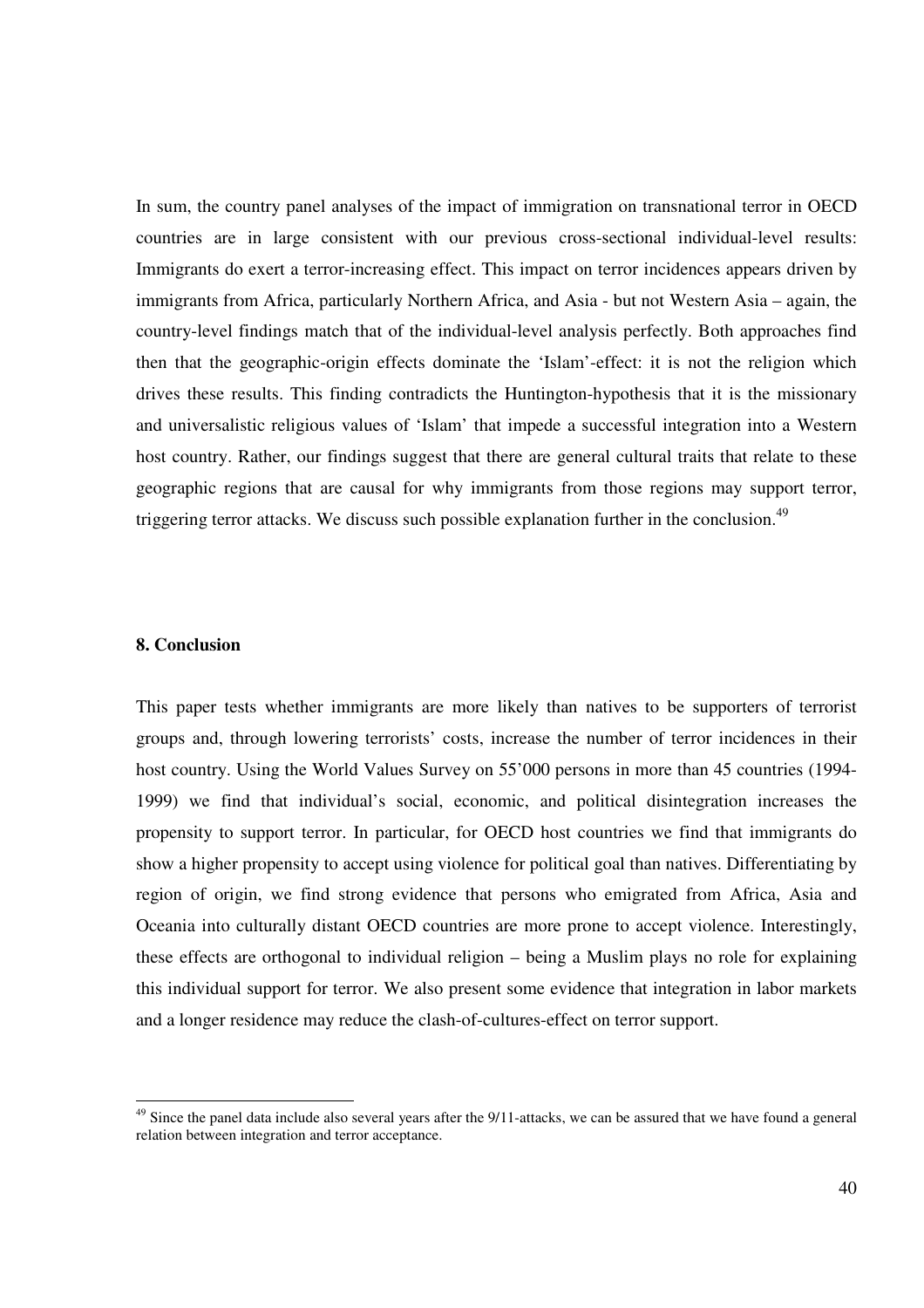In a second part of the paper we employ country panels of transnational terror attacks in 30 OECD countries (1991-2004), and show not only that population's support for terror is positively associated with terror, but also that the share of immigrant population increases the occurrence of terror attacks. Consistent with the micro-level analysis, immigrants particularly from Asia (but not Western Asia) and Africa appear to trigger terror events, while immigrants from Oceania do not exert such effect. Corroborating our survey-based findings, originating from a Muslim culture does not appear to matter.

These results are largely consistent with economic and sociological theories of the supply of crime, terror and violence. Immigrants face lower political, economic and social opportunity costs of supporting terrorism, and, in case of a great cultural distance to their host countries, even lower psychological costs of doing so. The empirical results also support the view that geographic origin and religion constitute two distinct dimensions of 'culture'; given the public discussions about 'a threat by Islamism', our study rather shows that many problems with integrating immigrants are rooted in cultural-geographic distance rather than denominational differences. These micro- and macro-level findings contradict the traditional Huntington-Hypothesis (1996) that rests on the universalist and missionary values of the religion 'Islam'; rather, they are both in support of a broader interpretation of his conjecture which we discuss below. However, we cannot exclude alternative explanations to a simple 'clash-of-cultures'-conjecture. Nannestad (2004) has shown that non-Western immigrants<sup>50</sup> are less integrated in the Danish labor market than immigrants from Western cultures – thus, labor market discrimination (in host countries) may well increase in the culture gap between immigrants and natives, because of incomparability of signaling languages and work attitudes; a large culture gap may also be an obstacle to immigrants' successful political and social participation. As a consequence, the opportunity costs of crime may be lower for immigrants from culturally-distanced countries than that for those from culturally close regions. Another alternative explanation for our finding is that the act of migration itself (and the experiences made therein) changes people's preferences, depending on their region of origin. Often, immigrants from countries in civil war or ruled by unstable regimes undergo periods of social and emotional suffering and economic hardship before they finally arrive in their final destination; psychologically spoken, such experiences could change immigrants' discount factor,

<sup>&</sup>lt;sup>50</sup> In his study, the Non-Western countries include Turkey, Ex-Yugoslavia, Iraq, Lebanon (Palestine), and Somalia.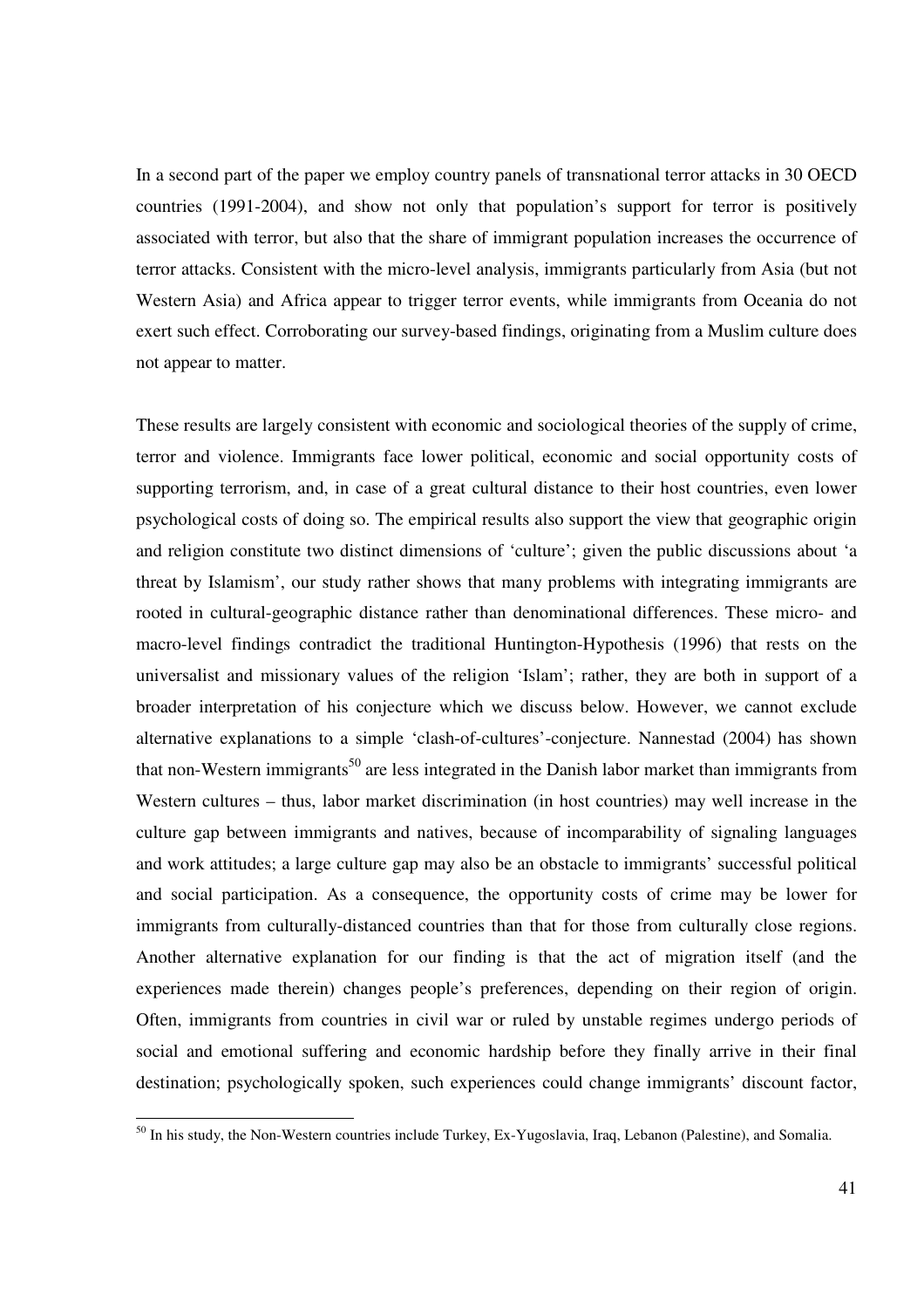making them less 'patient' and willing to await the return on their investment in the far-away future. Overall, our findings may not support the existence of a 'clash-of-cultures' as such, but simply suggest that immigrants develop, depending on their regions of origin, differing degrees of frustration and discontent that are finally expressed through acts of violence (e.g. Li 2005).

Our analysis leaves the question open what 'geographic origin' as cultural factor does reflect values of 'machismo' developed over long centuries, possibly a recent history of civil war and fights for independence, or the current experience of non-functioning political institutions ? – all these experiences and traditions 'clash' with Western values and help shaping preferences and attitudes that are incompatible with 'Western' societies. In African and Asian countries, terrorism and violent conflict may possibly be commonly accepted means by which 'politics' is done – an attitude which is then quasi 'imported' into OECD countries by immigrants from those regions. In support of such region-specific cultural traits, a recent survey by Baier et al. (2009) on violence propensity among pupils in Germany has revealed that children whose parents originate particularly from (pooled) Northern Africa and Arabic peninsula, Albania/Yugoslavia, and Turkey accept social norms that justify violence by males against other persons under certain circumstances (defense of honor, protection of family members, violence against wife, etc.)  $($ n.72). $51$  Possibly, it is such attitudes on 'manliness' and implicitly 'acceptable ways of problemsolving' that are deeply rooted in certain world regions which may constitute the underlying real cause for why certain groups of immigrants show such high propensity to support terror.

Certain shortcomings due to data restrictions do not yet allow to draw final policy recommendations for the fight against terror and integration policies: On the one hand, our crosssectional analysis suggests that civic engagement eases the integration of immigrants in general into their host society– we remain, however, ignorant which factors help narrowing this cultural gap between immigrants from Asia and Africa and natives. Even though we have some indication that employment and a long duration of residence may aid, more in-depth research with national household panels constructing channels of causality is needed to analyze the differing mechanisms of integration by immigrants' cultural origins. Further research should also analyze to what extent

 $<sup>51</sup>$  Among the male pupils from these three regions, 24.9%, 21.8%, and 23.5%, respectively, agreed to such social norm</sup> of manliness. In contrast, only 4,9% of the native German pupils accepted such norm.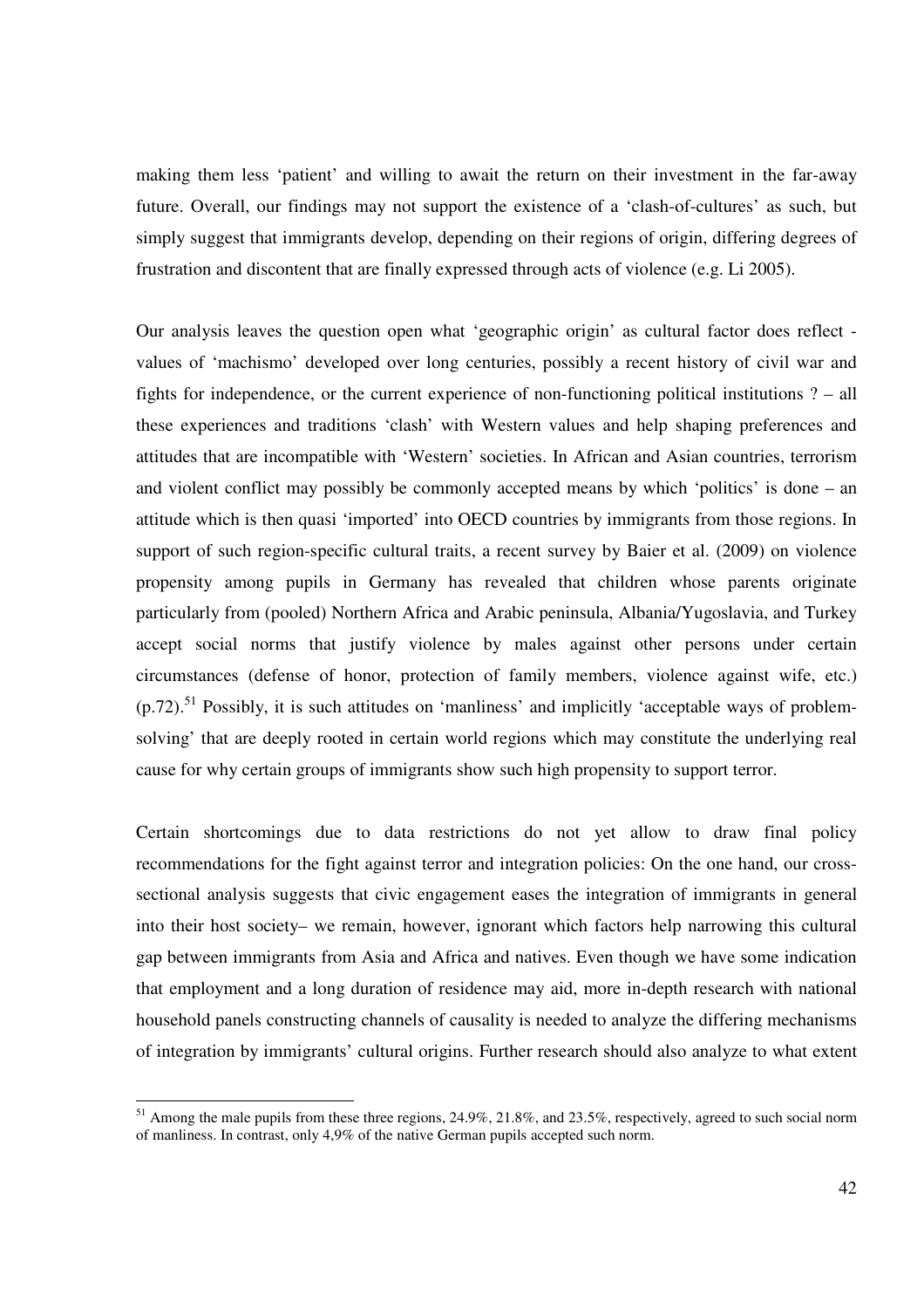second-generation immigrants, who have been born in their host countries, are similar to their parents in their propensity to support terror. Finally, there is a strong need to investigate into the determinants of geographically-bound attitudes – are these shaped by recent experiences of conflict or do they constitute long-lasting cultural values? Without such in-depth knowledge, no policy advice on how to integrate people from such regions can be given.

Overall, while this study is possibly one of the first empirical contributions to reveal the terrorincreasing impact of immigration from cultural-geographically distanced regions, it constitutes only a very first small step of empirical research that still awaits further investigation. In particular, we need more in-depth analyses on mediating factors of the differing 'geographic-region-oforigin'-effects, the economic, social and political causes for why geographic origin of immigrants matters, and the reasons for the irrelevance of religion. Moreover, we are in need of more information on the dynamics of a successful integration before we can derive any policy conclusion. The public debate remains open.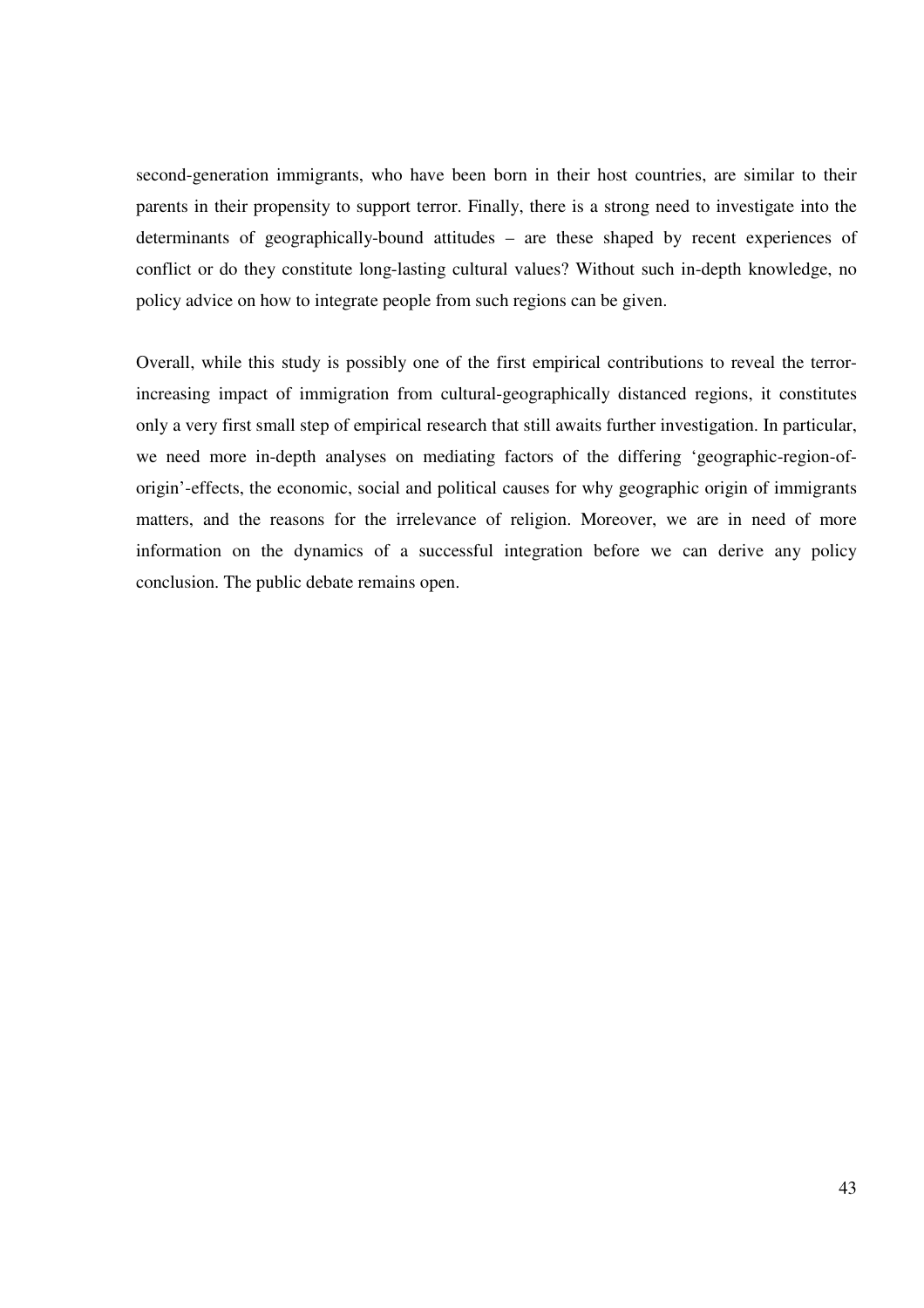#### **References**

Baier, D. Ch. Pfeiffer, J. Simonson and S. Rabold (2009): Jugendliche in Deutschland als Opfer und Täter von Gewalt: Erster Forschungsbericht zum gemeinsamen Forschungsprojekt des Bundesministeriums des Innern und des KFN, [Adulescents in Germany as Victims and Committers of Violence], Institute for Criminology of Lower Saxonia, KFN-Forschungsbericht, Nr. 107. http://www.kfn.de/versions/kfn/assets/fb107.pdf (download 20. December 2010)

Baier, D. and Ch. Pfeiffer (2007), Gewalttätigkeit bei deutschen und nichtdeutschen Jugendlichen - Befunde der Schülerbefragung 2005 und Folgerungen für die Prävention, [Violent behavior among German and non-German adolescents: results of a pupils' survey in 2005], Institute for Criminology of Lower Saxonia, KFN-Forschungsbericht, Nr. 100. http://www.kfn.de/versions/kfn/assets/fb100.pdf (download 20. December 2010)

Becker, G. S. (1968), Crime and Punishment: An Economic Approach, *Journal of Political Economy* 76, 169-193.

Bernholz, P. (2004), Supreme values as the basis for terror, *European Journal of Political Economy* 20, 317–333.

Dreher, A. and M. Gassebner, (2008), Does political proximity to the U.S. cause terror?, *Economics Letters* 99, 27-29.

Dreher, A. and J.A.V. Fischer, (2010), Government Decentralization as a Disincentive for Transnational Terror? An Empirical Analysis, *International Economic Review* 51, 981-1002.

Dreher, A., and M. Gassebner (2010), Does terror migrate?, University of Göttingen, mimeo.

Enders, W. and T. Sandler (2002), Patterns of Transnational Terrorism, 1970-1999: Alternative Time-Series Estimates*, International Studies Quarterly* 46, 145-165.

Ferrer-i-Carbonell, A. and P. Frijters (2004), How Important is Methodology for the estimates of the determinants of Happiness?, *Economic Journal* 114, 641-659.

Fischer, J.A.V. (2010), Accounting for Unobserved Country Heterogeneity in Happiness Research: Country Fixed Effects versus Region Fixed Effects, CEIS Research Paper 164, Tor Vergata University, CEIS.

Frey, B. S., and S. Lüchinger (2003), How to fight terrorism: alternatives to deterrence, *Defence and Peace Economics* 14, 237–249.

Frey, B. S., and S. Lüchinger (2004), Decentralization as a disincentive for terror, *European Journal of Political Economy* 20, 509-515.

Guiso, L., P. Sapienza and L. Zingales (2008); Long Term Persistence, NBER Working Papers 14278, National Bureau of Economic Research, Inc.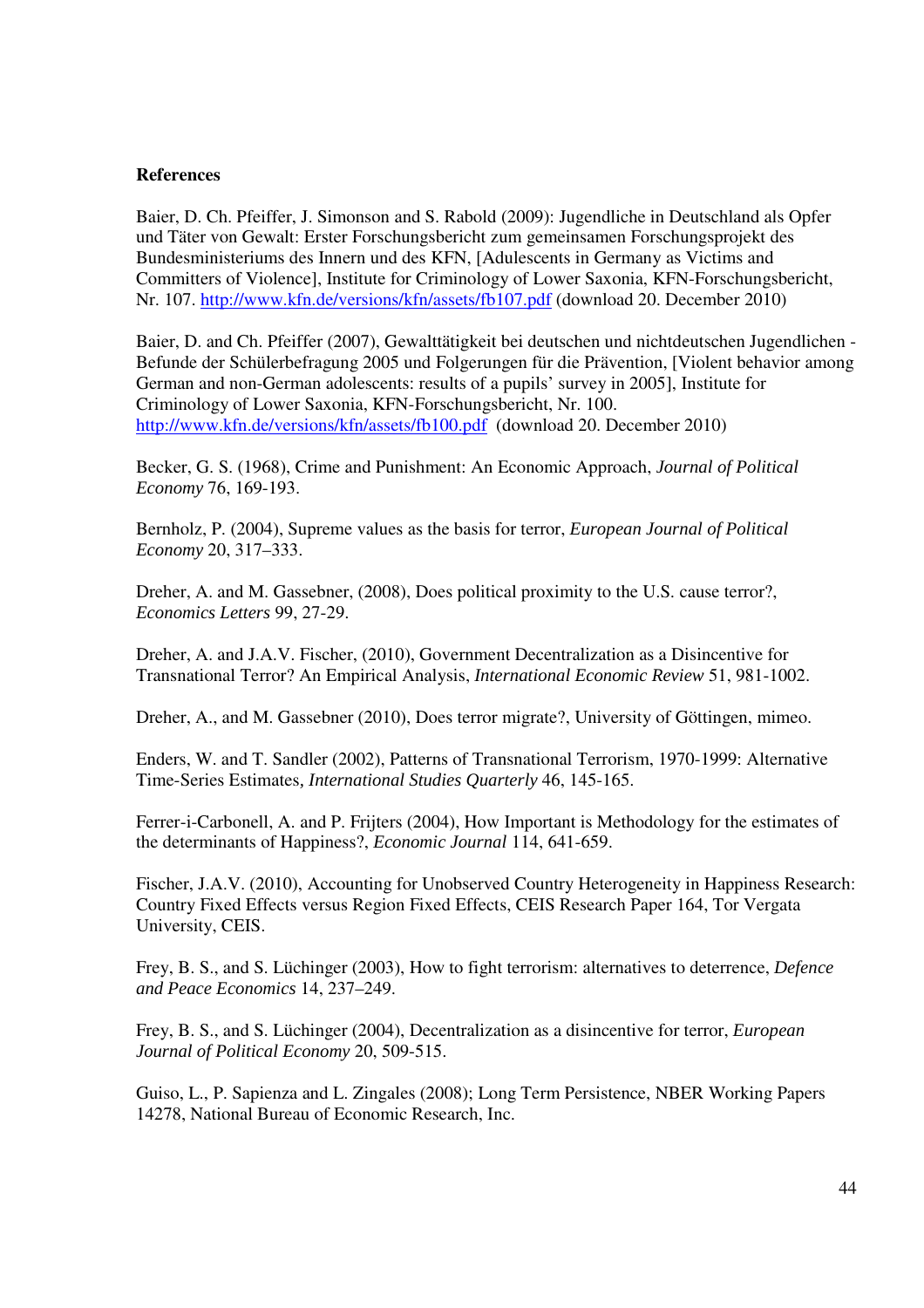Huntington, S. (1996), *The Clash of Civilizations and the Remaking of World Order*. New York: Simon & Schuster.

Kurrild-Klitgaard, P., Justesen, M. and R. Klemmensen, (2006), The political economy of freedom, democracy and transnational terrorism, *Public Choice* 128, 289-315.

Krueger, A.B. and J. Malečková (2003), Education, Poverty and Terrorism: Is There a Causal Connection?, *Journal of Economic Perspectives* 17, 119–144

Landes, W.M. (1978), An Economic Study of U. S. Aircraft Hijacking, 1961-1976, *Journal of Law and Economics* 21, 1-31.

Li, Q. (2005), Does Democracy Promote or Reduce Transnational Terrorist Incidents? *Journal of Conflict Resolution* 49, 278-297.

Lichbach, M. I. (1987), Deterrence or escalation? The puzzle of aggregate studies of repression and dissent, *Journal of Conflict Resolution* 31, 266–297.

MacCulloch, R., Pezzini, S. (2010), The Roles of Freedom, Growth, and Religion in the Taste for Revolution, *Journal of Law and Economics* 53, 329-358.

MacCauley, C. and S. Moskalenko (2008), Mechanisms of Political Radicalization: Pathways Toward Terrorism, *Terrorism and Political Violence* 20, 415-433.

Nannestad, P. (2004), Immigration as a challenge to the Danish welfare state?, *European Journal of Political Economy* 20, 755-767.

Neumayer E. and T. Plümper (2009), International Terrorism and the Clash of Civilizations, *British Journal of Political Science* 39, 711-734.

Piazza, J. A. (2006), Rooted in poverty? Terrorism, poor economic development, and social cleavages, *Terrorism and Political Violence* 18, 159-177.

Putnam, R.D. (1993), Making Democracy Work: Civic Traditions in Modern Italy, Princeton: Princeton University Press

Sandler, T. and W. Enders (2004), An Economic Perspective on Transnational Terrorism, *European Journal of Political Economy* 20, 301-316.

Sandler, T., J.T. Tschirhart and J. Cauley (1983), A Theoretical Analysis of Transnational Terrorism, *The American Political Science Review* 77, 36-54

Schnellenbach, J. (2006), Appeasing nihilists? Some economic thoughts on reducing terrorist activity, *Public Choice* 129, 301-313.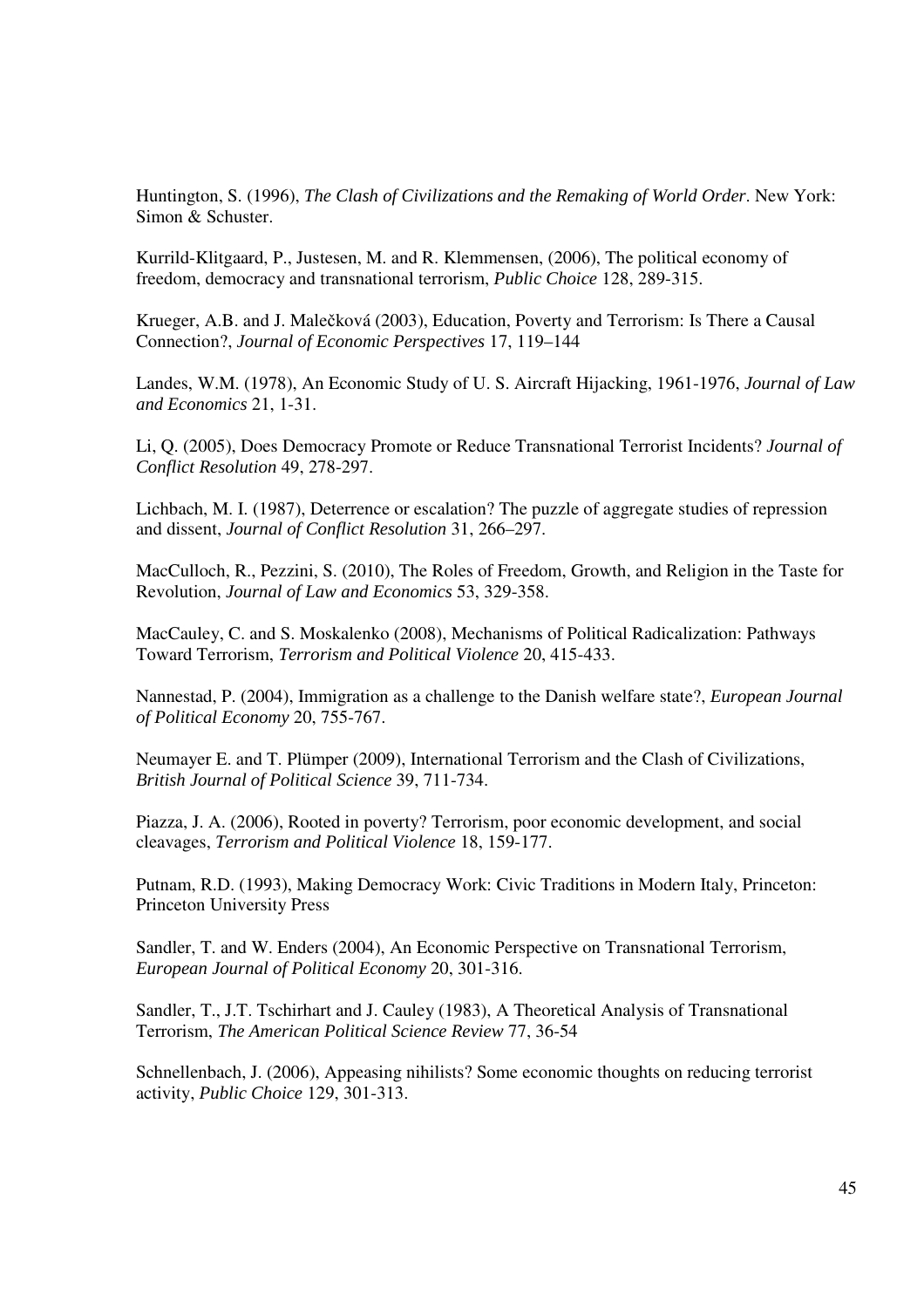# **Appendix**

### **Table A1: Countries**

| code       | Freq.  | Percent | code       | Freq. | Percent |
|------------|--------|---------|------------|-------|---------|
|            |        |         |            |       |         |
| ALB        | 770    | 1.30    | <b>MDA</b> | 892   | 1.50    |
| ARG        | 1'055  | 1.77    | MEX        | 2'159 | 3.63    |
| ARM        | 1'872  | 3.15    | <b>MKD</b> | 911   | 1.53    |
| AUS        | 1'958  | 3.29    | <b>NGA</b> | 1'744 | 2.93    |
| <b>AZE</b> | 1'925  | 3.24    | <b>NOR</b> | 1'116 | 1.88    |
| <b>BGD</b> | 1'152  | 1.94    | NZL        | 998   | 1.68    |
| <b>BGR</b> | 931    | 1.57    | PER        | 1'112 | 1.87    |
| BIH        | 1'094  | 1.84    | <b>PHL</b> | 1'195 | 2.01    |
| BLR        | 1'876  | 3.16    | PRI        | 1'094 | 1.84    |
| <b>BRA</b> | 1'142  | 1.92    | ROU        | 1'104 | 1.86    |
| <b>CHE</b> | 1'103  | 1.86    | <b>RUS</b> | 1'787 | 3.01    |
| <b>CHL</b> | 957    | 1.61    | <b>SCG</b> | 1'401 | 2.36    |
| COL        | 2'96   | 4.98    | <b>SLV</b> | 1'144 | 1.92    |
| CZE        | 1'036  | 1.74    | <b>SVK</b> | 981   | 1.65    |
| <b>DEU</b> | 1'932  | 3.25    | <b>SVN</b> | 937   | 1.58    |
| <b>DOM</b> | 358    | 0.60    | <b>SWE</b> | 979   | 1.65    |
| <b>ESP</b> | 1'17   | 1.97    | TUR        | 1'537 | 2.59    |
| <b>EST</b> | 950    | 1.60    | TWN        | 744   | 1.25    |
| <b>FIN</b> | 915    | 1.54    | <b>UKR</b> | 2'132 | 3.59    |
| <b>HUN</b> | 601    | 1.01    | <b>URY</b> | 957   | 1.61    |
| IND        | 1'547  | 2.60    | <b>USA</b> | 1'434 | 2.41    |
| LTU        | 860    | 1.45    | <b>VEN</b> | 1'138 | 1.91    |
| <b>LVA</b> | 1'103  | 1.86    | ZAF        | 2'677 | 4.50    |
|            |        |         |            |       |         |
| Total      | 59'440 | 100     |            |       |         |

Notes: Based on regression sample of model 1 of Table 2.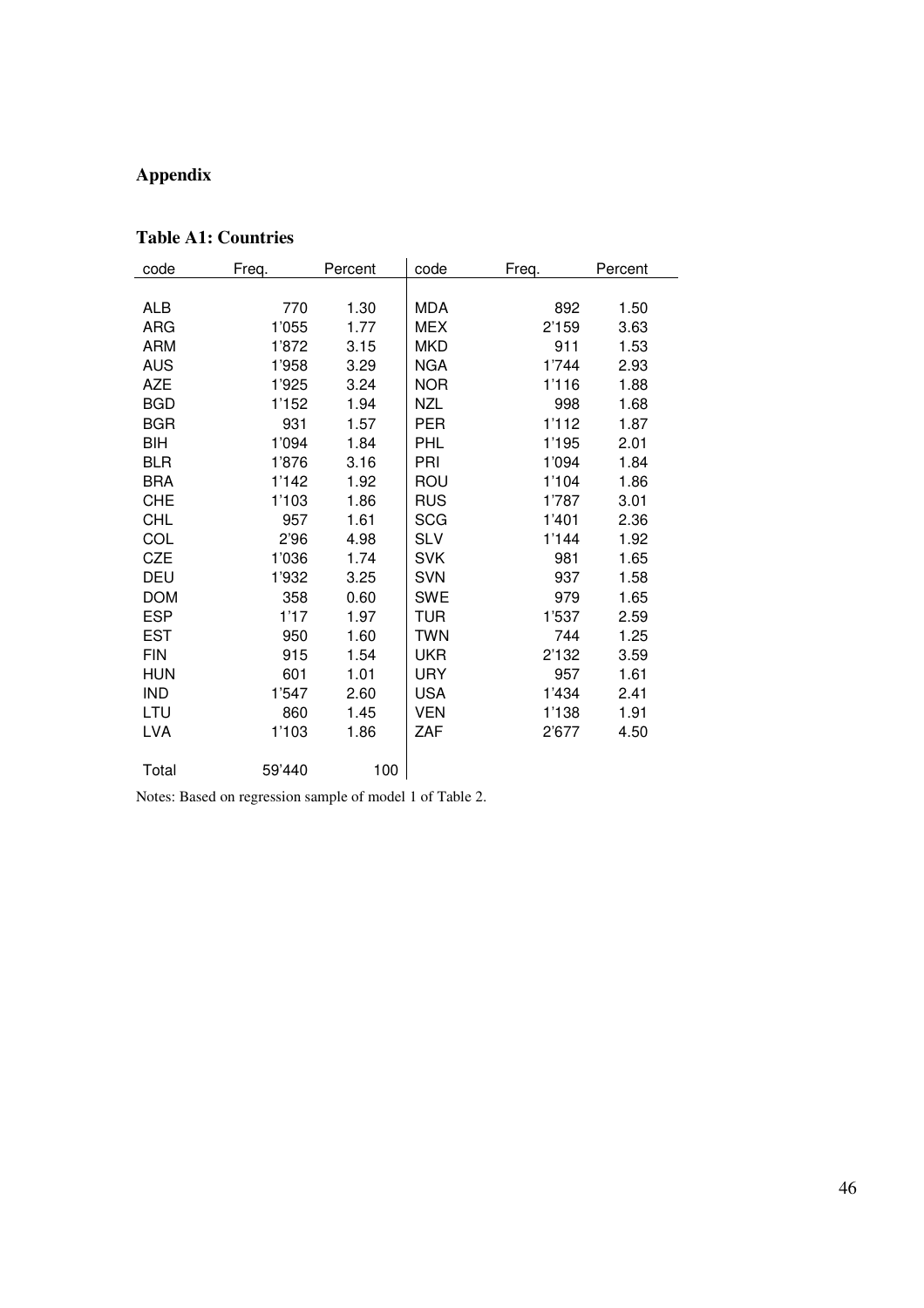| Variable                                         | Obs   | Mean | Std. Dev. | Min         | Max          |
|--------------------------------------------------|-------|------|-----------|-------------|--------------|
|                                                  |       |      |           |             |              |
| Using violence for political goals not justified |       |      |           |             |              |
| Strongly agree (1)                               | 59440 | 0.51 | 0.50      | $\mathbf 0$ | 1            |
| Agree (2)                                        | 59440 | 0.28 | 0.45      | $\mathbf 0$ | 1            |
| Disagree (3)                                     | 59440 | 0.12 | 0.33      | $\mathbf 0$ | 1            |
| Strongly disagree (4)                            | 59440 | 0.08 | 0.28      | 0           | 1            |
| When came to country                             |       |      |           |             |              |
| Within past 2 years                              | 52951 | 0.00 | 0.05      | $\pmb{0}$   | 1            |
| Within past 3-5 years                            | 52951 | 0.00 | 0.06      | $\pmb{0}$   | 1            |
| 6-10 years ago                                   | 52951 | 0.01 | 0.09      | $\pmb{0}$   | $\mathbf{1}$ |
| 11-15 years ago                                  | 52951 | 0.01 | 0.12      | $\mathbf 0$ | $\mathbf{1}$ |
| More than 15 years ago                           | 52951 | 0.03 | 0.17      | $\mathbf 0$ | $\mathbf{1}$ |
| <b>Native</b>                                    | 52951 | 0.94 | 0.24      | $\mathbf 0$ | $\mathbf{1}$ |
| <b>Birth country</b>                             |       |      |           |             |              |
| Born in this country                             | 53189 | 0.94 | 0.25      | 0           | 1            |
| Origin: Latin America                            | 53189 | 0.00 | 0.06      | $\mathbf 0$ | 1            |
| Origin: USA/Canada                               | 53189 | 0.00 | 0.05      | 0           | 1            |
| Origin: Asia                                     | 53189 | 0.02 | 0.13      | $\mathbf 0$ | 1            |
| Origin: Europe                                   | 53189 | 0.03 | 0.17      | $\mathbf 0$ | $\mathbf{1}$ |
| Origin: Africa                                   | 53189 | 0.00 | 0.04      | $\mathbf 0$ | 1            |
| Origin: Other                                    | 53189 | 0.01 | 0.09      | $\mathbf 0$ | $\mathbf{1}$ |
| Origin: Oceania                                  | 53189 | 0.00 | 0.03      | $\mathbf 0$ | 1            |
| OECD (country of current residence)              | 59440 | 0.30 | 0.46      | $\mathbf 0$ | $\mathbf{1}$ |
| Religion                                         |       |      |           |             |              |
| Protestant                                       | 47266 | 0.21 | 0.41      | $\pmb{0}$   | 1            |
| Catholic                                         | 47266 | 0.43 | 0.49      | $\mathbf 0$ | 1            |
| Christian-Orthodox                               | 47266 | 0.16 | 0.37      | $\mathbf 0$ | 1            |
| Jewish                                           | 47266 | 0.00 | 0.05      | 0           | 1            |
| Muslim                                           | 47266 | 0.13 | 0.33      | $\mathbf 0$ | 1            |
| Hindu                                            | 47266 | 0.03 | 0.18      | $\mathbf 0$ | $\mathbf{1}$ |
| <b>Buddhist</b>                                  | 47266 | 0.01 | 0.08      | $\mathbf 0$ |              |
|                                                  |       |      |           |             | 1            |
| Other                                            | 47266 | 0.03 | 0.18      | $\mathbf 0$ | $\mathbf{1}$ |
| Active membership                                | 59390 | 0.41 | 0.49      | $\pmb{0}$   | 1            |
| Friends important                                | 59070 | 0.85 | 0.35      | $\mathbf 0$ | 1            |
| Number of active memberships                     | 59390 | 0.75 | 1.21      | $\pmb{0}$   | 9            |
| Number (squared)                                 | 59390 | 2.02 | 5.51      | 0           | 81           |
|                                                  |       |      |           |             |              |

### **Table A2: Descriptive statistics (wave 3)**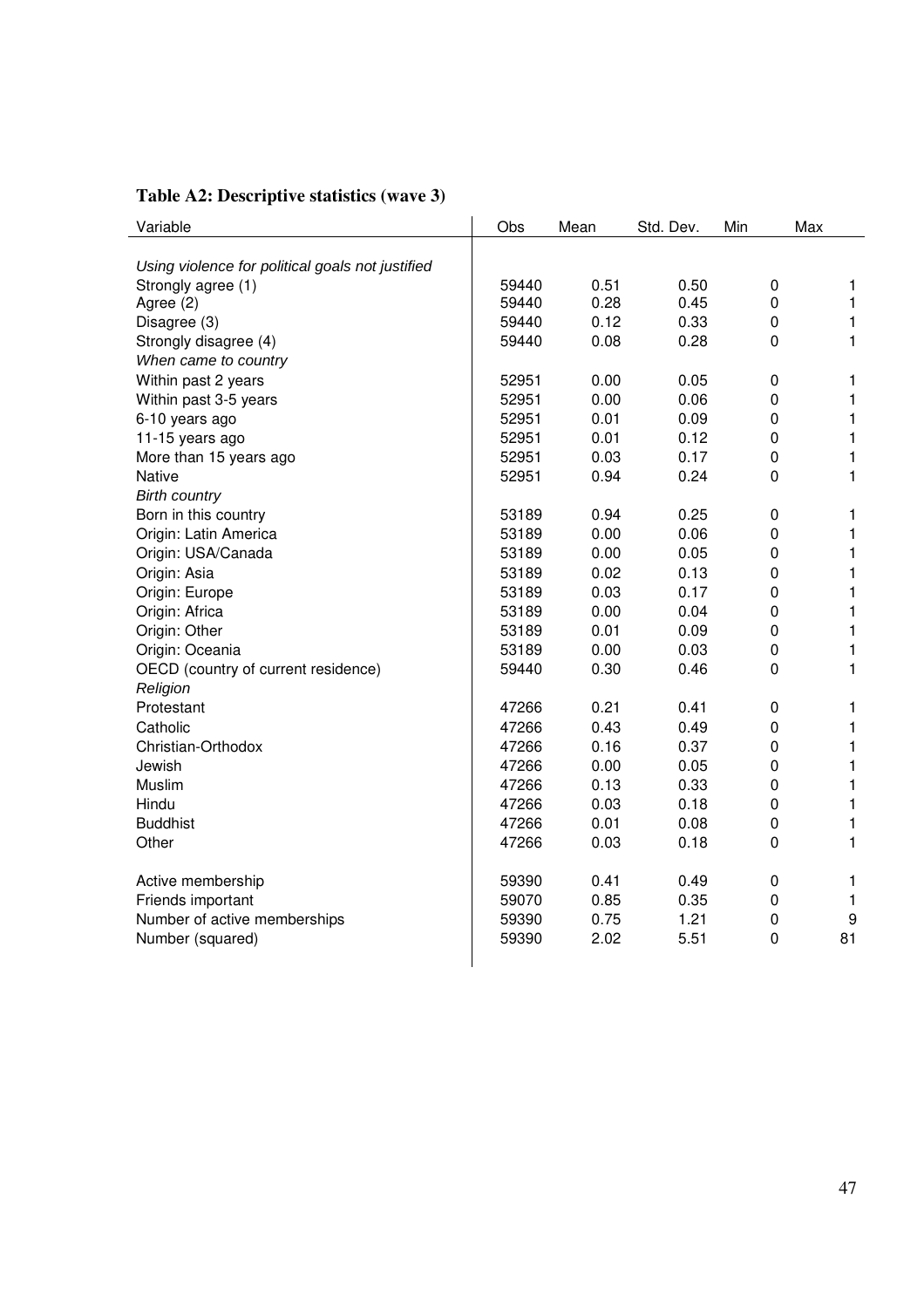| Variable                               | Obs   | Mean  | Std. Dev. | Min         | Max   |
|----------------------------------------|-------|-------|-----------|-------------|-------|
| Geographical groups belonging to first |       |       |           |             |       |
| Local identity                         | 59440 | 0.37  | 0.48      | 0           | 1     |
| Regional identity                      | 59440 | 0.14  | 0.34      | 0           | 1     |
| National identity                      | 59440 | 0.33  | 0.47      | 0           | 1     |
| Continental identity                   | 59440 | 0.03  | 0.18      | 0           | 1     |
| World identity                         | 59440 | 0.09  | 0.29      | 0           | 1     |
| No geographic identity                 | 59440 | 0.03  | 0.17      | 0           | 1     |
| Socio-demographic controls             |       |       |           |             |       |
| Age                                    | 59440 | 40.86 | 15.76     | 15          | 94    |
| Age^2/100                              | 59440 | 19.18 | 14.47     | 2.25        | 88.36 |
| Age^3/10000                            | 59440 | 10.08 | 11.17     | 0.34        | 83.06 |
| Male                                   | 59440 | 0.49  | 0.50      | 0           | 1     |
| Children, 0-8                          | 59440 | 1.86  | 1.68      | $\mathbf 0$ | 8     |
| Children <sup>^2</sup>                 | 59440 | 6.28  | 10.28     | 0           | 64    |
| Conservative-extreme                   | 59440 | 0.11  | 0.31      | 0           | 1     |
| Conservative-moderate                  | 59440 | 0.14  | 0.35      | 0           | 1     |
| Center                                 | 59440 | 0.37  | 0.48      | 0           | 1     |
| Leftist-moderate                       | 59440 | 0.13  | 0.33      | 0           | 1     |
| Leftist-extreme                        | 59440 | 0.07  | 0.26      | 0           | 1     |
| Ideology missing                       | 59440 | 0.18  | 0.39      | 0           | 1     |
| Full time employed                     | 59440 | 0.38  | 0.49      | 0           | 1     |
| Part time                              | 59440 | 0.08  | 0.27      | 0           | 1     |
| Self-employed                          | 59440 | 0.09  | 0.29      | 0           | 1     |
| Retired                                | 59440 | 0.14  | 0.35      | 0           | 1     |
| Housewife                              | 59440 | 0.12  | 0.33      | 0           | 1     |
| Student                                | 59440 | 0.07  | 0.25      | 0           | 1     |
| Unemployed                             | 59440 | 0.09  | 0.29      | 0           | 1     |
| Other                                  | 59440 | 0.02  | 0.14      | 0           | 1     |
| Married                                | 59440 | 0.59  | 0.49      | 0           | 1     |
| Living together as married             | 59440 | 0.06  | 0.24      | 0           | 1     |
| Divorced                               | 59440 | 0.04  | 0.20      | 0           | 1     |
| Separated                              | 59440 | 0.02  | 0.14      | 0           | 1     |
| Widowed                                | 59440 | 0.06  | 0.25      | 0           | 1     |
| Single/never married                   | 59440 | 0.22  | 0.42      | 0           | 1     |
| Incomplete elementary education        | 59440 | 0.09  | 0.28      | 0           | 1     |
| Completed elementary education         | 59440 | 0.14  | 0.34      | 0           | 1     |
| Incomplete secondary school: technical | 59440 | 0.08  | 0.27      | $\pmb{0}$   | 1     |
| Complete secondary school: technical   | 59440 | 0.21  | 0.40      | $\pmb{0}$   | 1     |
| Incomplete secondary: university-prep. | 59440 | 0.10  | 0.29      | 0           | 1     |
| Complete secondary: university-prep.   | 59440 | 0.15  | 0.36      | 0           | 1.    |
| Some university without degree         | 59440 | 0.07  | 0.26      | 0           | 1     |
| University degree                      | 59440 | 0.17  | 0.37      | $\pmb{0}$   | 1     |

### **Table A2: Descriptive statistics (wave 3)** (cont.)

Notes: Descriptive statistics based on empirical model 1 of Table 2.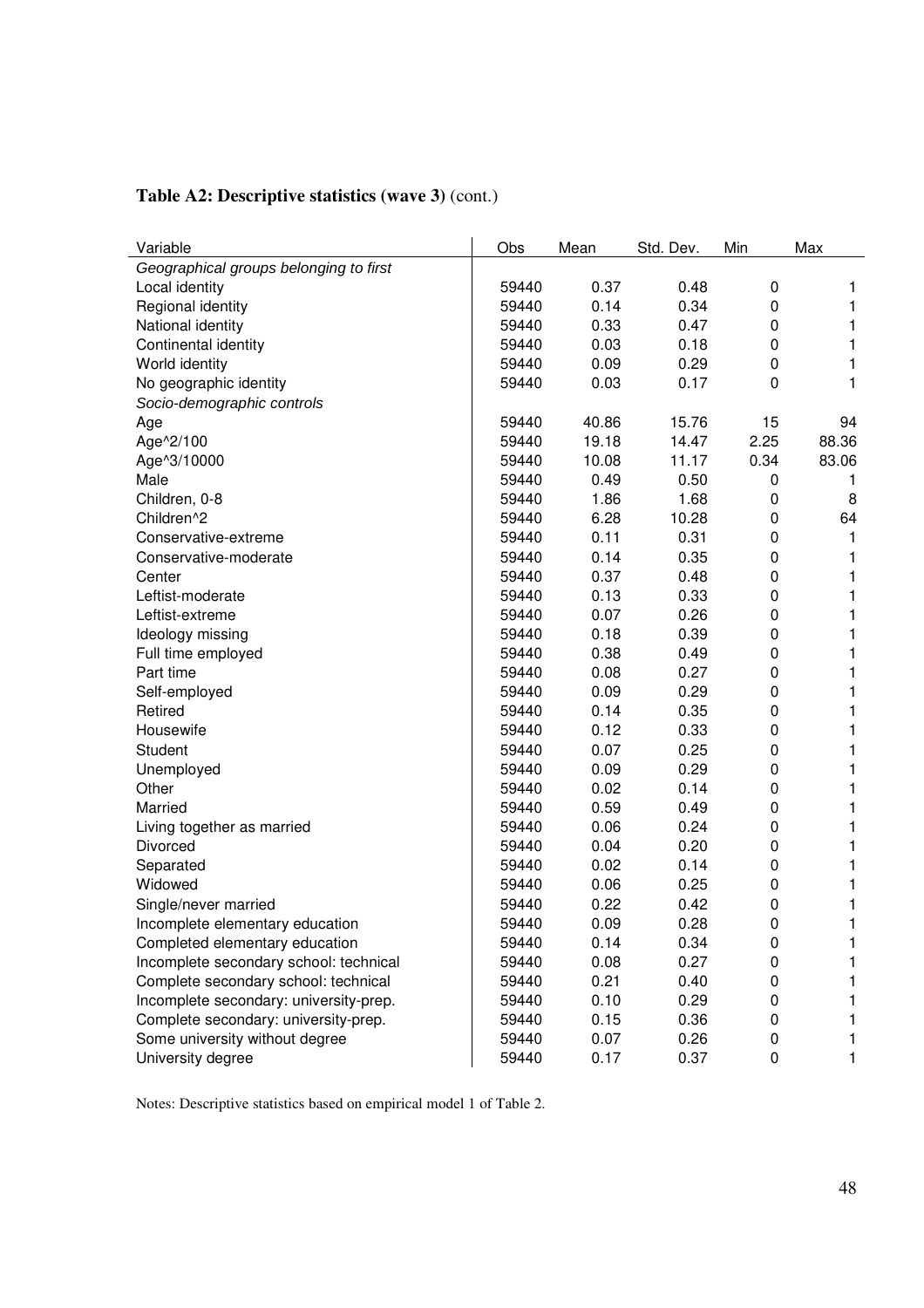| Variable              | coeff.     | Variable        | coeff.     | Variable                                | coeff.      |
|-----------------------|------------|-----------------|------------|-----------------------------------------|-------------|
|                       |            | Full time       |            |                                         |             |
| Age                   | $-0.012$   | employed        | ref. cat.  | Widowed                                 | 0.028       |
|                       | [1.67]     |                 |            |                                         | [1.53]      |
| Age^2/100             | 0.021      | Part time       | 0.03       | Single/never married                    | 0.001       |
|                       | [1.45]     |                 | [1.14]     |                                         | [0.03]      |
|                       |            |                 |            | Incomplete                              |             |
| Age^3/10000           | $-0.014$   | Self-employed   | 0.004      | elementary education                    | ref. cat.   |
|                       | [1.42]     |                 | [0.13]     |                                         |             |
|                       |            |                 |            | Completed                               |             |
| Male                  | $0.073***$ | Retired         | 0.024      | elementary education                    | $-0.003$    |
|                       | [7.10]     |                 | [1.21]     |                                         | [0.11]      |
|                       |            |                 |            | Incomplete secondary                    |             |
| Children, 0-8         | $-0.007$   | Housewife       | $0.090***$ | school: technical                       | $-0.018$    |
|                       | [0.69]     |                 | [3.83]     |                                         | [0.67]      |
| Children^2            | 0.001      | Student         | 0.013      | Complete secondary<br>school: technical | $-0.059*$   |
|                       |            |                 |            |                                         |             |
|                       | [0.69]     |                 | [0.50]     | Incomplete secondary:                   | [1.85]      |
| Conservative-extreme  | $0.074***$ | Unemployed      | $0.070***$ | university-prep.                        | $-0.039$    |
|                       | [3.57]     |                 | [3.40]     |                                         | [1.28]      |
|                       |            |                 |            | Complete secondary:                     |             |
| Conservative-moderate | $-0.012$   | Other           | 0.042      | university-prep.                        | $-0.069**$  |
|                       | [0.64]     |                 | [1.34]     |                                         | [2.07]      |
|                       |            |                 |            | Some university                         |             |
| Center                | ref. cat.  | Married         | ref. cat.  | without degree                          | $-0.096***$ |
|                       |            |                 |            |                                         | [2.95]      |
|                       |            | Living together |            |                                         |             |
| Leftist-moderate      | $-0.013$   | as married      | 0.007      | University degree                       | $-0.116***$ |
|                       | [0.81]     |                 | [0.28]     |                                         | [3.01]      |
| Leftist-extreme       | $0.095***$ | Divorced        | 0.015      | Constant                                | 1.598***    |
|                       | [3.29]     |                 | [0.93]     |                                         | [13.54]     |
| Ideology missing      | $-0.045**$ | Separated       | $0.064**$  | <b>Country FE</b>                       | yes         |
|                       | [2.43]     |                 | [2.10]     |                                         |             |
|                       |            |                 |            | Observations                            | 59440       |
|                       |            |                 |            | <b>Adjusted R2</b>                      | 0.08        |

### **Table A3: Baseline model without integration measures**

Notes: Dependent variable: "using violence to pursue political goals is never justified". Answers range from "agree" (1) to "do not agree at all" (4). All models include country fixed effects. Standard errors are clustered at the country level. '\*', '\*\*", '\*\*\*" denote 10, 5 and 1 percent level of significance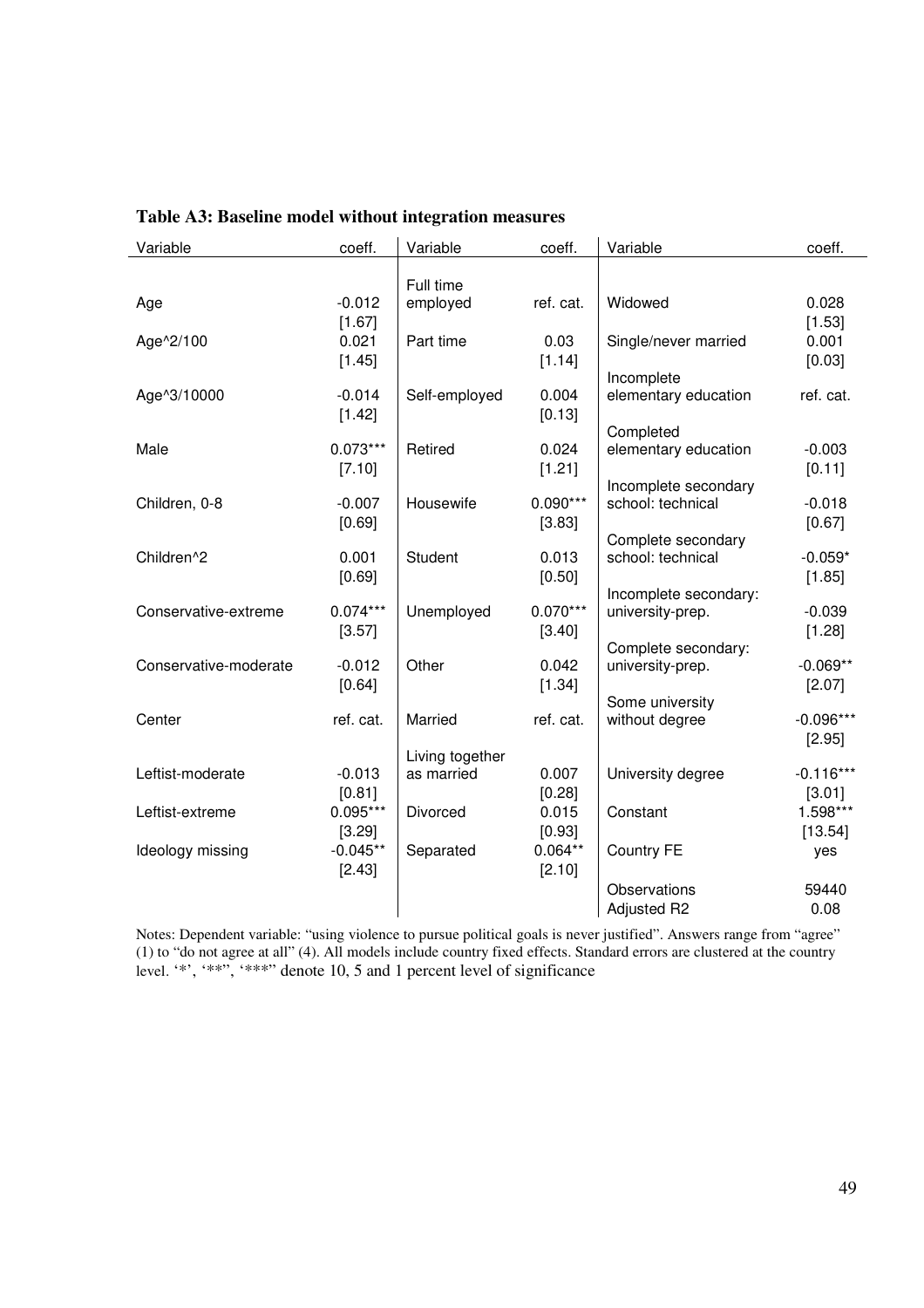| Variable                            | Obs   | Mean  | Std. Dev. | Min  | Max |
|-------------------------------------|-------|-------|-----------|------|-----|
| Behavior: Having committed violence |       |       |           |      |     |
| against persons as political action | 14330 | 0.01  | 0.09      | 0    |     |
| Attitude: Terrorism is justified    | 11491 | 0.15  | 0.36      | 0    |     |
| Protestant                          | 14330 | 0.48  | 0.50      | 0    |     |
| Jew                                 | 14330 | 0.00  | 0.05      | 0    |     |
| Muslim                              | 14330 | 0.00  | 0.04      | 0    |     |
| other                               | 14330 | 0.02  | 0.13      | 0    |     |
| Catholic                            | 14330 | 0.50  | 0.50      | 0    |     |
| Age                                 | 14330 | 42.07 | 17.99     | 16   | 100 |
| Age^2/100                           | 14330 | 20.94 | 16.84     | 2.56 | 100 |
| Age^3/10000                         | 14330 | 11.79 | 13.33     | 0.41 | 100 |
| Male                                | 14330 | 0.46  | 0.50      | 0    |     |
| Conservative-extreme                | 14330 | 0.07  | 0.26      | 0    |     |
| Conservative-moderate               | 14330 | 0.18  | 0.39      | 0    |     |
| Leftist-moderate                    | 14330 | 0.15  | 0.35      | 0    |     |
| Leftist-extreme                     | 14330 | 0.04  | 0.20      | 0    |     |
| Ideology missing                    | 14330 | 0.18  | 0.39      | 0    |     |
| Full time employed                  | 14330 | 0.41  | 0.49      | 0    |     |
| Part time                           | 14330 | 0.09  | 0.28      | 0    |     |
| Self-employed                       | 14330 | 0.07  | 0.25      | 0    |     |
| Retired                             | 14330 | 0.13  | 0.34      | 0    |     |
| Housewife                           | 14330 | 0.19  | 0.39      | 0    |     |
| Student                             | 14330 | 0.06  | 0.24      | 0    |     |
| Unemployed                          | 14330 | 0.05  | 0.22      | 0    |     |
| Married                             | 14330 | 0.60  | 0.49      | 0    |     |
| Living together as married          | 14330 | 0.05  | 0.21      | 0    |     |
| Divorced                            | 14330 | 0.02  | 0.15      | 0    |     |
| Separated                           | 14330 | 0.01  | 0.11      | 0    |     |
| Widowed                             | 14330 | 0.07  | 0.26      | 0    |     |
| Single/never married                | 14330 | 0.24  | 0.43      | 0    |     |
| Education (years)                   | 14330 | 17.09 | 2.98      | 12   | 21  |

Notes: Sample is based on model 4 of Table 9.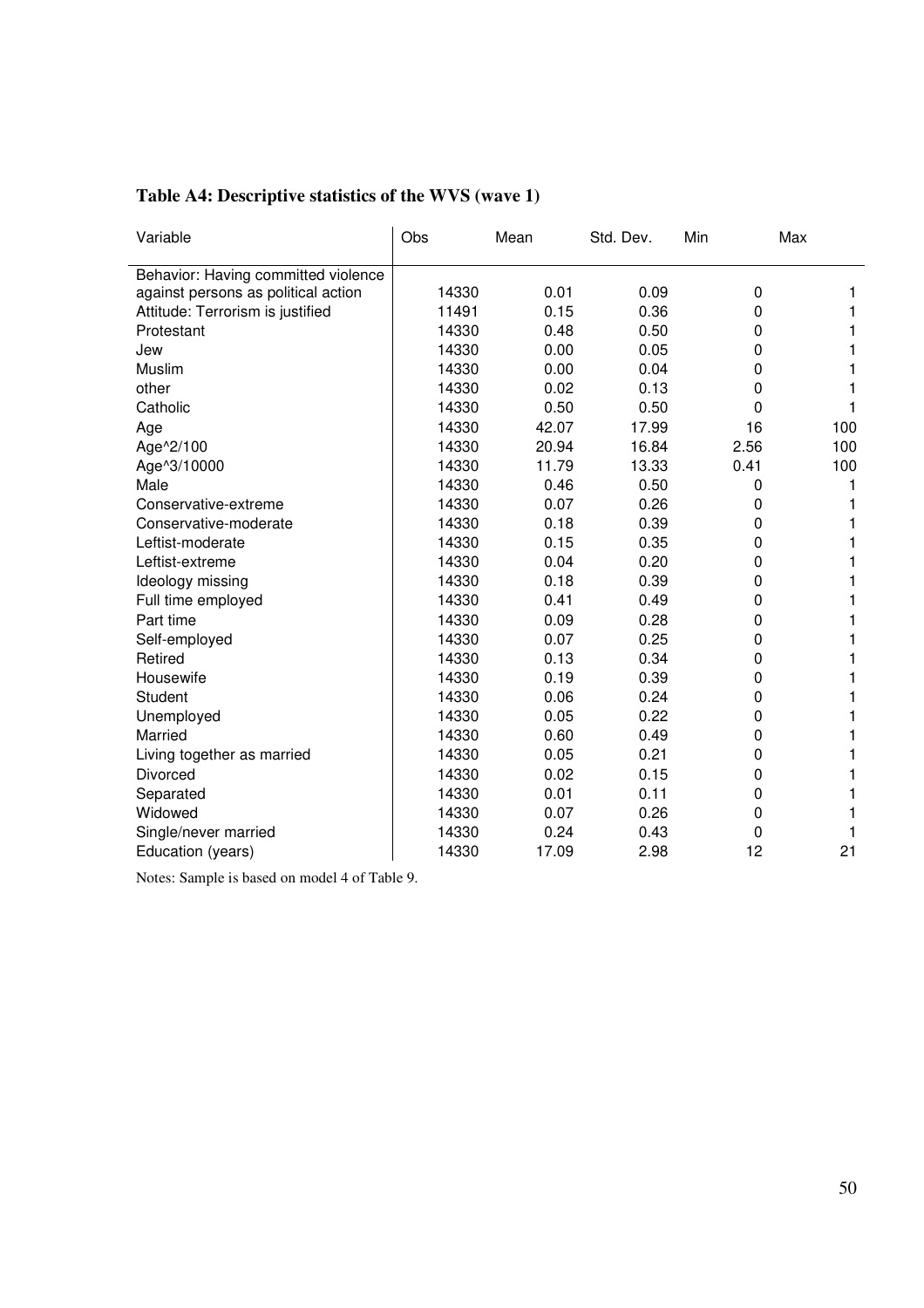| Variable                           | Obs                | Mean       | Std. Dev.  | Min         | <b>Max</b>   |  |  |
|------------------------------------|--------------------|------------|------------|-------------|--------------|--|--|
| Transnational terror events        | 41                 | 4.90       | 20.64      | $\pmb{0}$   | 126          |  |  |
| Transnational terror events, 95-00 | 41                 | 0.01       | 0.01       | 0           | 0.06         |  |  |
| Transnational terror rate, 95-00   | 41                 | 1.12       | 2.14       | $\mathbf 0$ | 11.67        |  |  |
| Violence justified, (%pop).        | 41                 | 21.16      | 10.88      | 1.25        | 56.51        |  |  |
| Violence justified, squared        | 41                 | 563.18     | 615.58     | 1.55        | 3193.84      |  |  |
| GDP per capita (log)               | 41                 | 7.79       | 1.23       | 5.71        | 10.38        |  |  |
| GDP per capita (log), 90-95        | 41                 | 7.82       | 1.24       | 5.76        | 10.43        |  |  |
| Population (log)                   | 41                 | 16.41      | 1.50       | 14.16       | 20.65        |  |  |
| Population, (log), 90-95           | 41                 | 16.41      | 1.51       | 14.15       | 20.70        |  |  |
| Voting in line with USA            | 41                 | 0.43       | 0.10       | 0.16        | 0.59         |  |  |
| Voting in line with USA, 90-95     | 41                 | 0.40       | 0.10       | 0.19        | 0.53         |  |  |
| Economic growth                    | 41                 | 3.53       | 4.73       | $-10.00$    | 15.60        |  |  |
| Economic growth, 90-95             | 41                 | 3.97       | 4.53       | $-3.57$     | 29.14        |  |  |
| Political rights                   | 41                 | $-2.82$    | 1.45       | $-6.50$     | $-1$         |  |  |
| Political rights, 90-95            | 41                 | $-2.78$    | 1.35       | -6          | $-1$         |  |  |
| Political rights, change           | 41                 | 0.05       | 0.29       | $-1$        | 1            |  |  |
| Year                               | countries          | year       | countries  | year        | countries    |  |  |
| 1995                               | $\overline{7}$     | 1997       | 5          | 1999        | $\mathbf{1}$ |  |  |
| 1996                               | 20                 | 1998       | 8          | Total       | 41           |  |  |
|                                    | Countries included |            |            |             |              |  |  |
|                                    | <b>ALB</b>         | <b>BRA</b> | <b>HRV</b> | <b>NOR</b>  | <b>TUR</b>   |  |  |
|                                    | <b>ARG</b>         | <b>CHL</b> | <b>HUN</b> | <b>NZL</b>  | <b>UKR</b>   |  |  |
|                                    | <b>ARM</b>         | COL        | <b>IND</b> | <b>PER</b>  | <b>URY</b>   |  |  |
|                                    | <b>AUS</b>         | <b>CZE</b> | LTU        | <b>PHL</b>  | <b>VEN</b>   |  |  |
|                                    | <b>AZE</b>         | <b>DOM</b> | <b>LVA</b> | <b>RUS</b>  | ZAF          |  |  |
|                                    | <b>BGD</b>         | <b>ESP</b> | <b>MDA</b> | <b>SLV</b>  |              |  |  |
|                                    | <b>BGR</b>         | <b>EST</b> | <b>MEX</b> | <b>SVK</b>  |              |  |  |
|                                    | <b>BIH</b>         | <b>FIN</b> | <b>MKD</b> | <b>SVN</b>  |              |  |  |
|                                    | <b>BLR</b>         | <b>GEO</b> | <b>NGA</b> | <b>SWE</b>  |              |  |  |

**Table A5: Descriptive statistics for transnational terror 1995-2000** 

Notes: Based on regression sample of model 1 of Table 11.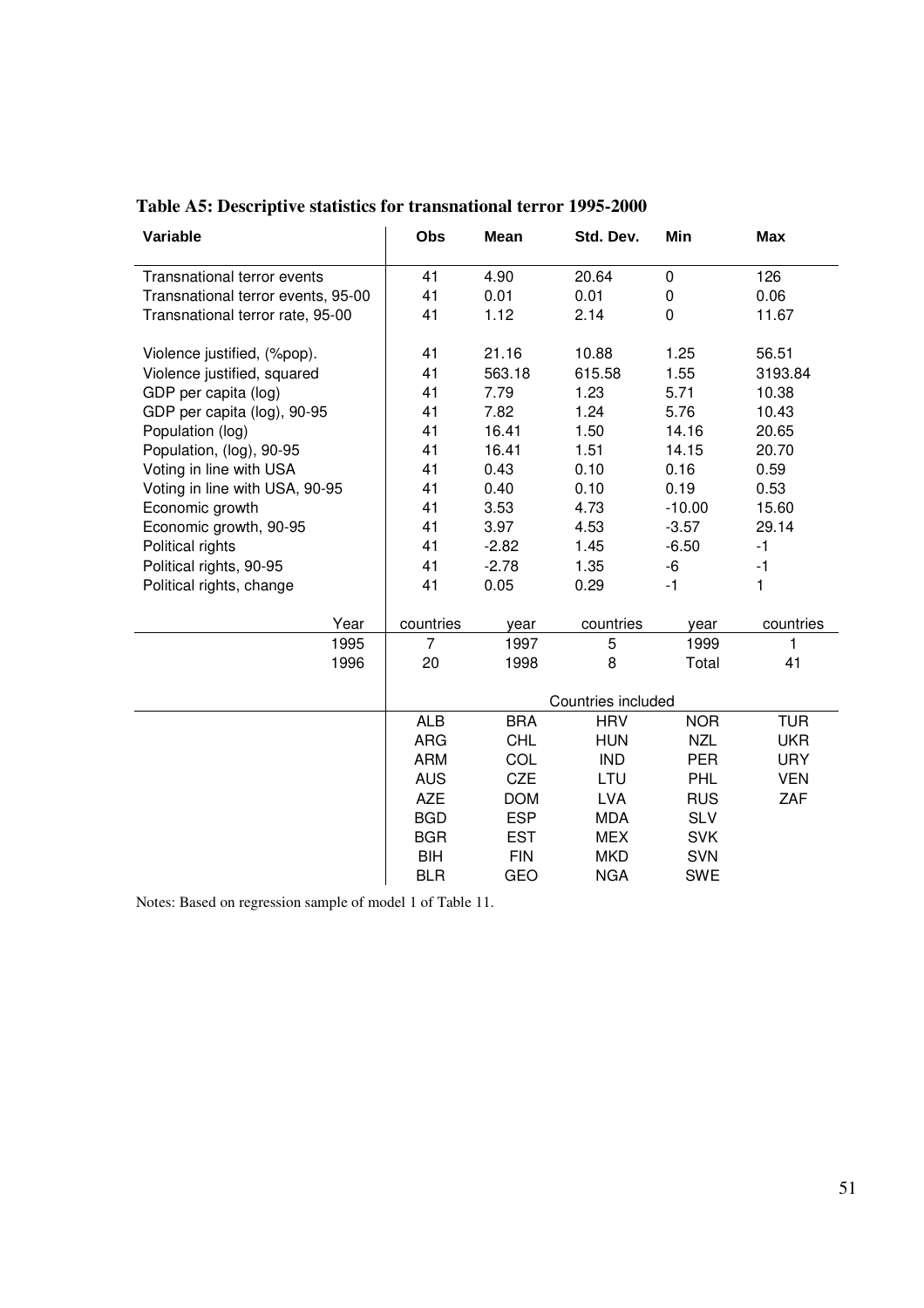|  | Table A6: Descriptive statistics: Transnational terror attacks and migration |  |
|--|------------------------------------------------------------------------------|--|
|  |                                                                              |  |

| Variable                            | Obs        | Mean       | Std. Dev.<br>Full sample | Min        | Max        |
|-------------------------------------|------------|------------|--------------------------|------------|------------|
| Transnational terror events         | 189        | .98        | 1.93                     | $\pmb{0}$  | 13         |
| Immigrants, %pop, (t-1)             | 189        | 11.03      | 7.51                     | 1.9        | 33.8       |
| Log of immigrants, (t-1)            | 189        | 2.17       | .70                      | .64        | 3.52       |
| GDP per capita (log), (t-1)         | 189        | 10.10      | .32                      | 8.78       | 11.03      |
| Log of population, (t-1)            | 189        | 16.33      | 1.32                     | 12.94      | 19.49      |
| Economic growth, (t-1)              | 189        | 3.11       | 2.10                     | $-1.99$    | 11.10      |
| Political rights, (t-1)             | 189        | $-1.12$    | .318                     | $-4.5$     | $-1$       |
| Government fractionalization, (t-1) | 189        | .34        | .27                      | 0          | .83        |
| Trend                               | 189        | 8.04       | 2.85                     | 1          | 12         |
| Year                                | 189        | 2000.04    | 2.85                     | 1993       | 2004       |
|                                     |            |            | Sample without Spain     |            |            |
| Transnational terror events         | 182        | .88        | 1.85                     | 0          | 13         |
| Immigrants, %pop, (t-1)             | 182        | 11.24      | 7.56                     | 1.9        | 33.8       |
| Log of immigrants, (t-1)            | 182        | 2.19       | .70                      | .64        | 3.52       |
| GDP per capita (log), (t-1)         | 182        | 10.11      | .32                      | 8.78       | 11.03      |
| Log of population, (t-1)            | 182        | 16.28      | 1.33                     | 12.94      | 19.48      |
| Economic growth, (t-1)              | 182        | 3.09       | 2.13                     | $-1.99$    | 11.10      |
| Political rights, (t-1)             | 182        | $-1.11$    | .32                      | $-4.5$     | $-1$       |
| Government fractionalization, (t-1) | 182        | .35        | .27                      | 0          | .83        |
| Trend                               | 182        | 8          | 2.87                     | 1          | 12         |
| Year                                | 182        | 2000       | 2.87                     | 1993       | 2004       |
|                                     |            |            | Countries in full sample |            |            |
|                                     | <b>AUS</b> | <b>AUT</b> | <b>BEL</b>               | CAN        | <b>AUS</b> |
|                                     | <b>CHE</b> | <b>CZE</b> | <b>DEU</b>               | <b>DNK</b> | <b>CHE</b> |
|                                     | <b>ESP</b> | <b>FIN</b> | <b>FRA</b>               | <b>GBR</b> | <b>ESP</b> |
|                                     | <b>GRC</b> | <b>HUN</b> | <b>IRL</b>               | <b>ITA</b> | <b>GRC</b> |
|                                     | <b>LUX</b> | <b>NLD</b> | <b>NOR</b>               | <b>NZL</b> | <b>LUX</b> |
|                                     | <b>POL</b> | <b>PRT</b> | <b>SVK</b>               | <b>SWE</b> | <b>POL</b> |
|                                     | <b>TUR</b> | <b>USA</b> |                          |            |            |
|                                     |            |            |                          |            |            |

Notes: Samples are based on regression samples of models 4 (full sample) and 1 (subsample) of Table 13.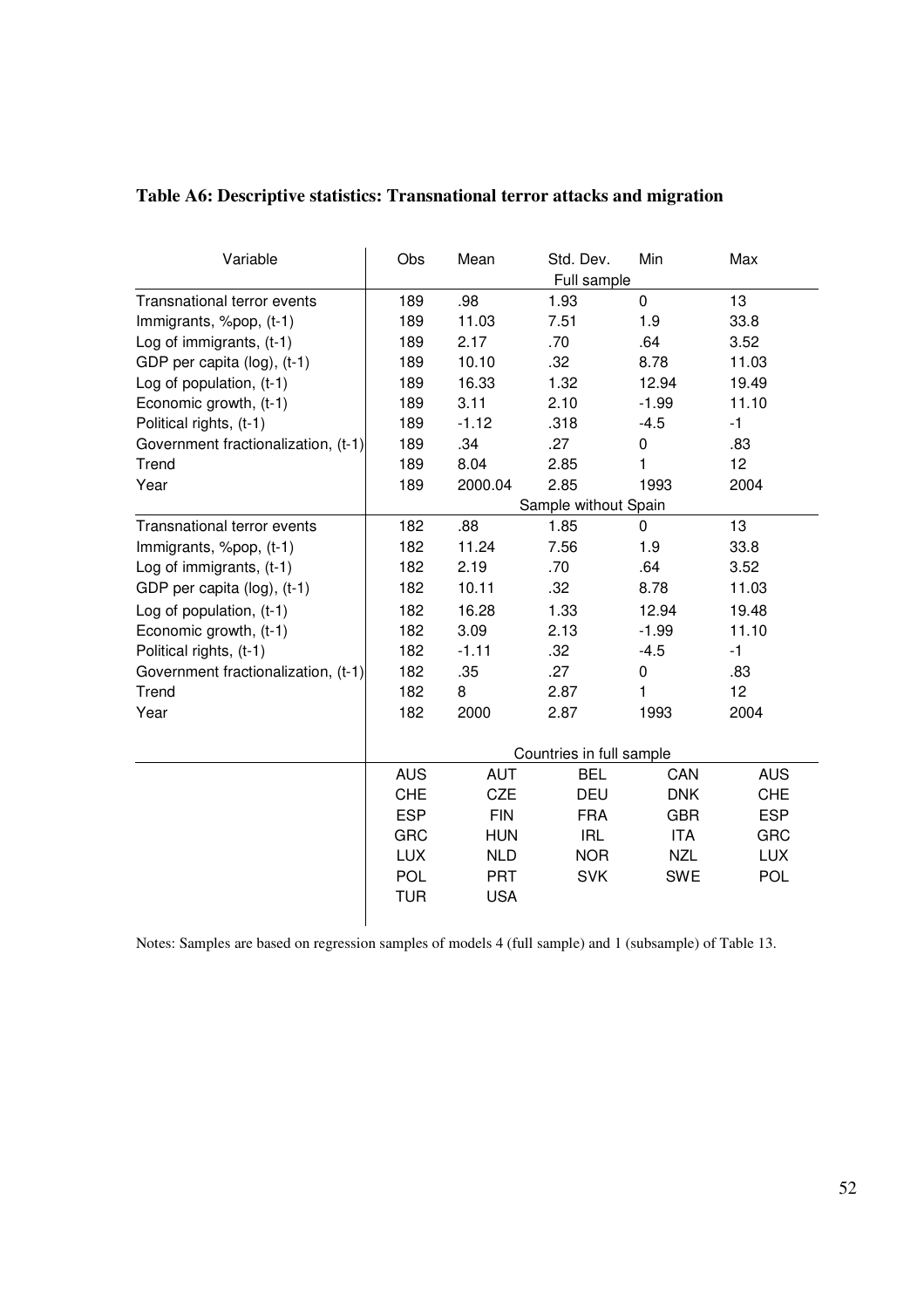| Variable                                             | Mean               | Std. Dev.  | Min            | Max        |
|------------------------------------------------------|--------------------|------------|----------------|------------|
| Transnational terror events                          | 2.01               | 4.12       | $\mathbf 0$    | 31         |
| Origin: Africa, %pop, (t-1)                          | .47                | .44        | .001           | 1.88       |
| Origin: Northern Africa, %pop, (t-1)                 | .24                | .29        | 0              | 1.2        |
| Origin: Africa but Northern Africa, %pop, (t-1)      | .23                | .22        | $\overline{0}$ | .99        |
| Origin: Asia, %pop, (t-1)                            | 1.76               | 1.65       | .01            | 7.19       |
| Origin: Western Asia, %pop, (t-1)                    | 69                 | .72        | 0              | 2.77       |
| Origin: Asia but Western Asia, %pop (t-1)            | 1.47               | 1.63       | .01            | 6.88       |
| Origin: Europa, %pop, (t-1)                          | 5.56               | 4.86       | .05            | 29.15      |
| Origin: Northern America, %pop, (t-1)                | 22                 | .14        | .02            | .63        |
| Origin: Oceania, %pop (t-1)<br>Origin: Caribbean and | .35                | .83        | .001           | 4.42       |
| South American region, %pop, (t-1)                   | .66                | 1.35       | .0008          | 6.11       |
| Origin: Christian-Orthodoxism, %pop, (t-1)           | .60                | .62        | .002           | 3.14       |
| Origin: Protestantism, %pop, (t-1)                   | 1.89               | 2.45       | .04            | 8.74       |
| Origin: Catholicism, %pop, (t-1)                     | 1.82               | 2.46       | .05            | 19.01      |
| Origin: Buddhism, %pop, (t-1)                        | 60                 | .76        | .003           | 3.26       |
| Origin: Islam, %pop, (t-1)                           | 1.55               | 1.13       | .003           | 5.32       |
| Origin: Other religion (incl. Hinduism and Judaism), |                    |            |                |            |
| %pop, (t-1)                                          | 2.55               | 2.03       | .02            | 15.56      |
| GDP per capita (log), (t-1)                          | 10.13              | .25        | 8.78           | 10.95      |
| Population, (log), (t-1)                             | 16.78              | 1.29       | 12.99          | 19.49      |
| Economic growth, (t-1)                               | 2.58               | 1.71       | $-1.99$        | 7.36       |
| Political rights, (t-1)                              | $-1.18$            | .42        | $-4.5$         | $-1$       |
| Government fractionalization, (t-1)                  | .28                | .26        | 0              | .75        |
| Trend                                                | 9.22               | 3.56       | 1              | 14         |
|                                                      | Included countries |            |                |            |
|                                                      | <b>AUS</b>         | CHE        | DEU            | <b>DNK</b> |
|                                                      | <b>FIN</b>         | <b>GBR</b> | <b>GRC</b>     | <b>IRL</b> |
|                                                      | <b>ITA</b>         | <b>LUX</b> | <b>MEX</b>     | <b>NLD</b> |
|                                                      | <b>NOR</b>         | <b>NZL</b> | POL            | <b>SWE</b> |
|                                                      | <b>TUR</b>         | <b>USA</b> |                |            |

### **Table A7: Descriptive statistics: Transnational Terror attacks and immigrants' origin**

Notes: Sample for transitional terror attacks based on regression 1 of Table 14 (117 country-year observations).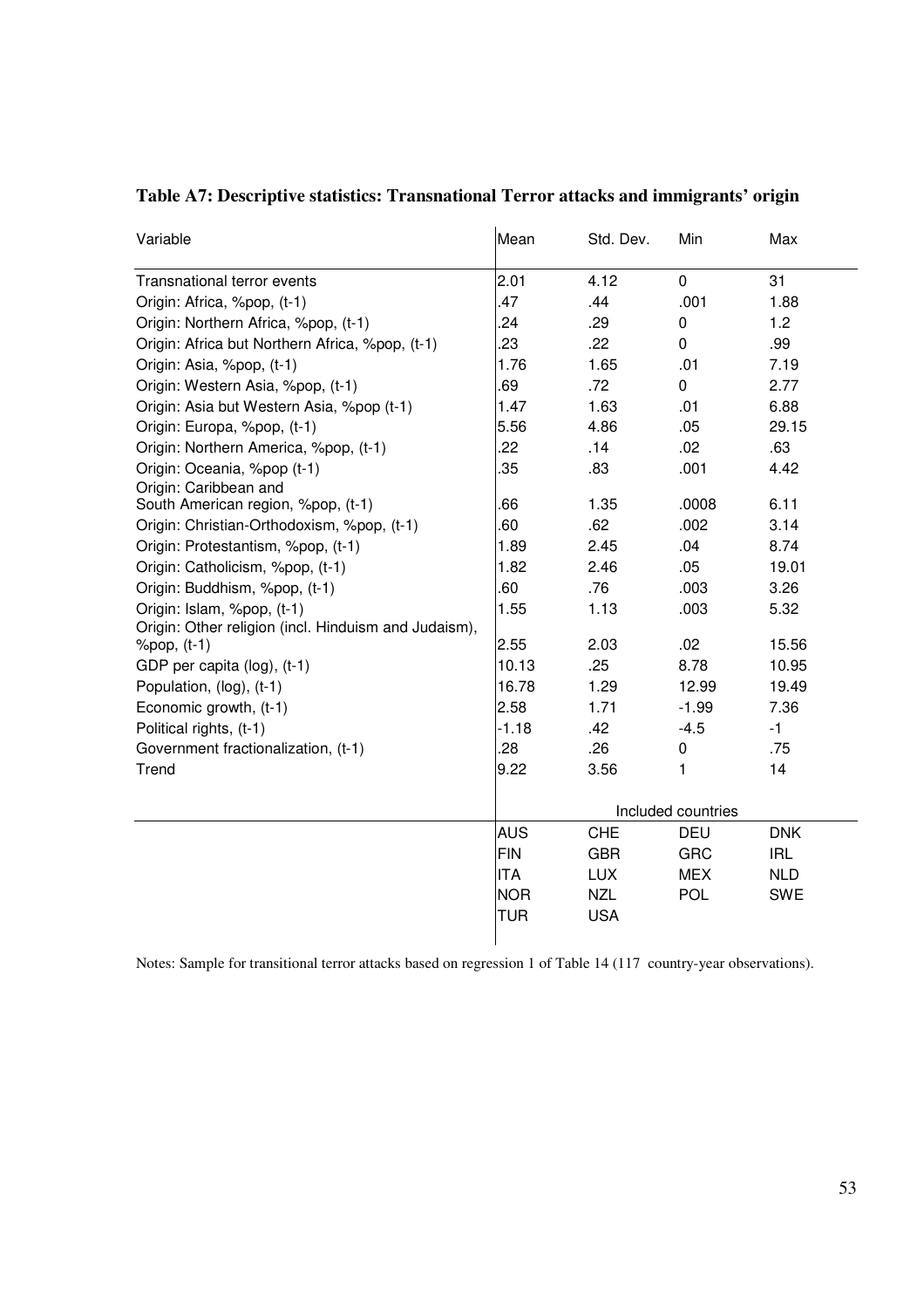|                                                 | 1            | $\overline{c}$ | 3            | 4            | 5           |
|-------------------------------------------------|--------------|----------------|--------------|--------------|-------------|
| Origin: Asia, %pop, (t-1)                       | 2.993***     | 2.931***       | 2.935***     | 2.883***     | 3.534**     |
|                                                 | [2.85]       | [2.65]         | $[2.66]$     | [2.64]       | [1.99]      |
| Origin: Northern America, %pop, (t-1)           | $0.014*$     | $0.014*$       | $0.014*$     | $0.014*$     | $0.014*$    |
|                                                 | [1.93]       | [1.87]         | [1.91]       | [1.84]       | [1.78]      |
| Origin: Oceania, %pop, (t-1)                    | $-11.433***$ | $-11.157***$   | $-12.842***$ | $-11.151***$ | $-10.070**$ |
|                                                 | [3.71]       | [3.89]         | [3.36]       | [3.22]       | [2.26]      |
| Origin: Northern Africa, %pop, (t-1)            | $2.299*$     | 1.667          | 1.886        | 2.031        | $2.419**$   |
|                                                 | [1.79]       | [1.08]         | [1.10]       | [1.49]       | [1.97]      |
| Origin: Africa but Northern Africa, %pop, (t-1) | 2.324**      | 2.604          | $2.426**$    | $2.099**$    | 1.994**     |
|                                                 | [2.47]       | [1.47]         | $[2.24]$     | [2.15]       | [2.06]      |
| Origin: Other religions (Hindus and Jews),      | $-2.438***$  | $-2.093***$    | $-2.235***$  | $-2.125***$  | $-2.307***$ |
| $%pop, (t-1)$                                   | [3.87]       | [5.66]         | [5.55]       | [4.38]       | [2.69]      |
| Origin: Islam, %pop, (t-1)                      | 0.264        | $0.524*$       | 0.330        | 0.499        | $0.380*$    |
|                                                 | [1.15]       | [1.72]         | [1.19]       | [1.61]       | [1.69]      |
| Origin: Catholicism, %pop, (t-1)                | $-2.843***$  | $-3.289**$     | $-2.630***$  | $-2.823***$  | $-2.925***$ |
|                                                 | [3.27]       | [2.28]         | [2.66]       | [3.28]       | [3.47]      |
| Origin: Europe, %pop, (t-1)                     | 0.197        |                |              |              |             |
|                                                 | [0.77]       |                |              |              |             |
| Origin. Caribbean and South-American            |              |                |              |              |             |
| region, %pop, (t-1)                             |              | 0.791          |              |              |             |
|                                                 |              | [0.46]         |              |              |             |
| Origin: Christian-Orthodoxism, %pop, (t-1)      |              |                | 0.509        |              |             |
|                                                 |              |                | [0.93]       |              |             |
| Origin. Protestantism, %pop, (t-1)              |              |                |              | 0.088        |             |
|                                                 |              |                |              | [0.25]       |             |
| Origin: Buddhism, %pop, (t-1)                   |              |                |              |              | $-1.463$    |
|                                                 |              |                |              |              | [0.39]      |
| Observations                                    | 117          | 117            | 117          | 117          | 117         |
| Akaike information criterion                    | 3.267        | 3.268          | 3.266        | 3.268        | 3.267       |
| Akaike*n                                        | 382.288      | 382.317        | 382.168      | 382.398      | 382.297     |

#### **Table A8: Specific to General: Transnational Terror attacks and immigrants' origin**

Notes: Models results from a step-by-step specific-to-general selection of the cultural variables based on the Akaike information criterion. Dependent variable is the number of transnational terror attacks in a country, 1992 – 2004, in 18 OECD countries. All models employ a negative binomial estimator and include country fixed effects. Observations are clustered at the country level. All models control, for commonly used macroeconomic and political factors of transnational terror. The starting model also included the share of Muslim immigrants in the population, and the population shares of those originating from Northern Africa and from Central and Southern Africa.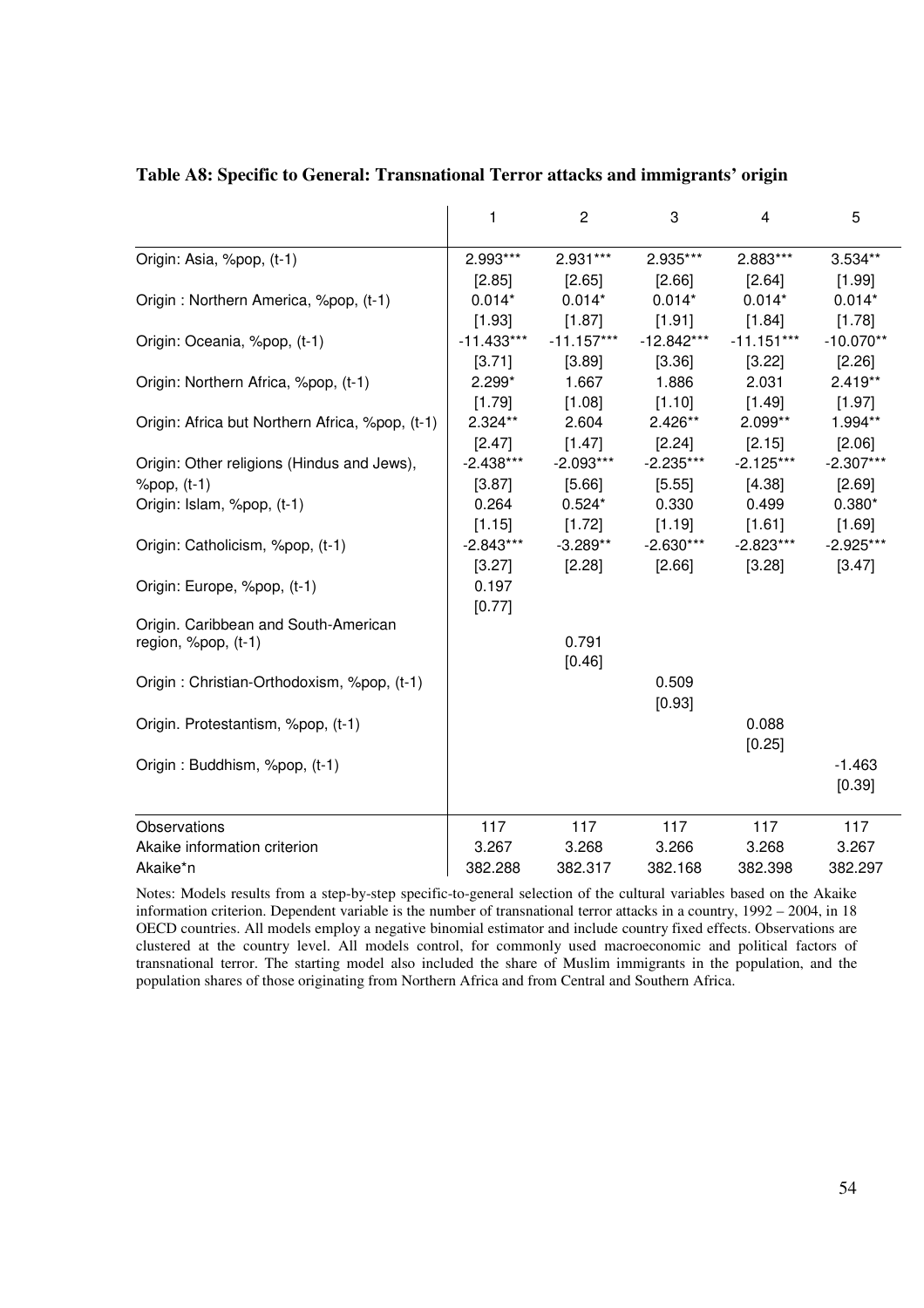### **Tables**

| Using violence<br>for political goals<br>not justified | immigrant | $\%$   | native | $\%$   | total  | %      |
|--------------------------------------------------------|-----------|--------|--------|--------|--------|--------|
|                                                        |           |        |        |        |        |        |
| Strongly agree                                         | 1'857     | 50.89  | 28'115 | 51.30  | 29'972 | 51.28  |
| Agree                                                  | 1'085     | 29.73  | 15'652 | 28.56  | 16'737 | 28.63  |
| <b>Disagree</b>                                        | 446       | 12.22  | 6'425  | 11.72  | 6'871  | 11.75  |
| Strongly disagree                                      | 261       | 7.15   | 4'612  | 8.42   | 4'873  | 8.34   |
|                                                        |           |        |        |        |        |        |
| Total                                                  | 3'649     | .oo oo | 54'804 | 100.00 | 58'453 | 100.00 |

**Table 1a: The propensity to use violence of natives and immigrants (world sample)** 

### **Table 1b: The propensity to use violence of natives and immigrants (OECD sample)**

| Using violence<br>for political goals<br>not justified | immigrant | %          | native | %      | total  | $\%$   |
|--------------------------------------------------------|-----------|------------|--------|--------|--------|--------|
|                                                        |           |            |        |        |        |        |
| Strongly agree                                         | 742       | 58.33      | 10'798 | 59.22  | 11'603 | 51.28  |
| Agree                                                  | 301       | 23.66      | 4'633  | 25.41  | 4'992  | 28.63  |
| Disagree                                               | 136       | 10.69      | 1'512  | 8.29   | 1'661  | 11.75  |
| Strongly disagree                                      | 93        | 7.31       | 1'290  | 7.08   | 1'393  | 7.09   |
|                                                        |           |            |        |        |        |        |
| Total                                                  | 1'272     | 00.<br>.00 | 18'233 | 100.00 | 19'649 | 100.00 |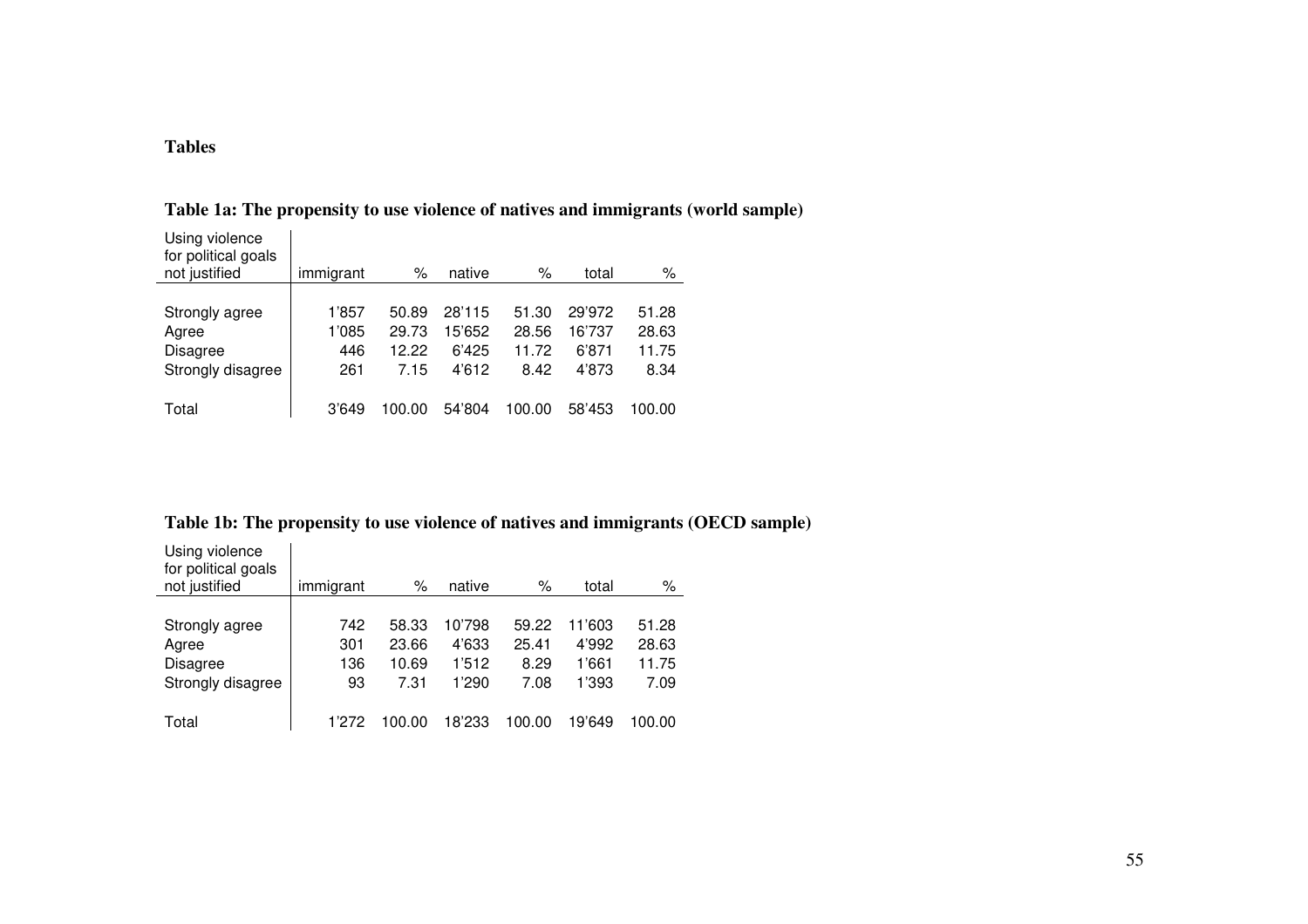|                       |            | 2          | 3          | 4          | 5           | 6           | 7           | 8           |
|-----------------------|------------|------------|------------|------------|-------------|-------------|-------------|-------------|
|                       | World      | World      | World      | World      | OECD        | OECD        | OECD        | OECD        |
| Conservative-extreme  | $0.074***$ | $0.074***$ | $0.074***$ | $0.073***$ | 0.049       | 0.048       | 0.051       | 0.046       |
|                       | [3.57]     | [3.65]     | [3.58]     | [3.56]     | [1.45]      | [1.47]      | [1.50]      | [1.34]      |
| Conservative-moderate | $-0.012$   | $-0.011$   | $-0.012$   | $-0.011$   | $-0.051$    | $-0.049$    | $-0.049$    | $-0.049$    |
|                       | [0.64]     | [0.60]     | [0.63]     | [0.58]     | [1.33]      | [1.27]      | [1.27]      | [1.26]      |
| Center                | ref.cat.   | ref.cat.   | ref.cat.   | ref.cat.   | Ref.cat.    | ref.cat.    | ref.cat.    | ref.cat.    |
| Leftist-moderate      | $-0.013$   | $-0.014$   | $-0.013$   | $-0.013$   | $-0.084***$ | $-0.084***$ | $-0.084***$ | $-0.084***$ |
|                       | [0.81]     | [0.84]     | [0.79]     | [0.78]     | [3.09]      | [3.07]      | [3.08]      | [3.06]      |
| Leftist-extreme       | $0.095***$ | $0.094***$ | $0.094***$ | $0.093***$ | 0.06        | 0.058       | 0.059       | 0.062       |
|                       | [3.29]     | $[3.27]$   | [3.28]     | [3.26]     | [1.43]      | [1.44]      | $[1.44]$    | [1.47]      |
| Ideology missing      | $-0.045**$ | $-0.047**$ | $-0.044**$ | $-0.047**$ | $-0.066**$  | $-0.070**$  | $-0.066**$  | $-0.067**$  |
|                       | [2.43]     | [2.61]     | [2.40]     | [2.65]     | $[2.44]$    | [2.57]      | [2.43]      | [2.37]      |
| Full time employed    | ref.cat.   | ref.cat.   | ref.cat.   | ref.cat.   | Ref.cat.    | ref.cat.    | ref.cat.    | ref.cat.    |
| Part time             | 0.03       | 0.028      | 0.028      | 0.029      | 0.032       | 0.031       | 0.031       | 0.03        |
|                       | [1.14]     | [1.09]     | [1.10]     | [1.11]     | $[1.36]$    | [1.37]      | [1.28]      | [1.22]      |
| Self-employed         | 0.004      | 0.003      | 0.004      | 0.003      | $0.103**$   | $0.101**$   | $0.104**$   | $0.102**$   |
|                       | [0.13]     | [0.10]     | [0.13]     | [0.13]     | [2.69]      | $[2.74]$    | [2.67]      | [2.61]      |
| Retired               | 0.024      | 0.023      | 0.024      | 0.024      | $0.041*$    | $0.042*$    | 0.039       | 0.041       |
|                       | [1.21]     | [1.18]     | [1.25]     | [1.21]     | [1.78]      | [1.81]      | [1.67]      | [1.74]      |
| Housewife             | $0.090***$ | $0.089***$ | $0.091***$ | $0.092***$ | $0.101**$   | $0.102**$   | $0.099**$   | $0.100**$   |
|                       | [3.83]     | [3.82]     | [3.85]     | [3.91]     | $[2.60]$    | [2.65]      | [2.59]      | [2.52]      |
| Student               | 0.013      | 0.014      | 0.012      | 0.014      | 0.04        | 0.044       | 0.039       | 0.04        |
|                       | [0.50]     | [0.53]     | [0.47]     | [0.53]     | [0.67]      | $[0.70]$    | [0.64]      | [0.68]      |
| Unemployed            | $0.070***$ | $0.069***$ | $0.071***$ | $0.071***$ | $0.084**$   | $0.082**$   | $0.082**$   | $0.084**$   |
|                       | [3.40]     | [3.33]     | [3.45]     | [3.37]     | [2.84]      | [2.84]      | [2.85]      | [2.89]      |

# **Table 2: Integration and acceptance of violence for political purposes**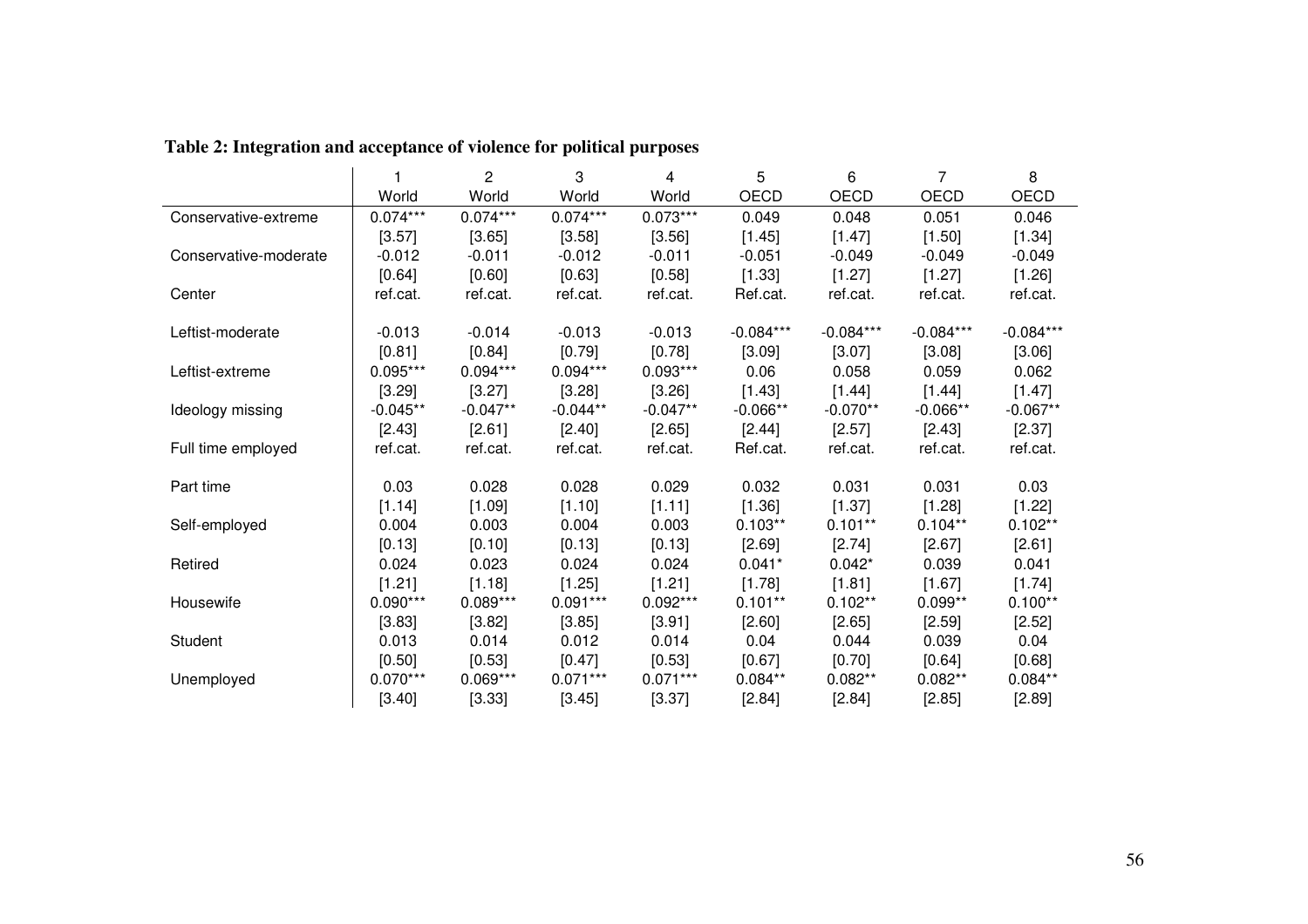|                        | $\overline{\phantom{a}}$ | $\overline{c}$ | 3      | 4         | 5      | 6        | 7          | 8           |
|------------------------|--------------------------|----------------|--------|-----------|--------|----------|------------|-------------|
|                        | World                    | World          | World  | World     | OECD   | OECD     | OECD       | <b>OECD</b> |
| Other                  | 0.042                    | 0.04           | 0.043  | 0.046     | 0.049  | 0.044    | 0.047      | 0.05        |
|                        | [1.34]                   | [1.30]         | [1.35] | [1.47]    | [1.00] | [0.88]   | [0.95]     | [1.01]      |
| World identity         |                          | ref.cat.       |        |           |        | ref.cat. |            |             |
| Local identity         |                          | 0.019          |        |           |        | 0.049    |            |             |
|                        |                          | [0.74]         |        |           |        | [1.36]   |            |             |
| Regional identity      |                          | $-0.026$       |        |           |        | $-0.029$ |            |             |
|                        |                          | [0.91]         |        |           |        | [0.94]   |            |             |
| National identity      |                          | $-0.038**$     |        |           |        | $-0.025$ |            |             |
|                        |                          | [2.02]         |        |           |        | [1.02]   |            |             |
| Continental identity   |                          | $-0.039$       |        |           |        | $-0.029$ |            |             |
|                        |                          | [1.38]         |        |           |        | [0.75]   |            |             |
| No geographic identity |                          | $0.109**$      |        |           |        | $0.168*$ |            |             |
|                        |                          | [2.06]         |        |           |        | [2.09]   |            |             |
| Active membership      |                          |                | 0.006  |           |        |          | $-0.029**$ |             |
|                        |                          |                | [0.38] |           |        |          | [2.37]     |             |
| Friends important      |                          |                |        | $-0.033*$ |        |          |            | $-0.044$    |
|                        |                          |                |        | [1.82]    |        |          |            | [1.17]      |
| country FE             | yes                      | yes            | yes    | Yes       | yes    | yes      | yes        | yes         |
| other micro controls   | yes                      | yes            | yes    | Yes       | yes    | yes      | yes        | yes         |
| Observations           | 59440                    | 59440          | 59390  | 59070     | 17919  | 17919    | 17871      | 17822       |
| Adjusted R2            | 0.08                     | 0.08           | 0.08   | 0.08      | 0.04   | 0.05     | 0.04       | 0.04        |
| number of countries    | 46                       | 46             | 46     | 46        | 14     | 14       | 14         | 14          |

**Table 2: Integration and acceptance of violence for political purposes (cont.)** 

Notes: Dependent variable: "using violence to pursue political goals is never justified". Answers range from "agree" (1) to "do not agree at all" (4). All models includes control variables for age, gender, marital status, children, education, occupational status, self-positioning on political left-right scale, and country fixed effects. Standard errors are clustered at the country level. '\*', '\*\*", '\*\*\*" denote 10, 5 and 1 percent level of significance.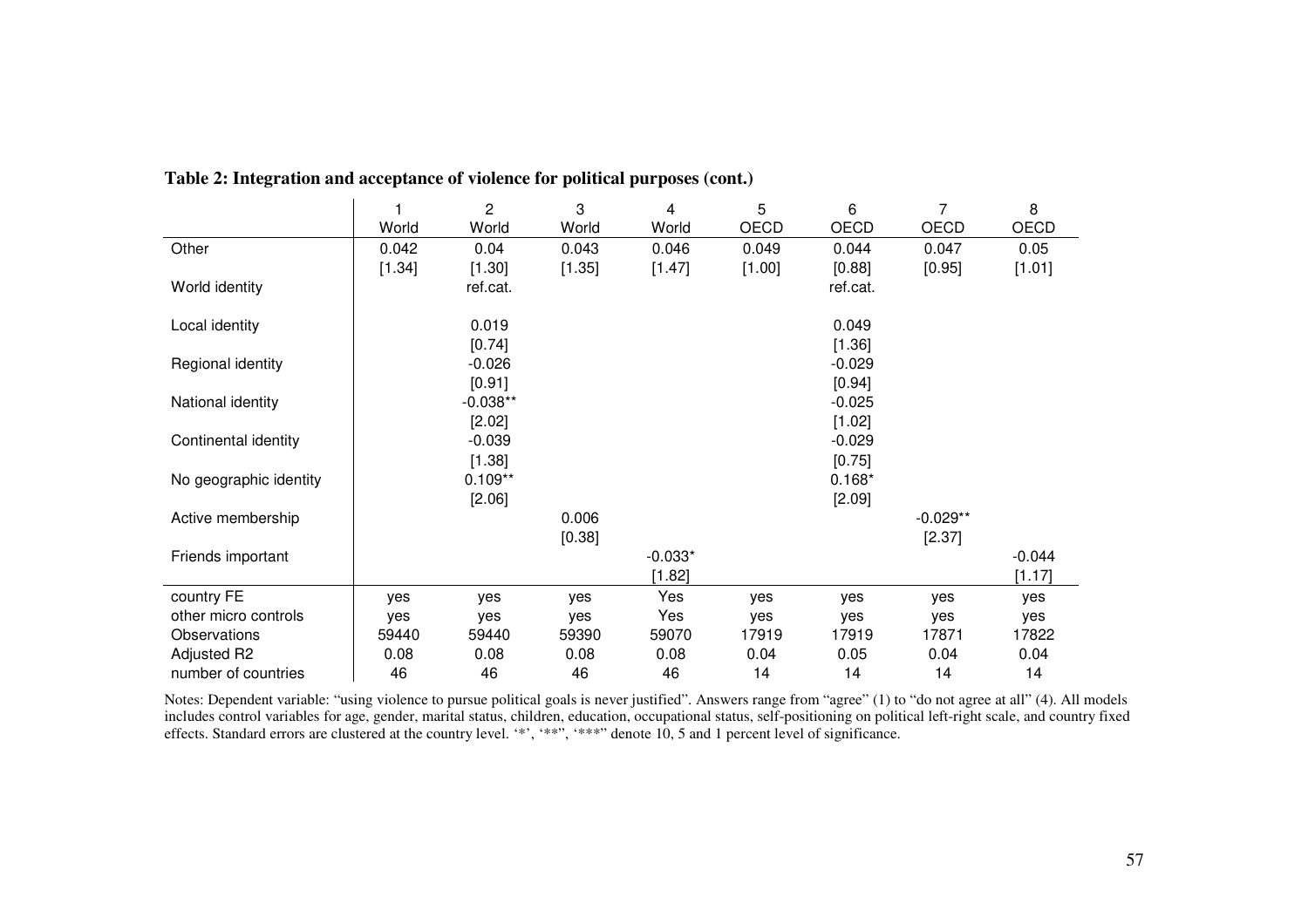### **Table 3: Integration of immigrants and acceptance of violence as political means: world sample**

| Model 1: Immigrants            |                    | Model 4 Political ideology |                    | Model 5: Employment |                    |
|--------------------------------|--------------------|----------------------------|--------------------|---------------------|--------------------|
|                                |                    |                            |                    | Born in this        |                    |
| Born in this country           | $-0.020$<br>[0.68] | Born in this country       | $-0.010$<br>[0.28] | country             | $-0.025$<br>[0.72] |
| Observations                   | 53200              | Conservative-<br>extreme   | 0.028              | Part time           | $-0.009$           |
| Adjusted R2                    | 0.07               |                            | [0.39]             |                     | [0.16]             |
|                                |                    | Conservative-              |                    |                     |                    |
|                                |                    | moderate                   | 0.022              | Self-employed       | 0.094              |
|                                |                    |                            | [0.45]             |                     | [1.29]             |
|                                |                    | Leftist-moderate           | $-0.006$           | Retired             | 0.029              |
| Model 2: Duration of residence |                    |                            |                    |                     |                    |
|                                | ref.               | Leftist-extreme            | $0.171***$         | Housewife           | $-0.064$           |
| Within past 2 years            | cat                |                            | [3.19]             |                     | [1.19]             |
|                                |                    | Ideology missing           | $-0.044$           | Student             | 0.064              |
| Within past 3-5 years          | 0.009              |                            | [1.08]             |                     | [1.05]             |
|                                | [0.10]             | Ideology * born            | 0.047              | Unemployed          | 0.044              |
| 6-10 years ago                 | $-0.03$            |                            | [0.67]             |                     | [0.79]             |
|                                | [0.33]             | Ideology * born            | $-0.043$           | Other               | 0.017              |
| 11-15 years ago                | 0.021              |                            | [0.83]             |                     | [0.15]             |
|                                | [0.21]             | Ideology * born            | $-0.011$           | Part time * born    | 0.026              |
| More than 15 years ago         | 0.001              |                            | [0.23]             |                     | [0.47]             |
|                                |                    |                            |                    | Self-employed *     |                    |
|                                | [0.02]<br>$-0.026$ | Ideology * born            | $-0.092$           | born                | $-0.096$           |
| Born in this country           | [0.29]             | Ideology * born            | [1.59]<br>$-0.001$ | Retired * born      | [1.45]<br>$-0.016$ |
| Observations                   | 52951              |                            | [0.02]             |                     | [0.39]             |
|                                |                    |                            |                    | Housewife *         |                    |
| Adjusted R2                    | 0.07               | Observations               | 53200              | born                | $0.154***$         |
|                                |                    | Adjusted R2                | 0.07               |                     | [2.73]             |
| Model 3 : private networks     |                    |                            |                    | Student * born      | $-0.06$            |
|                                |                    |                            |                    |                     | [0.89]             |
|                                |                    |                            |                    | Unemployed *        |                    |
| Born in this country           | $-0.008$           |                            |                    | born                | 0.016              |
|                                | [0.14]             |                            |                    |                     | [0.29]             |
| Friends important              | $-0.018$           |                            |                    | Other * born        | 0.016              |
| Friends imp.* born             | [0.34]<br>$-0.013$ |                            |                    |                     | [0.13]             |
|                                | [0.26]             |                            |                    | Observations        | 53200              |
| Observations                   | 52866              |                            |                    | Adjusted R2         | 0.07               |
| Adjusted R2                    | 0.07               |                            |                    |                     |                    |
|                                |                    |                            |                    |                     |                    |

Notes: Dependent variable: "using violence to pursue political goals is never justified". Answers range from "agree" (1) to "do not agree at all" (4). All models includes control variables for age, gender, marital status, children, education, occupational status, self-positioning on political left-right scale, and country fixed effects. Standard errors are clustered at the country level. '\*', '\*\*'', '\*\*\*'' denote 10, 5 and 1 percent level of significance.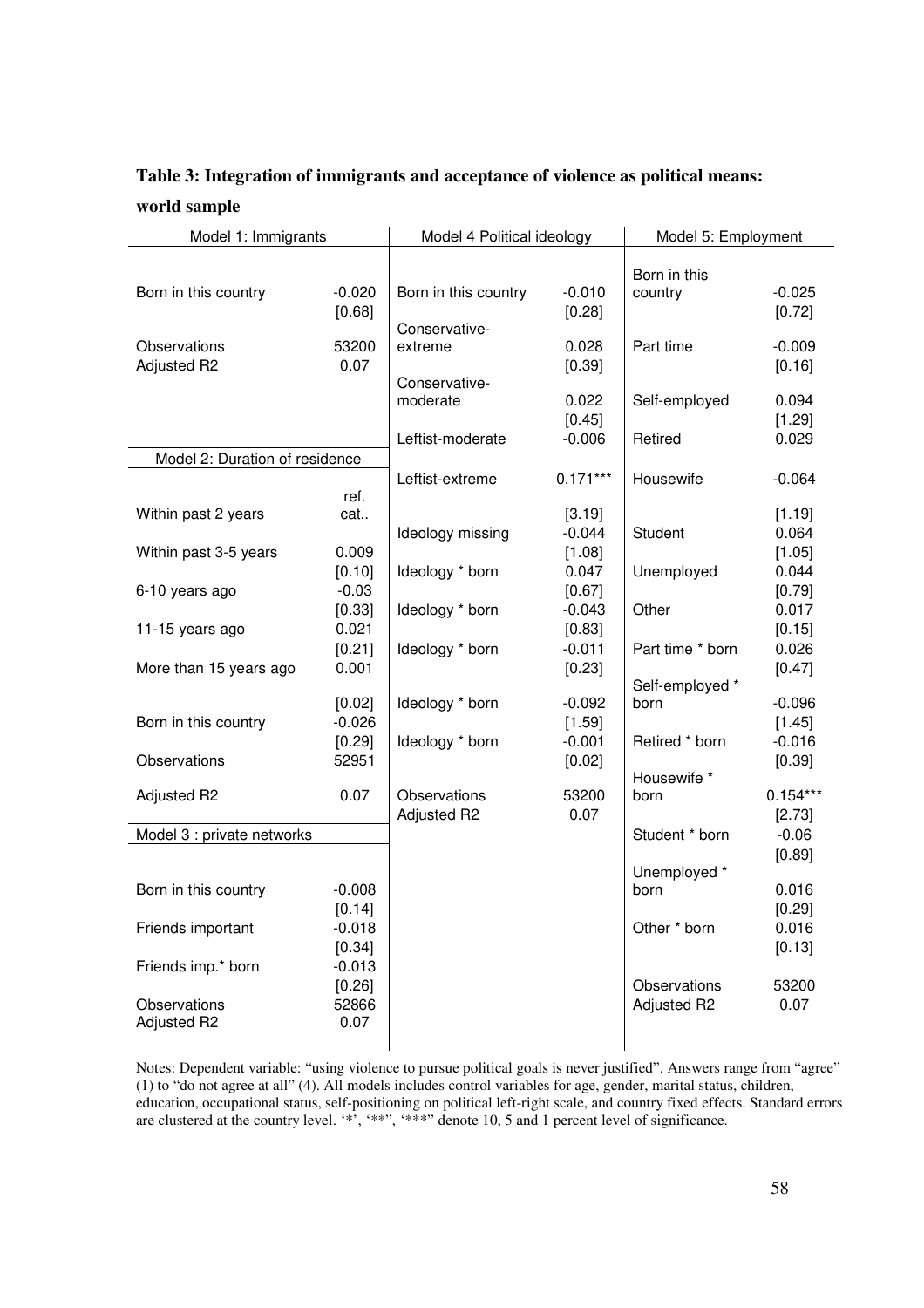# **Table 4: Integration of immigrants and acceptance of violence as political means: OECD countries**

| Model 1: Immigrants            |                    | Model 4: Political ideology |                    | Model 5: Employment |                 |
|--------------------------------|--------------------|-----------------------------|--------------------|---------------------|-----------------|
|                                |                    |                             |                    |                     |                 |
| Born in this country           | $-0.079**$         | Born in this country        | $-0.054$           | Born in this        |                 |
|                                | [2.56]             |                             | [1.23]             | country             | $-0.108**$      |
|                                |                    | Conservative-               |                    |                     |                 |
| Observations                   | 17800              | extreme                     | 0.045              |                     | [2.58]          |
| Adjusted R2                    | 0.04               | Conservative-               | [0.54]             | Part time           | 0.025           |
|                                |                    | moderate                    | 0.025              |                     | [0.34]          |
| Model 2: Duration of residence |                    |                             | [0.33]             | Self-employed       | 0.197           |
|                                |                    | Leftist-moderate            | $-0.052$           |                     | [1.19]          |
| Within past 2 years            | ref. cat.          |                             | [0.54]             | Retired             | 0.033           |
|                                |                    | Leftist-extreme             | 0.147              |                     | [0.54]          |
| Within past 3-5 years          | 0.044              |                             | [1.23]             | Housewife           | $-0.163*$       |
|                                | [0.34]             | Ideology missing            | $-0.067$           |                     | [1.89]          |
| 6-10 years ago                 | $-0.011$           |                             | [0.77]             | Student             | $-0.018$        |
|                                | [0.07]             | Ideology * born             | 0.007              |                     | [0.21]          |
| 11-15 years ago                | $-0.059$           |                             | [0.10]             | Unemployed          | 0.035           |
|                                | [0.34]             | Ideology * born             | $-0.081$           |                     | [0.27]          |
| More than 15 years ago         | $-0.048$           |                             | [1.02]<br>$-0.034$ | Other               | 0.085           |
| Born in this country           | [0.32]<br>$-0.119$ | Ideology * born             | [0.40]             | Part time * born    | [0.37]<br>0.002 |
|                                | [0.83]             | Ideology * born             | $-0.091$           |                     | [0.02]          |
|                                |                    |                             |                    | Self-employed *     |                 |
| Observations                   | 17725              |                             | [0.86]             | born                | $-0.100$        |
| Adjusted R2                    | 0.04               | Ideology * born             | 0.002              |                     | [0.70]          |
|                                |                    |                             | [0.03]             | Retired * born      | 0.009           |
|                                |                    | Observations                | 17800              | Housewife *         | [0.13]          |
| Model 3: Social networks       |                    | Adjusted R2                 | 0.04               | born                | $0.278**$       |
|                                |                    |                             |                    |                     | [3.00]          |
| Born in this country           | $-0.075$           |                             |                    | Student * born      | 0.057           |
|                                | [0.64]             |                             |                    |                     | [0.70]          |
|                                |                    |                             |                    | Unemployed *        |                 |
| Friends important              | $-0.042$           |                             |                    | born                | 0.054           |
|                                | [0.38]             |                             |                    |                     | [0.38]          |
| Friends imp.* born             | 0.003              |                             |                    | Other * born        | $-0.044$        |
| Observations                   | [0.03]<br>17703    |                             |                    |                     | [0.19]          |
| Adjusted R2                    | 0.04               |                             |                    | Observations        | 17800           |
|                                |                    |                             |                    |                     |                 |
|                                |                    |                             |                    | Adjusted R2         | 0.04            |

Notes: See Table 2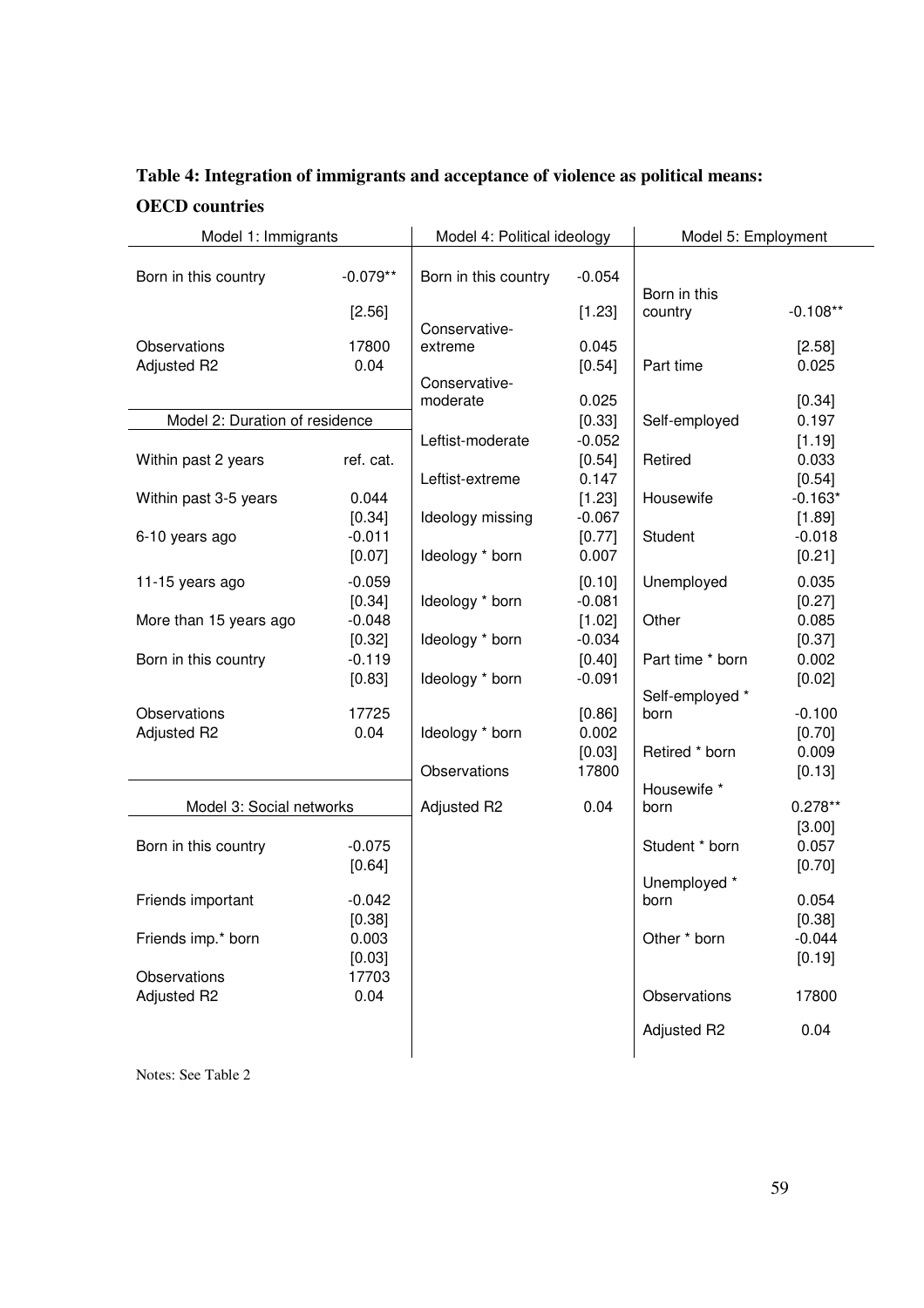|                                          | 1<br>World                | $\overline{c}$<br>World | 3<br>World         | 4<br>World            | 5<br>World                |
|------------------------------------------|---------------------------|-------------------------|--------------------|-----------------------|---------------------------|
| Born in this country                     | $-0.017$                  |                         |                    | $-0.005$              | $-0.021$                  |
| Active membership                        | [0.50]<br>0.024<br>[0.70] |                         |                    | [0.14]                | [0.60]                    |
| Born*active mem.                         | $-0.012$<br>[0.33]        |                         |                    |                       |                           |
| Number of active<br>membership           |                           | 0.004<br>[0.59]         | $-0.006$<br>[0.43] | $0.030**$<br>[2.35]   | $-0.051$<br>[1.55]        |
| Number of active<br>memberships, squared |                           |                         | 0.002              |                       | $0.021***$                |
| Born * act. num.                         |                           |                         | [1.08]             | $-0.025*$<br>[1.89]   | [2.91]<br>0.051<br>[1.55] |
| Born * act. num., squared                |                           |                         |                    |                       | $-0.020**$<br>[2.67]      |
| Observations                             | 53151                     | 59390                   | 59390              | 53151                 | 53151                     |
| Adjusted R2<br>no of countries           | 0.07<br>42                | 0.08<br>46              | 0.08<br>46         | 0.07<br>42            | 0.07<br>42                |
|                                          | 6                         | $\overline{7}$          | 8                  | 9                     | 10                        |
| Born in this country                     | OECD<br>$-0.067$          | OECD                    | OECD               | OECD<br>$-0.038$      | OECD<br>$-0.067$          |
|                                          | [1.41]                    |                         |                    | [0.93]                | [1.46]                    |
| Active membership                        | $-0.007$<br>[0.18]        |                         |                    |                       |                           |
| Born*active                              | $-0.022$<br>[0.52]        |                         |                    |                       |                           |
| Number of active                         |                           | $-0.01$                 | $-0.029***$        | $0.024*$              | $-0.064*$                 |
| memberships                              |                           | [1.76]                  | [3.19]             | [1.91]                | [1.95]                    |
| Number of active<br>memberships, squared |                           |                         | $0.005**$          |                       | $0.021***$                |
| Born * number                            |                           |                         | [2.43]             | $-0.036***$<br>[3.12] | [3.19]<br>0.038<br>[1.02] |
| Born * number, squared                   |                           |                         |                    |                       | $-0.017**$<br>[2.45]      |
| Observations                             | 17753                     | 17871                   | 17871              | 17753                 | 17753                     |
| Adjusted R2<br>no of countries           | 0.04<br>14                | 0.04<br>14              | 0.04<br>14         | 0.04<br>14            | 0.04<br>14                |

**Table 5: Social networks and support for using violence for political goals** 

Notes: See Table 2. 'Active membership' is a dichotomous measure of social capital through civic engagement in clubs and organizations, while 'Number of active memberships' is the number of active memberships in such organizations.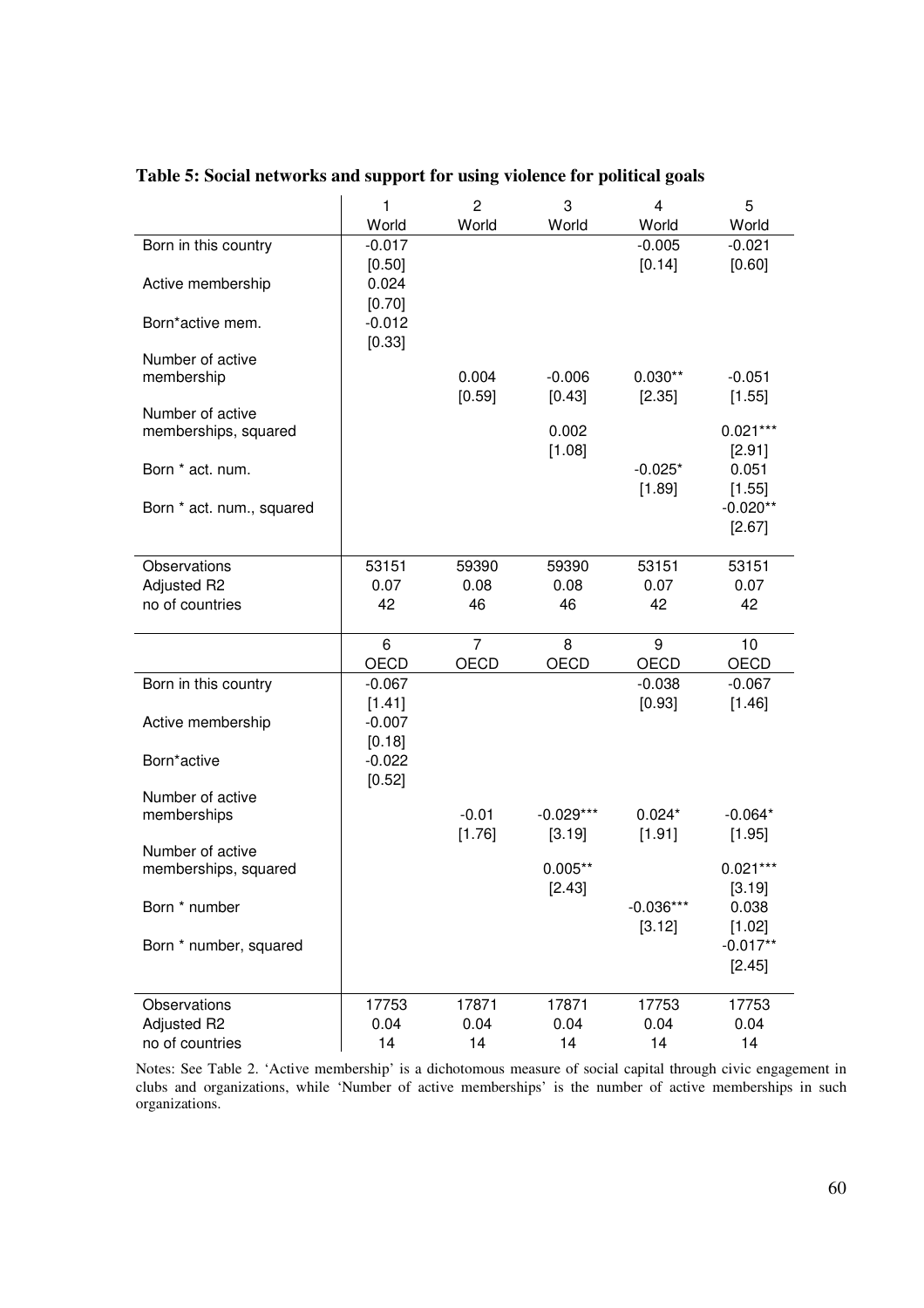|                      | World    | OECD     |                       | World      | OECD        |
|----------------------|----------|----------|-----------------------|------------|-------------|
|                      | Model 1  | Model 2  |                       | Model 3    | Model 4     |
| Born                 | 0.015    | $-0.084$ | Born in this country  | ref. cat.  | ref. cat.   |
|                      | [0.25]   | [1.01]   |                       |            |             |
|                      |          |          |                       |            |             |
| Geographic identity  |          |          | Region of Origin      |            |             |
| Local                | 0.046    | 0.032    | Origin: Latin America | $-0.100$   | $-0.250***$ |
|                      | [0.86]   | [0.51]   |                       | [1.59]     | [5.66]      |
| Local * born         | $-0.037$ | 0.023    | Origin: USA/Canada    | $-0.140**$ | $-0.085$    |
|                      | [0.67]   | [0.42]   |                       | [2.35]     | [0.80]      |
| Regional             | 0.08     | 0.159    | Origin: Asia          | $0.103*$   | $0.238***$  |
|                      | [1.15]   | [1.37]   |                       | [1.70]     | [5.35]      |
| Regional * born      | $-0.112$ | $-0.191$ | Origin: Europe        | $-0.004$   | 0.034       |
|                      | [1.64]   | [1.46]   |                       | [0.15]     | [0.78]      |
| National             | $-0.027$ | $-0.049$ | Origin: Africa        | 0.169      | $0.343***$  |
|                      | [0.40]   | [0.51]   |                       | [1.67]     | [3.10]      |
| National * born      | $-0.019$ | 0.031    | Origin: Other         | 0.015      | $0.128***$  |
|                      | [0.29]   | [0.30]   |                       | [0.15]     | [3.36]      |
| Continent            | 0.044    | 0.003    | Origin: Oceania       | 0.251      | 0.664***    |
|                      | [0.48]   | [0.02]   |                       | [0.85]     | [11.04]     |
| Continent * born     | $-0.095$ | $-0.035$ |                       |            |             |
|                      | [1.09]   | [0.26]   |                       |            |             |
| No geog. identity    | $-0.006$ | $-0.117$ |                       |            |             |
|                      | [0.05]   | [0.59]   |                       |            |             |
| No ident. * born     | 0.132    | $0.350*$ |                       |            |             |
|                      | [1.06]   | [1.77]   |                       |            |             |
|                      |          |          |                       |            |             |
|                      |          |          |                       |            |             |
| Other micro controls | yes      | yes      | Other micro controls  | yes        | yes         |
| <b>Country FE</b>    | yes      | yes      | <b>Country FE</b>     | yes        | yes         |
| Observations         | 53200    | 17800    | observations          | 53189      | 17790       |
| Adjusted R-squared   | 0.07     | 0.05     | Adjusted R2           | 0.07       | 0.05        |
| number of countries  | 42       | 14       |                       | 42         | 14          |
|                      |          |          |                       |            |             |

# **Table 6: Integration of immigrants: geographic identity and geographic origin**

Notes: See Table 2.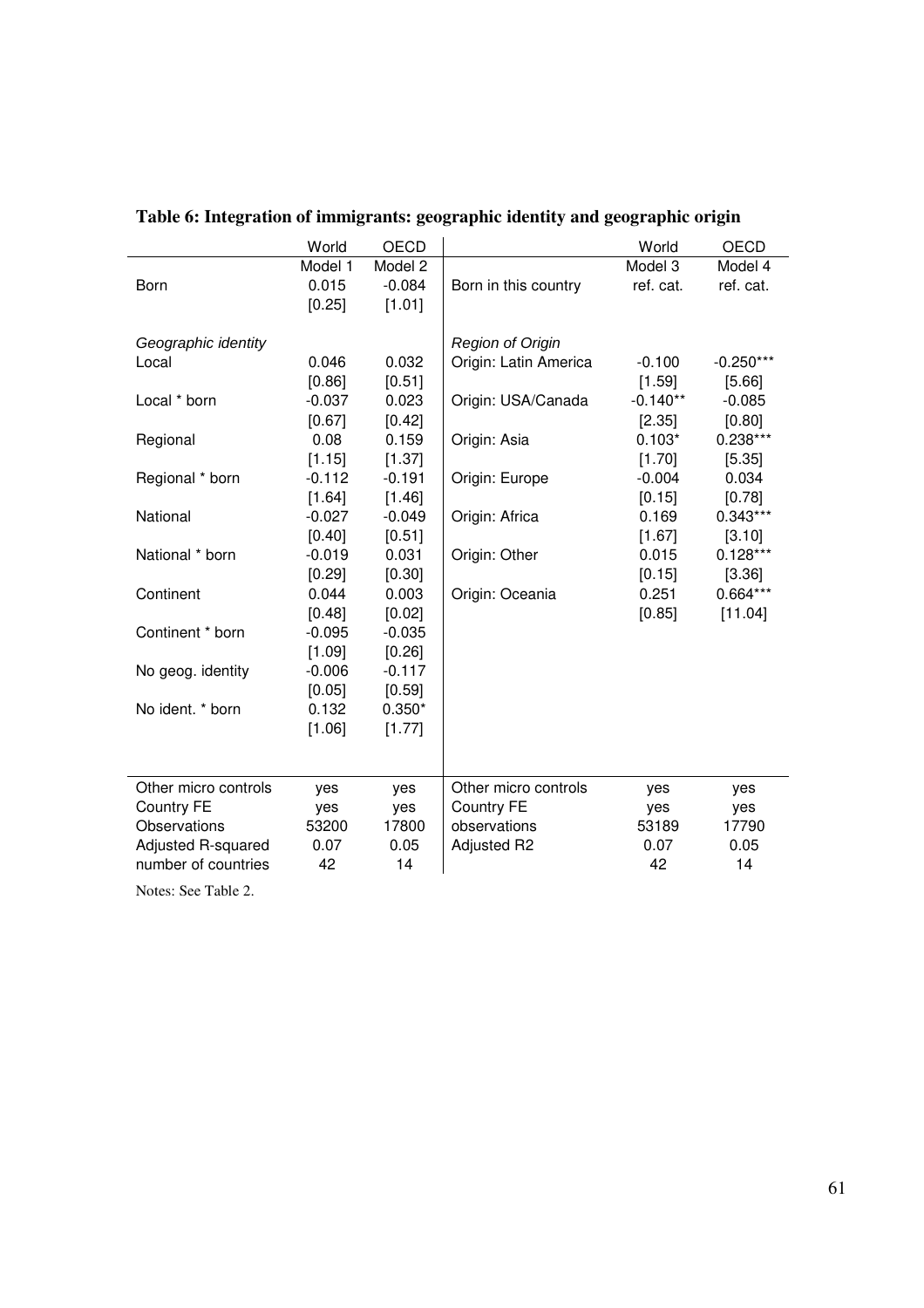### **Table 7: The role of religion**

|                      | 1               | $\overline{c}$  |                         | 3                  |
|----------------------|-----------------|-----------------|-------------------------|--------------------|
|                      | World           | OECD            |                         | OECD               |
|                      |                 |                 |                         |                    |
| Protestant           | Ref.cat.        | Ref.cat.        | Protestant              | Ref.cat.           |
|                      |                 |                 |                         |                    |
| Catholic             | 0.023           | 0.020           | Catholic                | 0.014              |
|                      | [1.32]          | [0.83]          |                         | [0.61]             |
|                      |                 |                 | Christian-              |                    |
| Christian-Orthodox   | 0.026           | 0.006           | Orthodox                | $-0.013$           |
|                      | [0.49]          | [0.06]          |                         | [0.12]             |
| Jewish               | 0.013           | 0.007           | Jewish                  | $-0.020$           |
|                      | [0.18]          | [0.13]          |                         | [0.36]             |
| Muslim               | 0.022           | $0.205**$       | Muslim                  | 0.073              |
|                      | [0.53]          | [2.22]          |                         | [0.90]             |
| Hindu                | 0.025           | $0.360*$        | Hindu                   | 0.056              |
| <b>Buddhist</b>      | [0.76]<br>0.062 | [1.92]<br>0.050 | <b>Buddhist</b>         | [0.26]<br>$-0.120$ |
|                      | [0.96]          | [0.59]          |                         | [1.31]             |
| Other                | $0.072***$      | $0.122***$      | Other                   | $0.116***$         |
|                      | [3.04]          | [5.27]          |                         | [4.53]             |
|                      |                 |                 |                         |                    |
|                      |                 |                 | <b>Region of Origin</b> |                    |
|                      |                 |                 | native                  | Ref.cat.           |
|                      |                 |                 |                         |                    |
|                      |                 |                 | Latin America           | $-0.192**$         |
|                      |                 |                 |                         | [2.55]             |
|                      |                 |                 | USA/Canada              | $-0.029$           |
|                      |                 |                 |                         | [0.21]             |
|                      |                 |                 | Asia                    | $0.394***$         |
|                      |                 |                 |                         | [6.02]             |
|                      |                 |                 | Europe                  | 0.057              |
|                      |                 |                 |                         | [1.12]             |
|                      |                 |                 | Africa                  | $0.369*$           |
|                      |                 |                 |                         | [2.13]             |
|                      |                 |                 | Other                   | $0.112***$         |
|                      |                 |                 |                         | [3.25]             |
|                      |                 |                 | Oceania                 | $0.749***$         |
|                      |                 |                 |                         | [7.75]             |
|                      |                 |                 |                         |                    |
| Other micro controls | yes             | yes             |                         | yes                |
| <b>Country FE</b>    | yes             | yes             |                         | yes                |
| Observations         | 47266           | 13791           |                         | 13720              |
| Adjusted R-squared   | 0.09            | 0.05            |                         | 0.05               |
|                      |                 |                 |                         |                    |

Notes: See Table 2.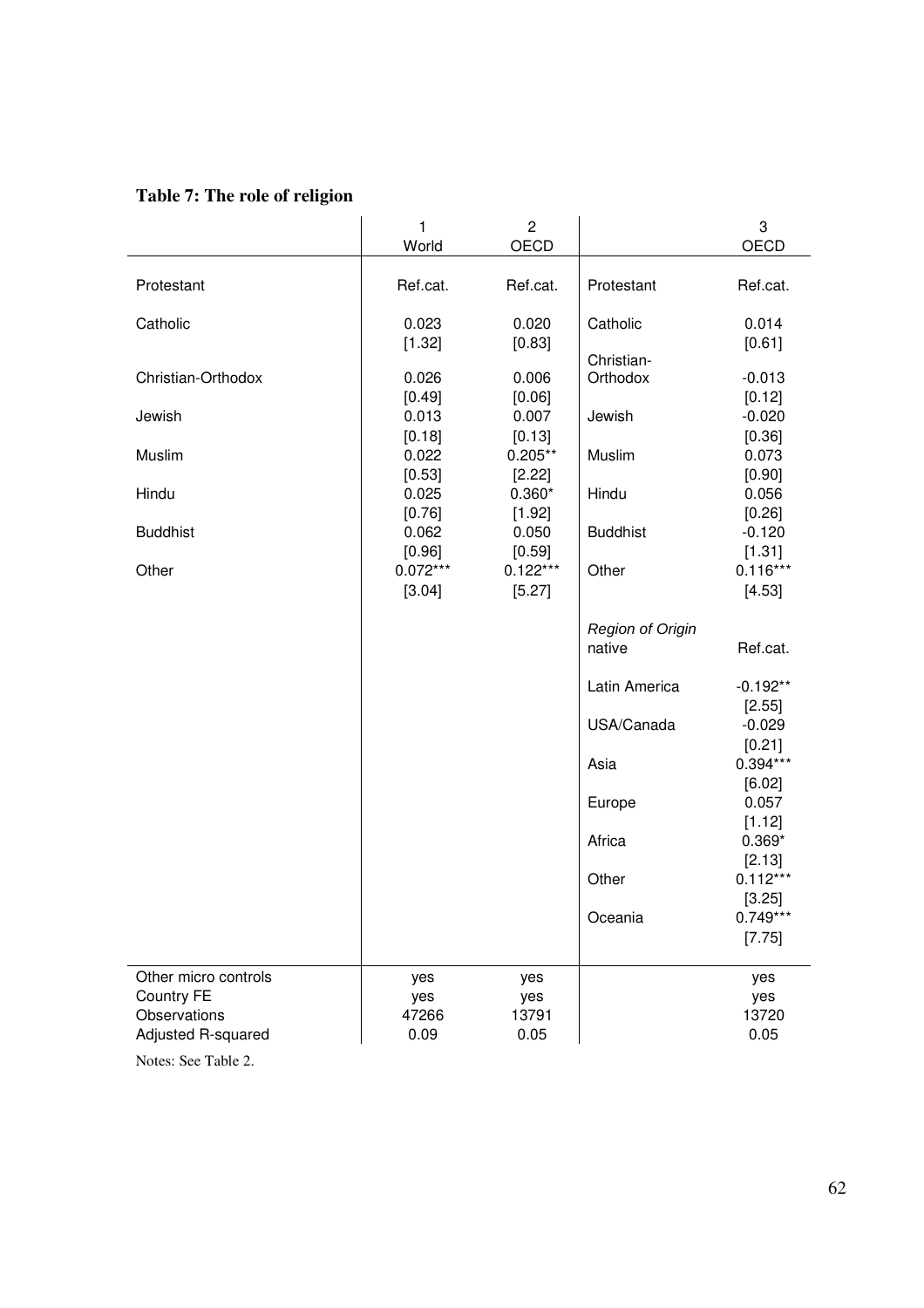|                                                                | 1                                      | $\mathbf{2}$               | 3                                | 4                         |
|----------------------------------------------------------------|----------------------------------------|----------------------------|----------------------------------|---------------------------|
| Origin: Latin America                                          | $-0.165$                               | $-0.145**$                 | $-0.05$                          | $-0.497***$               |
| Origin: USA/Canada                                             | [1.20]<br>$-0.448***$                  | $[2.51]$<br>$-0.305***$    | $[0.44]$<br>$-0.098$             | [5.99]<br>$-0.099$        |
| Origin: Asia                                                   | $[5.06]$<br>0.182                      | [3.82]<br>$0.361***$       | [0.40]<br>$0.469***$<br>$[3.52]$ | [0.66]<br>$0.272***$      |
| Origin: Europe                                                 | [1.55]<br>0.008<br>[0.18]              | $[4.20]$<br>0.04<br>[0.68] | $-0.002$<br>[0.03]               | [4.69]<br>0.042<br>[0.79] |
| Origin: Africa                                                 | 0.169<br>[0.74]                        | $0.583***$<br>$[3.84]$     | $0.740**$<br>$[2.50]$            | $0.481***$<br>[3.53]      |
| Origin: Other                                                  | $0.105**$<br>$[2.49]$                  | 0.067<br>[0.70]            | 0.093<br>$[0.79]$                | 0.034<br>[0.71]           |
| Origin: Oceania                                                | 1.195***<br>[73.40]                    | 0.24<br>[1.70]             | $-0.184$<br>[1.60]               | $0.286**$<br>[2.23]       |
|                                                                | Integration measures                   |                            |                                  |                           |
| Full-time or part-time employed                                | $-0.071***$                            |                            |                                  |                           |
| At least 15 years in host country                              | [3.34]                                 | 1.049***                   |                                  |                           |
|                                                                |                                        | [3.42]                     |                                  |                           |
| At least 6 years in host country                               |                                        |                            | $-0.459$<br>[1.54]               |                           |
| Number of active engagements<br>in social and political groups |                                        |                            |                                  | $-0.012**$<br>$[2.24]$    |
|                                                                | Region of origin * integration measure |                            |                                  |                           |
| Latin Am. * integration                                        | $-0.165$                               | $-1.346***$                | 0.144                            | $0.209***$                |
| USA/Canada * integration                                       | [0.95]<br>$0.672***$                   | $[3.97]$<br>$-0.444$       | $[0.39]$<br>0.479                | [6.14]<br>0.011           |
|                                                                | $[4.42]$                               | [1.55]                     | [0.93]                           | [0.23]                    |
| Asia * integration                                             | 0.093<br>[0.65]                        | $-1.467***$<br>$[3.93]$    | 0.089<br>[0.38]                  | $-0.032$<br>[0.83]        |
| Europe * integration                                           | 0.052                                  | $-1.057***$                | $0.503*$                         | $-0.006$                  |
|                                                                | [0.70]<br>0.394                        | [3.39]<br>$-1.666***$      | [1.77]                           | [0.18]                    |
| Africa * integration                                           | [0.81]                                 | [4.03]                     | 0<br>[.]                         | $-0.137$<br>[1.64]        |
| Other * integration                                            | 0.041                                  | $-0.959**$                 | 0.502                            | $0.063***$                |
| Oceania * integration                                          | [0.44]<br>$-0.936**$                   | [2.93]<br>0                | [1.49]<br>1.595***               | [3.16]<br>$0.210**$       |
|                                                                | [2.88]                                 | $[.]$                      | [5.27]                           | [2.92]                    |
| Other micro controls                                           | yes                                    | yes                        | yes                              | yes                       |
| Country FE<br>Observations                                     | yes                                    | yes                        | yes                              | yes                       |
| Adjusted R-squared                                             | 17790<br>0.05                          | 17790<br>0.05              | 17790<br>0.05                    | 17743<br>0.05             |
|                                                                |                                        |                            |                                  |                           |

### **Table 8: Does integration prevent the clash-of cultures in OECD countries?**

Notes: See Table 2.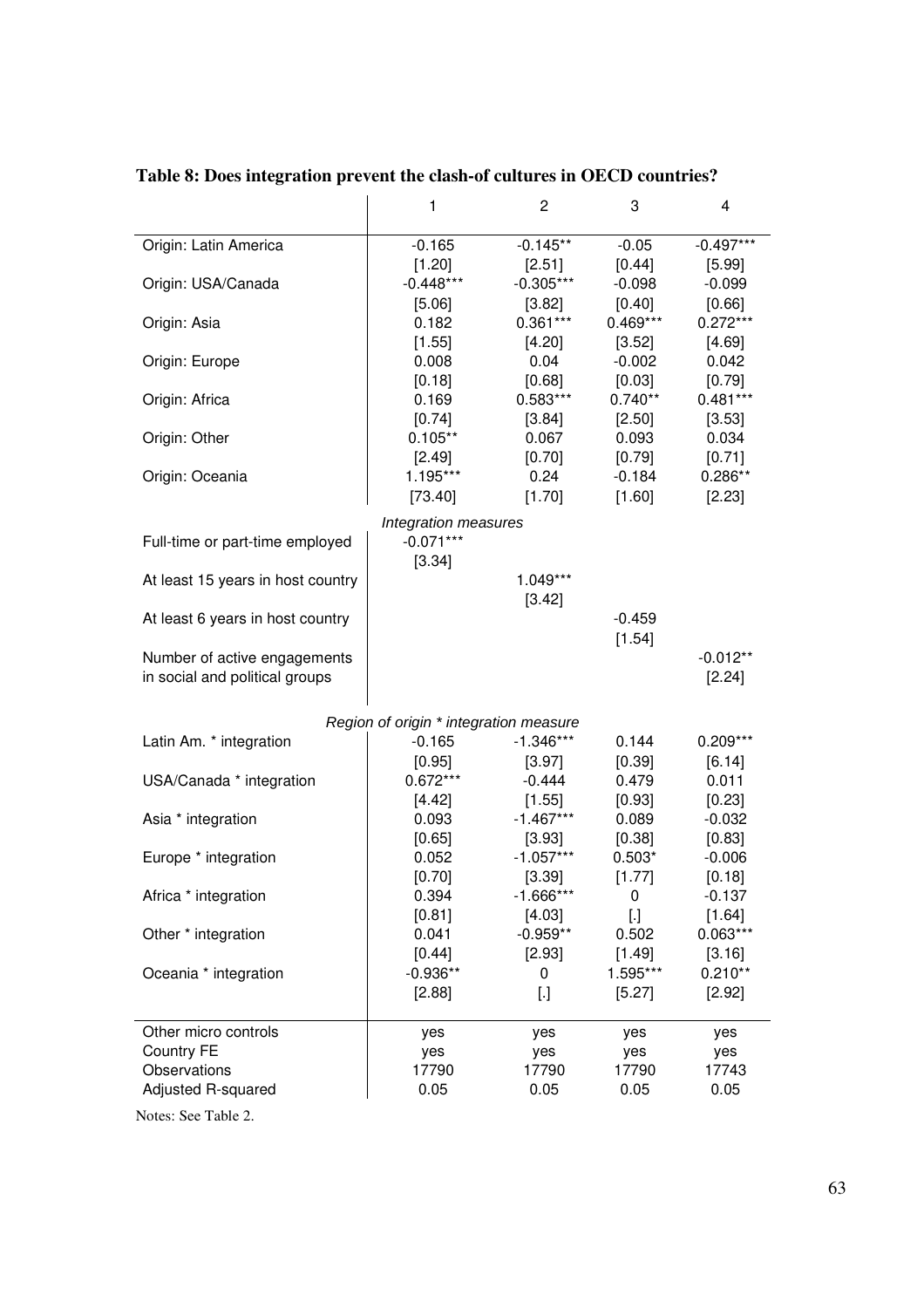### **Table 9: Comparability of 'support of terrorism' with 'support for violence for political goals'**

|                    |                                                | $\overline{2}$              | 3          | 4                                                          | 5          |  |
|--------------------|------------------------------------------------|-----------------------------|------------|------------------------------------------------------------|------------|--|
|                    | wave 3: using violence for political goals not | justified (1)/justified (4) |            | wave 1: terrorism justified (1)/<br>must be condemned (-1) |            |  |
|                    |                                                |                             |            |                                                            |            |  |
| Protestant         | Ref.cat.                                       | Ref.cat.                    | Ref.cat.   | Ref.cat.                                                   | Ref.cat.   |  |
|                    |                                                |                             |            |                                                            |            |  |
| Catholic           | 0.021                                          | 0.022                       | 0.022      | 0.007                                                      | 0.007      |  |
|                    | [0.89]                                         | [0.91]                      | [0.96]     | [0.28]                                                     | [0.27]     |  |
| Christian-orthodox | 0.002                                          | 0.002                       |            |                                                            |            |  |
|                    | [0.01]                                         | [0.02]                      |            |                                                            |            |  |
| Jewish             | 0.007                                          | 0.007                       | 0.007      | 0.011                                                      | 0.011      |  |
|                    | [0.12]                                         | [0.12]                      | [0.11]     | [0.07]                                                     | [0.07]     |  |
| Muslim             | $0.212**$                                      | $0.212**$                   | $0.226**$  | $0.514***$                                                 | $0.515***$ |  |
|                    | [2.50]                                         | [2.51]                      | [2.71]     | [3.47]                                                     | $[3.48]$   |  |
| <b>Buddhist</b>    | $0.364*$                                       |                             |            | 0.399***                                                   |            |  |
|                    | [1.94]                                         |                             |            | [3.17]                                                     |            |  |
| Hindu              | 0.051                                          | 0.051                       | 0.049      | $0.216*$                                                   | $0.216*$   |  |
|                    | [0.59]                                         | [0.59]                      | [0.57]     | [1.81]                                                     | [1.82]     |  |
| Other              | $0.123***$                                     | $0.123***$                  | $0.123***$ | $-0.052$                                                   | $-0.052$   |  |
|                    | [5.34]                                         | [5.36]                      | [5.37]     | [1.61]                                                     | [1.61]     |  |
|                    |                                                |                             |            |                                                            |            |  |
| Micro controls     | yes                                            | yes                         | yes        | yes                                                        | Yes        |  |
| Country FE         | yes                                            | yes                         | yes        | yes                                                        | Yes        |  |
| Observations       | 14038                                          | 14018                       | 13928      | 12911                                                      | 12897      |  |

Notes: In models 1 through 3, dependent variable: "using violence to pursue political goals is never justified". Answers range from "agree" (1) to "do not agree at all" (4). In models 4 and 5, dependent variable: "(A) There may be certain circumstances where terrorism is justified. (B) Terrorism for whatever motive must always be condemned". Answers include "agree with B" (-1) ", "agree to neither (0)", and "agree with A (1)". For both dependent variables, higher values indicate a greater support for terror. All models include as additional controls age, gender, occupational status, marital status, education, and political ideology. Education in models 4 and 5 is measured in year of schooling, while models 1 through 3 use a categorical measure based on the ISCED scale. All models include country fixed effects. Standard errors are clustered at the country level. '\*', '\*\*'', '\*\*\*'' denote 10, 5 and 1 percent level of significance.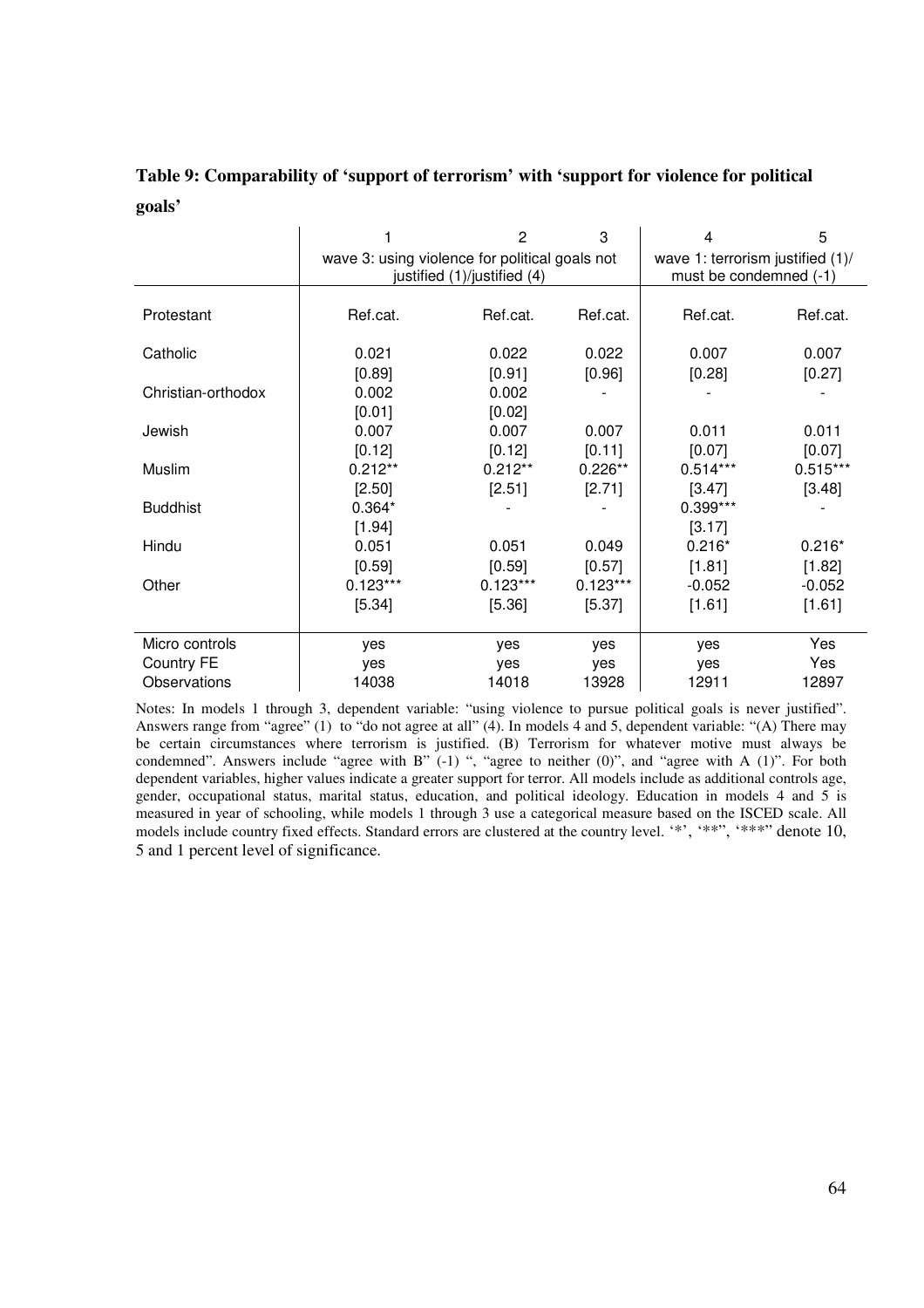|                   | 1          | $\overline{2}$ | 3          | $\overline{\mathbf{4}}$ | 5          | 6          |
|-------------------|------------|----------------|------------|-------------------------|------------|------------|
| Attitude:         |            |                |            |                         |            |            |
| "Terrorism is     |            |                |            |                         |            |            |
| justified"        |            | $0.009***$     | $0.015***$ |                         | $0.006***$ | $0.008***$ |
|                   |            | [5.71]         | [7.08]     |                         | [4.88]     | [5.86]     |
| Jew               | 0.015      |                |            | 0.005                   |            |            |
|                   | [1.16]     |                |            | [0.55]                  |            |            |
| Muslim            | $0.058**$  | $0.051**$      |            | $0.058***$              | $0.041**$  |            |
|                   | [2.30]     | [1.97]         |            | [2.69]                  | [2.14]     |            |
| Other             | 0.003      | 0.003          |            | 0.002                   | 0.001      |            |
|                   | [0.55]     | [0.49]         |            | [0.40]                  | [0.19]     |            |
| Catholic          | 0.000      | $-0.001$       |            | 0.000                   | $-0.001$   |            |
|                   | [0.16]     | [0.38]         |            | [0.07]                  | [1.14]     |            |
| Male              | $0.007***$ | $0.007***$     | $0.008***$ | $0.005***$              | $0.005***$ | $0.004***$ |
|                   | [3.11]     | [2.98]         | [2.97]     | [3.85]                  | [4.07]     | [2.78]     |
| Selected          |            |                |            |                         |            |            |
| controls          |            |                |            |                         |            |            |
| Conservative-     |            |                |            |                         |            |            |
| extreme           |            |                |            | $0.007***$              | 0.003      | 0.004      |
|                   |            |                |            | [2.68]                  | [1.24]     | [1.24]     |
| Leftist-extreme   |            |                |            | $0.047***$              | $0.042***$ | $0.049***$ |
|                   |            |                |            | [3.96]                  | [3.61]     | [4.85]     |
| Unemployed        |            |                |            | $0.010***$              | $0.007***$ | $0.006**$  |
|                   |            |                |            | [4.90]                  | [2.99]     | [2.44]     |
| Single            |            |                |            | $0.003***$              | $0.003**$  | 0.002      |
|                   |            |                |            | [2.86]                  | [2.08]     | [1.21]     |
| Other micro       |            |                |            |                         |            |            |
| controls          |            |                |            | yes                     | yes        | yes        |
| <b>Country FE</b> | yes        | yes            | yes        | yes                     | yes        | yes        |
| Observations      | 15255      | 12213          | 13669      | 14330                   | 11463      | 13450      |

**Table 10: Support for terror and committing violent acts against persons** 

Notes: Dependent variable is a dichotomous measure of having a past of committing violence against persons. Models 4 to 6 include as socio-demographic controls gender, age, political ideology, marital status, occupational status, and education. They also include country fixed effects. Probit estimations with standard errors adjusted to clustering at the country level. Reported are marginal effect for a 1 percent change in the explanatory variable (dummy: change from 0 to 1) evaluated at the sample mean.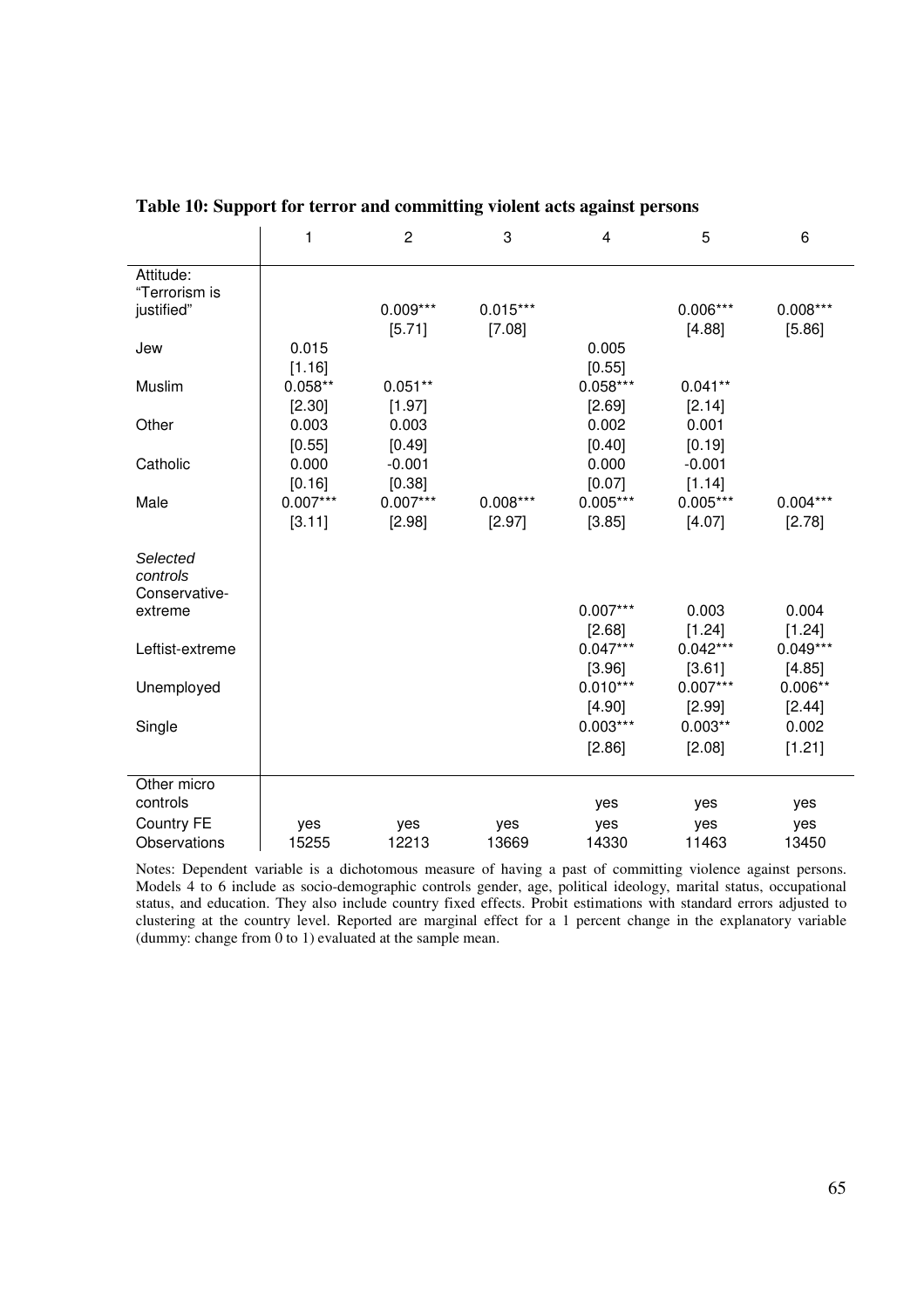|                             | 1          | $\overline{c}$ | 3            |
|-----------------------------|------------|----------------|--------------|
| <b>Estimation method</b>    | Neg. bin.  | <b>OLS</b>     | <b>OLS</b>   |
| Dependent variable          | count      | Average count  | Average rate |
|                             |            |                |              |
| Violence justified (%pop)   | $0.242**$  | $0.224**$      | $0.001**$    |
|                             | [2.29]     | [2.45]         | [2.13]       |
| Violence justified, squared | $-0.005**$ | $-0.004**$     | $-0.000**$   |
|                             | [2.39]     | [2.30]         | [2.32]       |
| GDP p.c. (log)              | $-0.212$   |                |              |
|                             | [0.48]     |                |              |
| Population (log)            | $0.596*$   |                |              |
|                             | [1.87]     |                |              |
| Voting in UN in line w. USA | $-2.571$   |                |              |
|                             | [0.55]     |                |              |
| Economic growth             | 0.12       |                |              |
|                             | [1.51]     |                |              |
| Political rights            | $-0.071$   |                |              |
|                             | [0.20]     |                |              |
| Political rights, change    | $-3.925**$ | $-3.200**$     | $-0.016**$   |
|                             | [2.42]     | [2.23]         | [2.14]       |
| GDP p.c. (log)              |            | 0.108          | $-0.002$     |
| 1995-2000                   |            | [0.26]         | [0.93]       |
| Population (log)            |            | $0.632**$      | $-0.001$     |
| 1995-2000                   |            | [2.21]         | [0.54]       |
| Voting in UN in line w. USA |            | 1.889          | 0.024        |
| 1995-2000                   |            | [0.41]         | [1.01]       |
| Economic growth             |            | 0.044          | $0.002***$   |
| 1995-2000                   |            | [0.63]         | [4.45]       |
| Political rights            |            | $-0.485$       | $-0.002$     |
| 1995-2000                   |            | [1.34]         | [1.27]       |
|                             |            |                |              |
| Observations                | 41         | 41             | 41           |
| Adjusted R-squared          |            | 0.23           | 0.47         |
| Pseudo R-squared            | 0.36       |                |              |

#### **Table 11: Support for violence and transnational terror attacks 1995-2000**

Notes: Dependent variable in models 1 and 4 is the counted terror events in a country in the year of attitudemeasurement, in models 2 and 5 the number of terror events in a country averaged over 1995 to 2000, and in models 3 and 6 the average count of terror events per 10'000'000 residents. All models control for economic growth, political rights, change in political rights, GDP, population, and voting in the UN in line with USA. Contemporaneous control measures are used in models 1 nd 4, and averages (1995-2000) in the remaining models. Models 1 and 4 employ the negative binomial estimator, while the remaining models are estimated with OLS.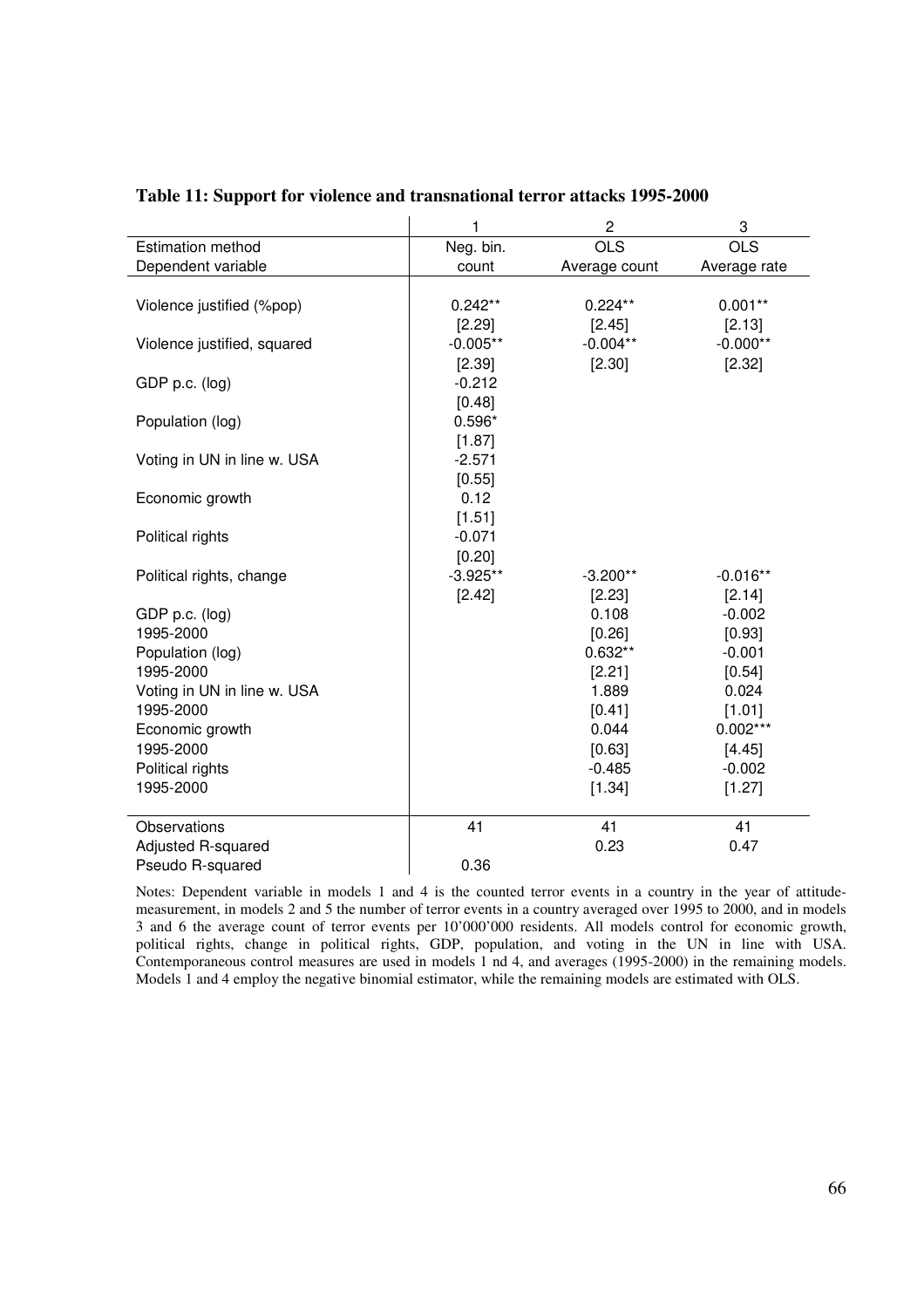|                     | 1           | $\overline{c}$ | 3          | $\overline{4}$ | 5            | 6          |
|---------------------|-------------|----------------|------------|----------------|--------------|------------|
| Estimation          |             |                |            |                |              |            |
| method              | Neg. bin.   | <b>OLS</b>     | <b>OLS</b> | Neg. bin.      | <b>OLS</b>   | <b>OLS</b> |
| Dependent           |             | average        | average    |                | average      | average    |
| variable            | count       | count          | rate       | count          | count        | rate       |
| Terrorism           |             |                |            |                |              |            |
| justified, %pop     | 1.129***    | 5.679**        | 0.011      |                |              |            |
|                     | [3.63]      | [2.75]         | [0.74]     |                |              |            |
| Terrorism           |             |                |            |                |              |            |
| justified, squared  | $-0.026***$ | $-0.126**$     | 0.000      |                |              |            |
|                     | [3.47]      | [2.58]         | [0.73]     |                |              |            |
| Terrorism justified |             |                |            |                |              |            |
| (log)               |             |                |            | $3.001***$     | 24.154***    | 0.041      |
|                     |             |                |            | [3.89]         | [3.92]       | [0.75]     |
| Population (log)    | $0.636***$  |                |            | $0.635***$     |              |            |
|                     | [5.34]      |                |            | [5.39]         |              |            |
| GDP p.c. (log)      | 0.006       |                |            | 0.138          |              |            |
|                     | [0.01]      |                |            | [0.19]         |              |            |
| Political rights    | $-1.224*$   |                |            | $-0.961$       |              |            |
|                     | [1.94]      |                |            | [1.47]         |              |            |
|                     |             | 2.925***       | $-0.007$   |                | $3.015***$   | $-0.007$   |
| Population (log)    |             |                |            |                |              |            |
| 1980-1985           |             | [4.03]         | [1.33]     |                | [5.15]       | [1.30]     |
| GDP p.c. (log)      |             | 6.867          | 0.007      |                | 7.079        | 0.007      |
| 1980-1985           |             | $[1.42]$       | [0.19]     |                | [1.85]       | [0.20]     |
| Political rights    |             | -28.528***     | $-0.049$   |                | $-25.730***$ | $-0.043$   |
| 1980-1985           |             | [4.58]         | [1.08]     |                | [5.05]       | [0.94]     |
|                     |             |                |            |                |              |            |
| Observations        | 12          | 12             | 12         | 11             | 11           | 11         |
| Adjusted R2         |             | 0.85           | $-0.24$    |                | 0.9          | $-0.15$    |
| Pseudo R2           | 0.2674      |                |            | 0.3087         |              |            |

#### **Table 12: Support for terror and transnational terror attacks 1980-1985**

Notes: Dependent variable in models 1 and 4 is the counted transnational terror events in a country in the year of attitude-measurement, in models 2 and 5 the number of terror events in a country averaged over 1995 to 2000, and in models 3 and 6 the average count of terror events per 10'000'000 residents. All models control for economic growth, political rights, GDP, population. Contemporaneous control measures are used in models 1 and 4, and averages (1995-2000) in the remaining models. Models 1 and 4 employ the negative binomial estimator, while the remaining models are estimated with OLS. Models 4, 5 and 6 exclude the Netherlands (with 29% finding terrorism as justified) as outlier.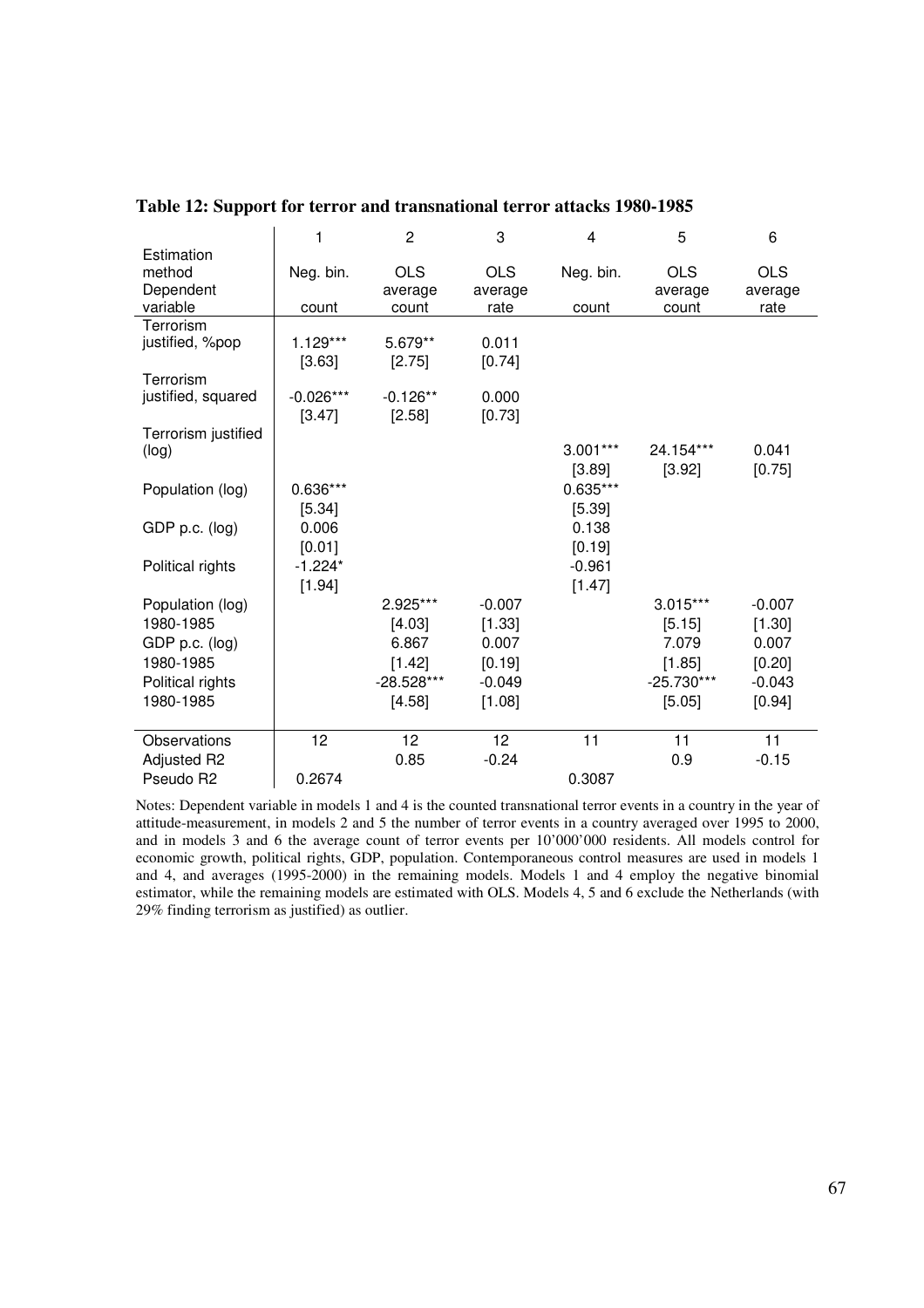|                            |                | 2         | 3      | 4           | 5         | 6      |
|----------------------------|----------------|-----------|--------|-------------|-----------|--------|
|                            | Spain excluded |           |        | full sample |           |        |
| Immigrants (non-natives),  | 0.470          | $0.971*$  |        | 0.245       | $0.343**$ |        |
| $\%$ pop, $(t-1)$          | [1.22]         | [1.75]    |        | [1.56]      | [2.54]    |        |
| Immigrants squared, (t-1)  |                | $-0.022*$ |        |             | $-0.008$  |        |
|                            |                | $[1.65]$  |        |             | [0.95]    |        |
| Log of immigrants, $(t-1)$ |                |           | 4.948* |             |           | 1.278* |
|                            |                |           | [1.84] |             |           | [1.80] |
| Country fixed effects      | yes            | yes       | yes    | yes         | yes       | yes    |
| Time trend (non-linear)    | yes            | yes       | yes    | yes         | yes       | yes    |
| Countries                  | 25             | 25        | 25     | 26          | 26        | 26     |
| Observations               | 182            | 182       | 182    | 189         | 189       | 189    |

#### **Table 13: Immigration into OECD countries and transnational terror incidents 1993-2004**

Notes: Dependent variable is the number of transnational terror events, in 25 and 26 OECD countries, respectively, all from 1993 to 2004. Countries included are reported in Appendix Table A6. Models 1 through 3 exclude Spain which was identified as a statistical outlier, while models 3 to 6 report the estimates for the full sample. All models control for economic growth, political rights, GDP, population, a time trend, and country fixed effects. All models employ the negative binomial panel estimator with standard errors adjusted for clustering at the country level.